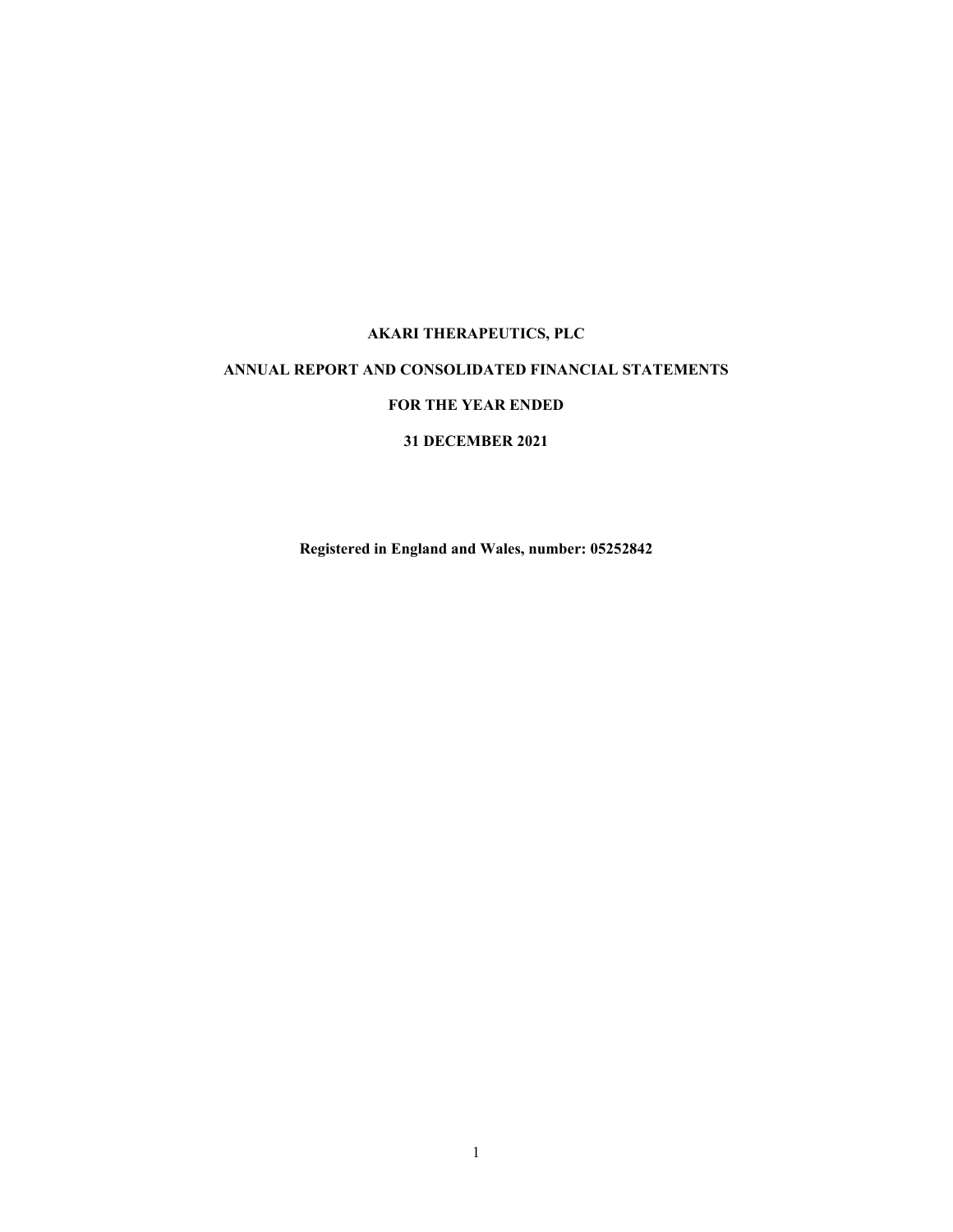# **CONSOLIDATED ANNUAL REPORT AND FINANCIAL STATEMENTS**

# **FOR THE YEAR ENDED 31 DECEMBER 2021**

| <b>CONTENTS</b>                                                            | Page         |
|----------------------------------------------------------------------------|--------------|
| Officers and professional advisers                                         | $\mathbf{1}$ |
| Directors' report                                                          | $2 - 5$      |
| Strategic Report                                                           | $6 - 12$     |
| Director's Remuneration Report                                             | $13 - 26$    |
| Independent Auditor's report to the shareholders of Akari Therapeutics Plc | $27 - 30$    |
| Consolidated statement of comprehensive loss                               | 31           |
| Consolidated statement of financial position                               | 32           |
| Parent company statement of financial position                             | 33           |
| Consolidated statement of changes in equity                                | 34           |
| Parent company statement of changes in equity                              | 35           |
| Consolidated statement of cash flows                                       | 36           |
| Parent company statement of cash flows                                     | 37           |
| Notes to the report and financial statements                               | 38-55        |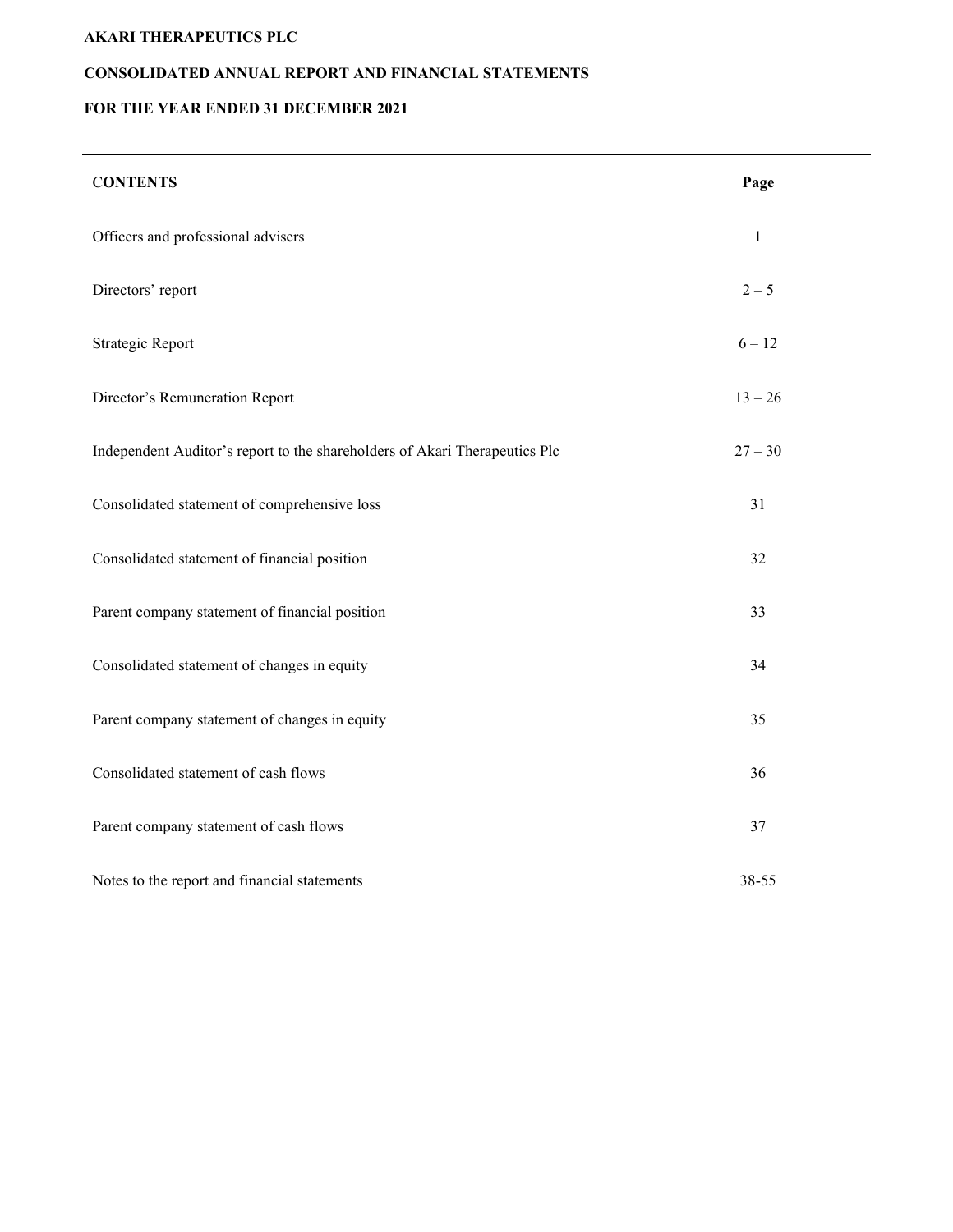# **OFFICERS AND PROFESSIONAL ADVISERS**

# **FOR THE YEAR ENDED 31 DECEMBER 2021**

| <b>Directors</b>                                        | R Prudo-Chlebosz<br>J Hill<br>S Ungar<br>D Byrne<br>D Williams<br>M Grissinger<br>P Feldschreiber<br>R Jacques                                           |
|---------------------------------------------------------|----------------------------------------------------------------------------------------------------------------------------------------------------------|
| <b>Secretary</b>                                        | Prism Cosec Limited                                                                                                                                      |
| <b>Registered Office</b><br><b>Independent Auditors</b> | Highdown House,<br>Yeoman Way,<br>Worthing,<br><b>West Sussex</b><br><b>BN99 3HH</b><br>Haysmacintyre LLP<br>10 Queen Street Place<br>London<br>EC4R 1AG |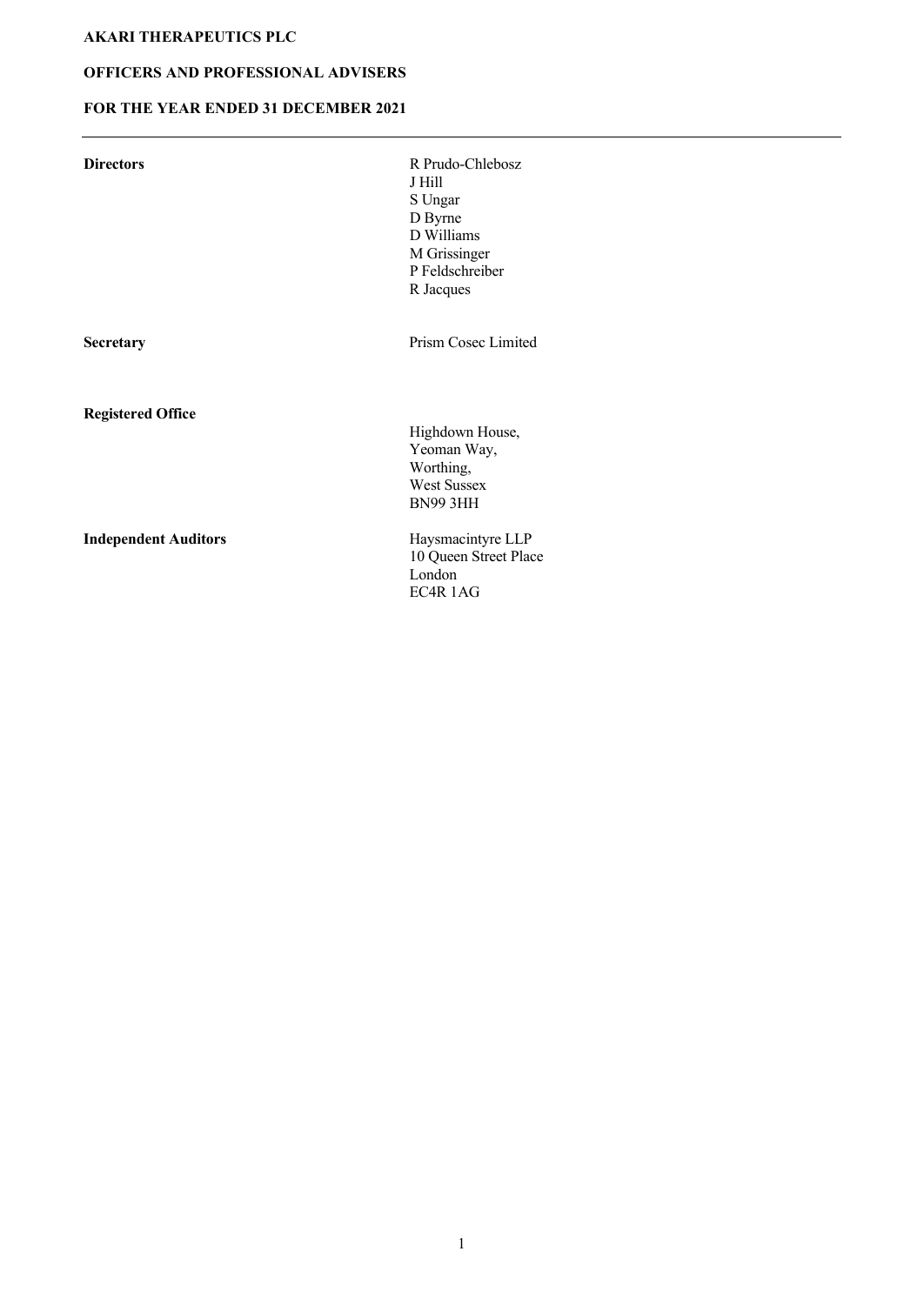### **DIRECTORS' REPORT**

#### **FOR THE YEAR ENDED 31 DECEMBER 2021**

Unless the context otherwise requires, all references to "Akari," "we," "us," "our," the "Company", the "Group" and similar designations refer to Akari Therapeutics, Plc and its subsidiaries. All references to "parent company" refer to Akari Therapeutics, Plc excluding its subsidiaries.

The directors present their report and the audited financial statements for the year ended 31 December 2021.

### **PRINCIPAL ACTIVITY**

The principal activity of the Group is developing advanced therapies for autoimmune and inflammatory diseases, specifically through the inhibition of the complement and leukotriene pathways. Each of these systems has scientifically well-supported causative roles in the diseases the Company is targeting. Management believes that blocking early mediators of inflammation will prevent initiation and continual amplification of the processes that cause certain diseases.

#### **DIRECTORS**

The directors who served the Company during the year and up to the date of signing the Annual Report were as follows:

R Prudo-Chlebosz C Richardson (resigned in March 22) J Hill S Ungar D Byrne D Williams M Grissinger P Feldschreiber R Jacques (appointed 28 March 22)

## **SUPPLIER PAYMENT POLICY**

It is the Group's policy to agree to commercial terms with its suppliers prior to purchase of goods or services. The Group negotiates favourable payment terms where possible.

# **POLITICAL/CHARITABLE DONATIONS**

There were no political or charitable contributions made by the Group during the year ended 31 December 2021 (2020: \$nil).

## **STAFF POLICY**

The Group is committed to a policy of recruitment and promotion on the basis of aptitude and ability. Applications for employment by disabled persons are given full and fair consideration having regard to their particular aptitudes and abilities. Where existing employees become disabled, it is the Group's policy, wherever possible, to provide continuing employment under normal terms and conditions and to provide training, career development and promotion wherever appropriate.

### **DIRECTORS' INDEMNITY**

The Company's Articles of Association provide, subject to the provisions of UK legislation, an indemnity for directors and officers of the Company in respect of liabilities they may incur in the discharge of their duties or in the exercise of their powers, including any liabilities relating to the defence of any proceedings brought against them which relate to anything done or omitted, or alleged to have been done or omitted, by them as officers or employees of the Company.

Appropriate directors and officer's liability insurance cover is in place in respect of all Company directors.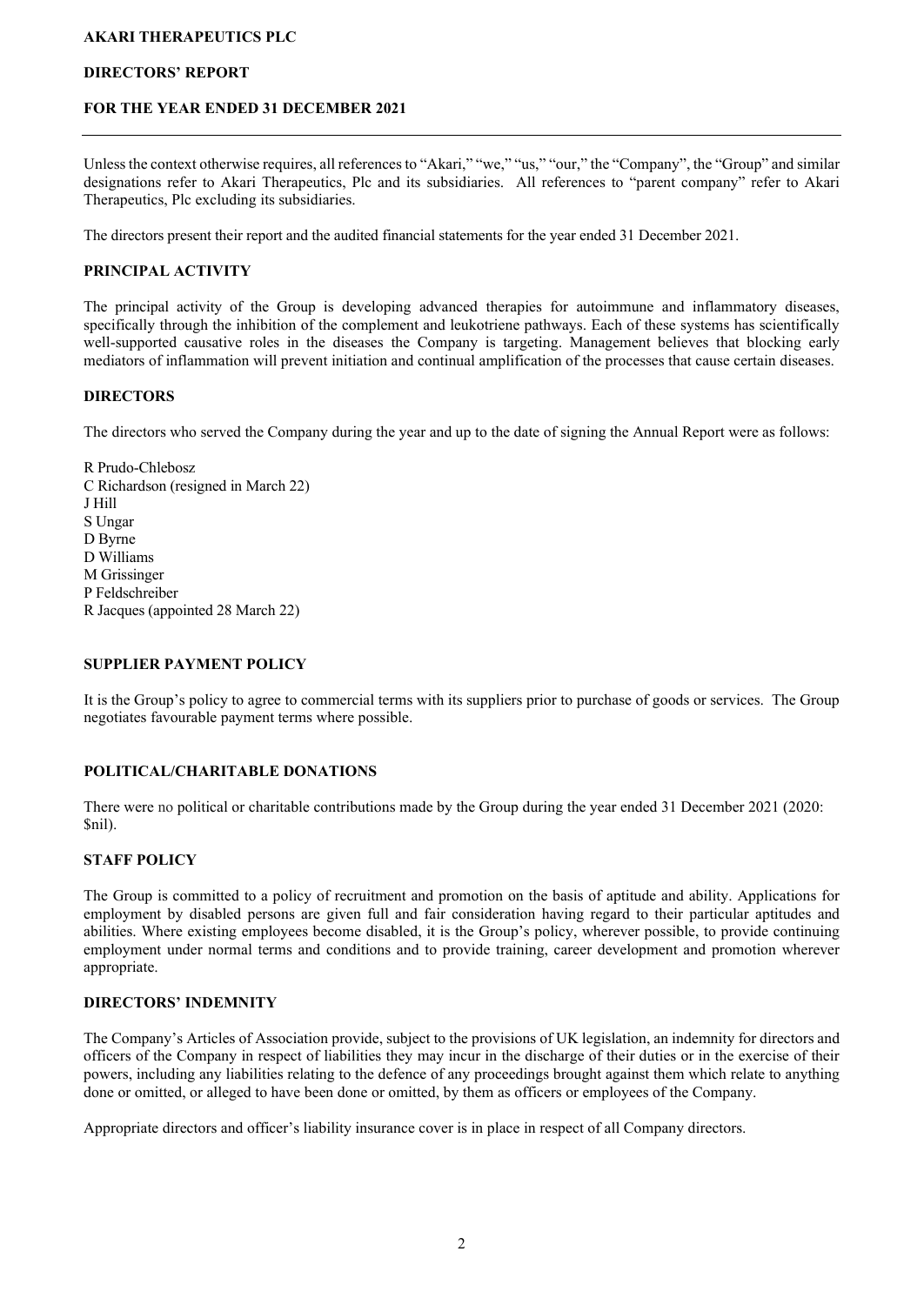## **DIRECTORS' REPORT**

#### **FOR THE YEAR ENDED 31 DECEMBER 2021**

### **ENVIRONMENTAL DISCLOSURES**

We are a group with a small number of employees. We have serviced offices and we currently outsource our research, development, testing and manufacturing activities. As a result, the group consumed 40,000 kWh of energy or less during the year ended 31 December 2021. For this reason, no disclosures concerning greenhouse gas emissions, energy consumption and energy efficiency action are made under the Large and Medium-sized Companies and Groups (Accounts and Reports) Regulations 2008.

#### **AUDITORS**

Haysmacintyre LLP have indicated their willingness to continue in office as auditor for another year. In accordance with section 489 of the Companies Act 2006, a resolution proposing that Haysmacintyre LLP be reappointed as auditors of the Company will be put to the Annual General Meeting.

# **SUBSTANTIAL SHAREHOLDERS**

On 31 December 2021 the following shareholders held an interest of 3% or more of the ordinary share capital of the Company:

|                               | <b>Ordinary shares of \$0.0001</b> | % of issued share capital |
|-------------------------------|------------------------------------|---------------------------|
| Ray Prudo (1)                 | 871,186,700                        | 18.2%                     |
| PranaBio Investments, LLC (2) | 330,308,700                        | $6.8\%$                   |
| Aspire Capital Fund, LLC (3)  | 1.044.753.900                      | $21.0\%$ .                |
|                               |                                    |                           |

- (1) Represents the entire holdings of RPC Pharma Limited, Praxis Trustees Limited As trustee of The Sonic Healthcare Holding Company and Dr. Ray Prudo and includes warrants to purchase 9,210,500 ordinary shares (equivalent to 92,105 ADSs) at an exercise price of \$0.03 per share (or \$3.00 per ADS) which expire on July 1, 2024 and warrants to purchase 7,500,000 ordinary shares (equivalent to 75,000 ADSs) at an exercise price of \$0.02 per share (or \$2.20 per ADS) which expire on February 21, 2025. The principal business office of RPC Pharma Limited is c/o Landmark Fiduciare (Suisse) SA, 6 Place des Eaux-Vives, P.O. Box 3461, Geneva, V8 1211, Switzerland. Dr. Ray Prudo has voting and dispositive control over the ordinary shares held by RPC Pharma Limited and owns approximately 67.8% of RPC's outstanding shares (including option grants), including 10.6% of RPC's outstanding shares held in trust for Dr. Ungar. Dr. Prudo disclaims beneficial ownership except to the extent of his actual pecuniary interest in such shares.
- (2) Represents the entire holdings of Pranabio Investments, LLC and includes warrants to purchase 32,500,000 ordinary shares (equivalent to 325,000 ADSs) at an exercise price of \$0.03 per share (or \$3.00 per ADS) which expire on July 1, 2024 and warrants to purchase additional 30,000,000 ordinary shares (equivalent to 300,000 ADSs) at an exercise price of \$0.02 per share (or \$2.20 per ADS) which expire on February 21, 2025. Pranabio Investments, LLC is a Texas limited liability company. Samir R. Patel is the managing member and has sole voting and investment power with respect to the shares.
- (3) Represents the holdings of Aspire Capital Fund, LLC and includes warrants to purchase 26,315,800 ordinary shares (equivalent to 263,158 ADSs) at an exercise price of \$0.03 per share (or \$3.00 per ADS) which expire on July 1, 2024 and warrants to purchase additional 58,823,500 ordinary shares (equivalent to 588,235 ADSs) at an exercise price of \$0.02 per share (or \$2.20 per ADS) which expire on March 3, 2025. Aspire Capital Partners LLC ("Aspire Partners") is the Managing Member of Aspire Capital Fund, LLC ("Aspire Fund"). SGM Holdings Corp ("SGM") is the Managing Member of Aspire Partners. Mr. Steven G. Martin ("Mr. Martin") is the president and sole shareholder of SGM, as well as a principal of Aspire Partners. Mr. Erik J. Brown ("Mr. Brown") is the president and sole shareholder of Red Cedar Capital Corp ("Red Cedar"), which is a principal of Aspire Partners. Mr. Christos Komissopoulos ("Mr. Komissopoulos") is president and sole shareholder of Chrisko Investors Inc. ("Chrisko"), which is a principal of Aspire Partners. Mr. William F. Blank, III ("Mr. Blank") is president and sole shareholder of WML Ventures Corp. ("WML Ventures"), which is a principal of Aspire Partners. Each of Aspire Partners, SGM, Red Cedar, Chrisko, WML Ventures, Mr. Martin, Mr. Brown, Mr. Komissopoulos and Mr. Blank may be deemed to be a beneficial owner of ADSs by Aspire Fund. The principal business office of Aspire Partners is 155 North Wacker Drive, Suite 1600, Chicago IL 60606. Each of Aspire Partners, SGM, Red Cedar, Chrisko, WML Ventures, Mr. Martin, Mr. Brown, Mr. Komissopoulos and Mr. Blank disclaims beneficial ownership of the ADSs held by Aspire Fund.

As at 31 December 2021 no other person had reported an interest of 3% or more in the Company's ordinary shares.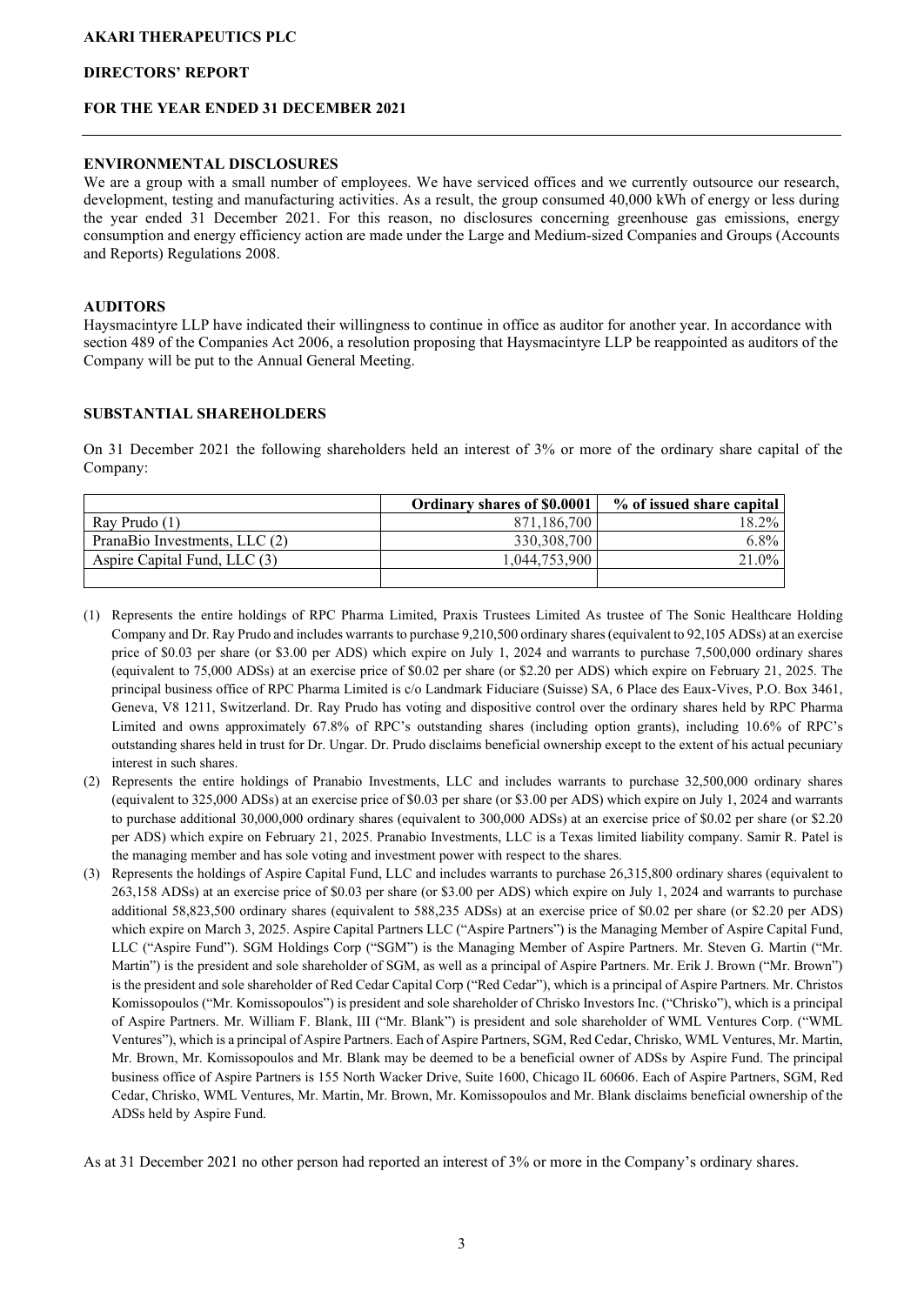## **DIRECTORS' REPORT**

#### **FOR THE YEAR ENDED 31 DECEMBER 2021**

#### **CORPORATE GOVERNANCE**

The Group is not required to implement the provisions of the UK Corporate Governance Code (the "Code").

Regular board meetings are held and the Executive Directors are heavily involved in the day to day running of the business. The Board of Directors meets regularly and is responsible for overseeing management, formulating strategy and monitoring financial performance.

### **GOING CONCERN**

The Group meets its day-to-day working capital requirements through funding. In assessing the Company's ability to continue as a going concern, Management has prepared financial forecasts covering at least the next twelve months from the date of approval of the financial statements.

The Group's forecast and projections, show that at present, the Group has insufficient working capital to fulfil its current business plan without the Group raising additional capital.

We plan to raise additional funds from external sources and/or from Aspire Capital with which the Group has approximately \$22.0 million remaining of the total \$30.0 million commitment to drawdown in the form of equity funding as of 4 June 2022. In our assessment, the remaining availability of funds under the Aspire facility, together with our expectation of the Group's ability to raise capital from other fundraising sources could extend the Group's ability to fund operations into December 2023 without any subsequent adjustment to the preliminary forecast. The Group currently intends to pursue other external fundraising sources within the fiscal year 2021, although securing such fundraising is subject to uncertainty.

Therefore, based on the availability of funds under the Aspire facility, and ability to reduce both R&D and other administrative expenditure costs significantly if so required, management believes the Group's financial prospects are sufficient to fund future operations for at least the next twelve months.

Ultimately, the Group will require additional capital in order to develop and commercialise our current product candidates or any product candidates that we acquire, if any, particularly for the period beyond the next twelve months. There can be no assurance that additional funds will be available when we need them on terms that are acceptable to us, or at all. If adequate funds are not available on a timely basis, we may be required to terminate or delay development for one or more of our product candidates.

These matters indicate the existence of conditions that give rise to a material uncertainty (specifically, the reliance on fundraising, which is not guaranteed, to facilitate the Group's operating activities) which may cast significant doubt on the Group's ability to continue as a going concern. Notwithstanding these uncertainties, the Directors have concluded that there is a reasonable expectation that the Group has the ability to continue to raise such funding and therefore consider it appropriate to prepare the financial statements on a going concern basis. The financial statements do not include any adjustments to the carrying amounts and classifications of assets and liabilities that would result if the Group was unable to continue as a going concern.

#### **SUBSEQUENT EVENTS**

Events occurring after the year end and required to be disclosed are detailed in note 20 of the notes to the financial statements.

#### **STATEMENT OF DIRECTORS' RESPONSIBILITIES**

The directors are responsible for preparing the Annual Report and the financial statements in accordance with applicable laws and regulations.

Company law requires the directors to prepare Group and Parent company financial statements for each financial year. Under that law the directors have elected to prepare the Group and Parent company financial statements in accordance with International Financial Reporting Standards ("IFRS") as adopted by the United Kingdom. Under company law the directors must not approve the financial statements unless they are satisfied that they give a true and fair view of the state of affairs of the Group and the Company and their profit or loss for that period.

The financial statements are required by law and IFRS as adopted by the United Kingdom to present fairly the financial position and performance of the Group.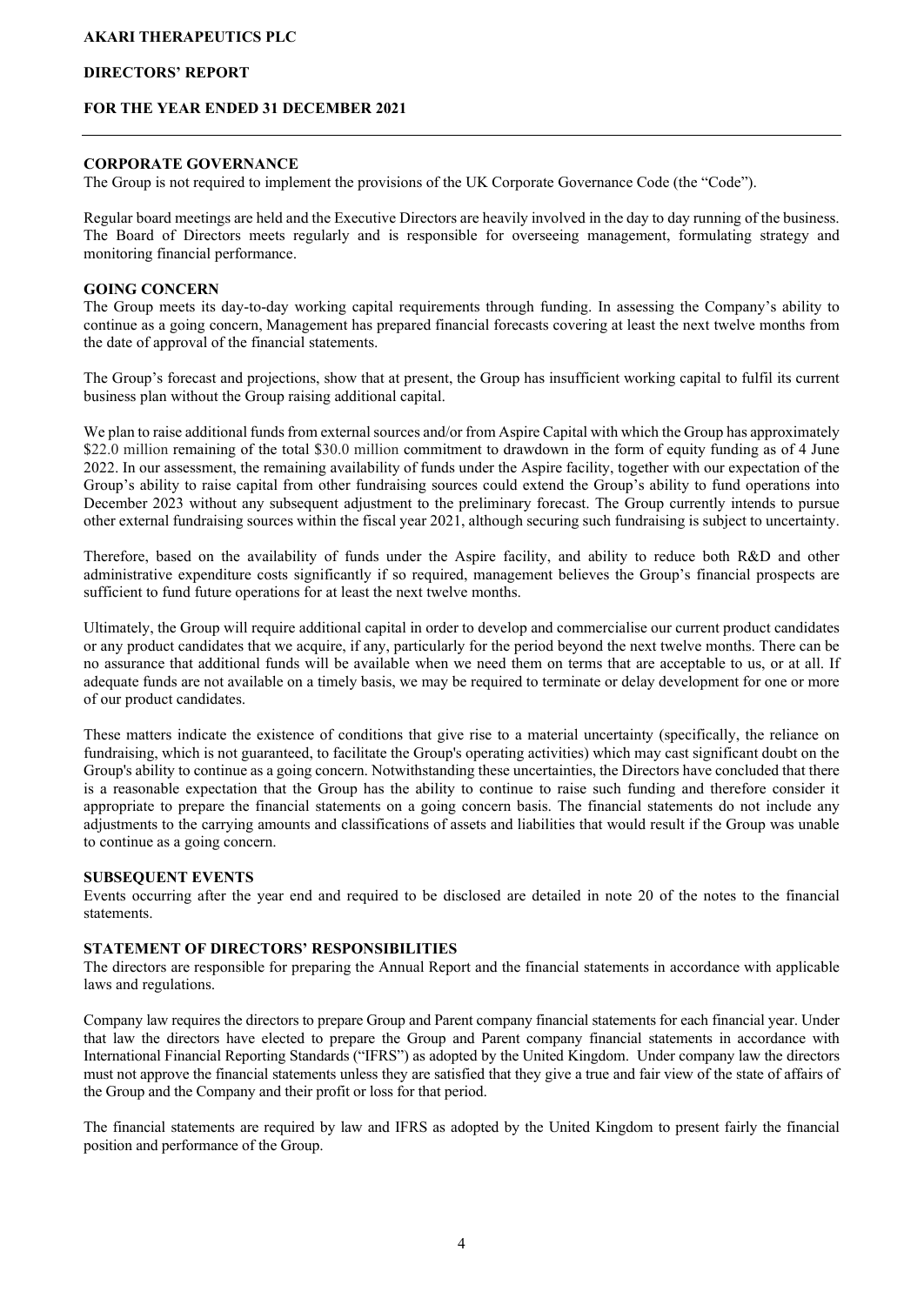# **DIRECTORS' REPORT**

# **FOR THE YEAR ENDED 31 DECEMBER 2021**

In preparing these financial statements the directors are required to:

- select suitable accounting policies and then apply them consistently;
- make judgements and accounting estimates that are reasonable and prudent;
- state whether they have been prepared in accordance with IFRS as adopted by the United Kingdom subject to any material departures disclosed and explained in the financial statements; and
- prepare the financial statements on the going concern basis unless it is inappropriate to presume that the Group and the parent company will continue in business.

The directors are responsible for keeping proper accounting records which disclose with reasonable accuracy at any time the financial position of the Group and Parent company and to enable them to ensure that the financial statements comply with the Companies Act 2006 and Article 4 of the IAS Regulation. They have general responsibility for taking such steps as are reasonably open to safeguard the assets of the Group and Parent company and to prevent and detect fraud and other irregularities.

The directors consider that the Annual Report, taken as a whole, is fair, balanced and understandable and provides the information necessary for shareholders to assess the Group's performance, business model and strategy.

# **DISCLOSURE OF INFORMATION TO AUDITORS**

Each of the directors at the time the report is approved confirms that, as at that time:

- so far as the director is aware, there is no relevant audit information of which the Company's auditors are unaware; and
- the director has taken all steps that they ought to have taken as a director to make themselves aware of any relevantaudit information and to establish that the Company's auditors are aware of that information

This report was approved by the board on 5 June 2022 and signed on its behalf.

Rachelle Jacques

**Rachelle Jacques** Director and Chief Executive Officer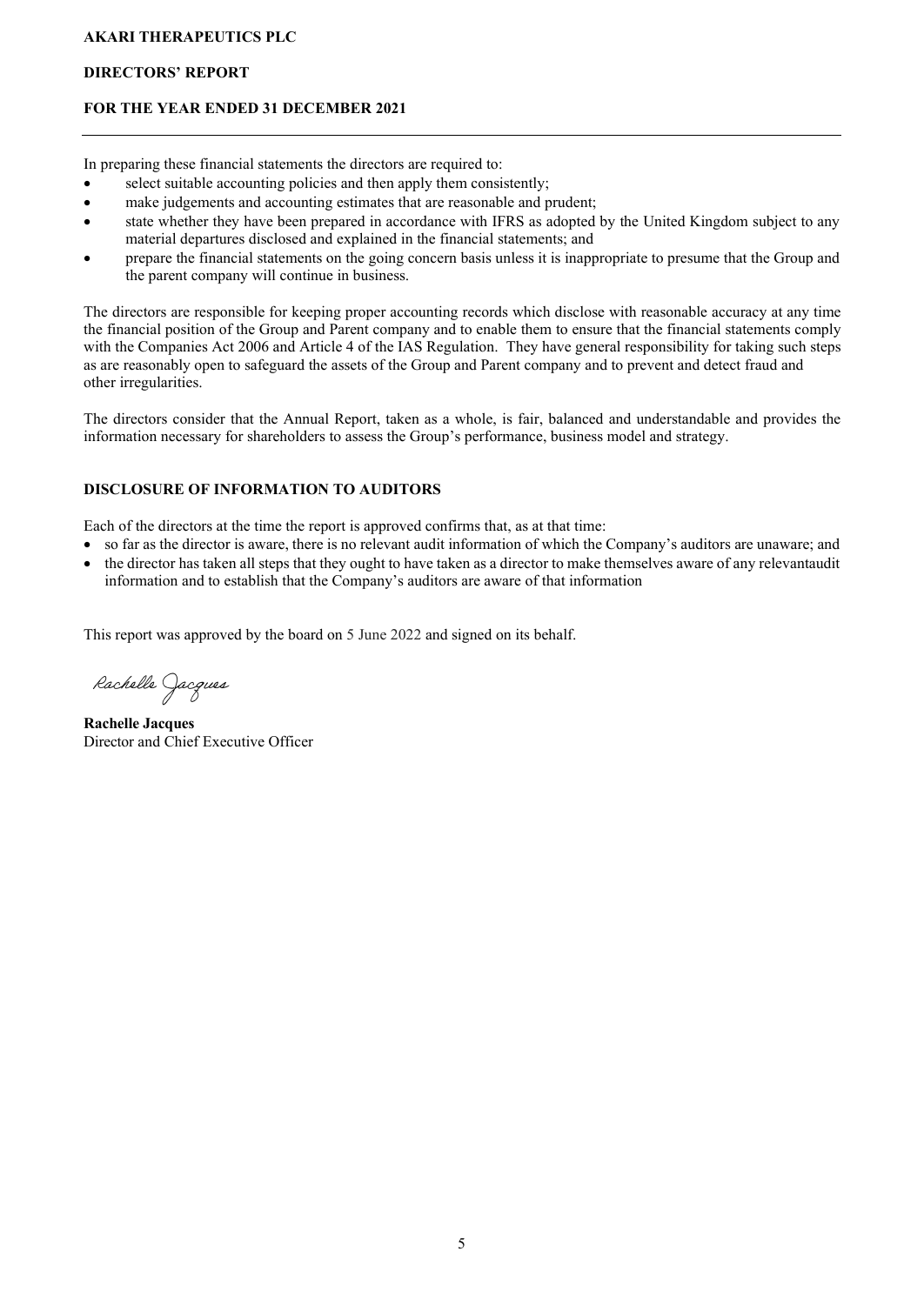### **STRATEGIC REPORT**

## **FOR THE YEAR ENDED 31 DECEMBER 2021**

### **REVIEW OF BUSINESS**

We are a clinical-stage biopharmaceutical company focused on developing advanced therapies for autoimmune and inflammatory diseases, specifically through the inhibition of the complement and leukotriene pathways. Each of these systems has scientifically well-supported causative roles in the diseases we are targeting. We believe that blocking early mediators of inflammation will prevent initiation and continual amplification of the processes that cause certain diseases.

Ticks have undergone 300 million years of natural selection to produce inhibitors that bind tightly to key highly-conserved inflammatory mediators, are generally well tolerated in humans, and remain fully functional when a host is repeatedly exposed to the molecule. Our molecules are derived from these inhibitors.

Our lead product candidate, nomacopan inhibits both terminal complement activation and leukotriene B4, or LTB4. It inhibits terminal complement activation by tightly binding to C5 and preventing its cleavage and activation by complement. It inhibits LTB4 by capturing the fatty acid within the body of the nomacopan protein. By preventing C5 activation of complement nomacopan can stop formation of the anaphylatoxin C5a which activates cells, including granulocytes and T and B cells, via two G protein coupled receptors, or GPCRs, and also prevents formation of the membrane attack complex, or MAC which activates cells including endothelial cells. C5a and the MAC cause and maintain a proinflammatory and prothrombotic state. LTB4 also activates cells via two separate GPCRs and can independently cause and maintain a proinflammatory state. The importance of nomacopan's dual inhibitory action is therefore twofold. First, it can prevent inflammatory and prothrombotic activities of two key pathways, and second, the pathways can be independently activated, for example terminal complement activation can be induced by IgG, IgM, carbohydrates and damage associated molecular patterns and LTB4 synthesis can be induced by engagement of Fc gamma receptors, cytokines, toll-like receptors, C5a and MAC.

Nomacopan is a recombinant small protein (16,769 Da) derived from a protein originally discovered in the saliva of the Ornithodoros moubata tick, where it modulates the host immune system to allow the parasite to feed without alerting the host to its presence or provoking an immune response.

Nomacopan has received orphan drug designation from the U.S. Food and Drug Administration, or the FDA, for paroxysmal nocturnal hemoglobinuria, or PNH, high-risk hematopoietic stem cell transplant-associated thrombotic microangiopathy, or HSCT-TMA, and bullous pemphigoid, or BP and from the European Medicines Agency, or the EMA, for PNH, Guillain Barré Syndrome, or GBS and BP. Orphan drug designation provides us with certain benefits and incentives, including a period of marketing exclusivity if marketing authorization of the drug is ultimately received for the designated indication. The receipt of orphan drug designation status does not change the regulatory requirements or process for obtaining marketing approval and the designation does not mean that marketing approval will be received. We intend to apply in the future for orphan drug designation in additional indications we deem appropriate.

We have received Fast Track designation from the FDA for the investigation of nomacopan for the treatment of pediatric HSCT-TMA and for the treatment of PNH in patients who have polymorphisms conferring Soliris® (eculizumab) resistance and the treatment of BP. The Fast Track program was created by the FDA to facilitate the development and expedite the review of new drugs which show promise in treating a serious or life-threatening disease and address an unmet medical need. Drugs that receive this designation benefit from more frequent communications and meetings with the FDA to review the drug's development plan including the design of the proposed clinical trials, use of biomarkers and the extent of data needed for approval. Drugs with Fast Track designation may also qualify for priority review to expedite the FDA review process, if relevant criteria are met.

Our clinical targets for nomacopan are inflammatory diseases where the inhibition of both C5 and LTB4 are implicated, including BP, pediatric HSCT-TMA, and as well as both orphan and mass market inflammatory conditions in the eye and lung.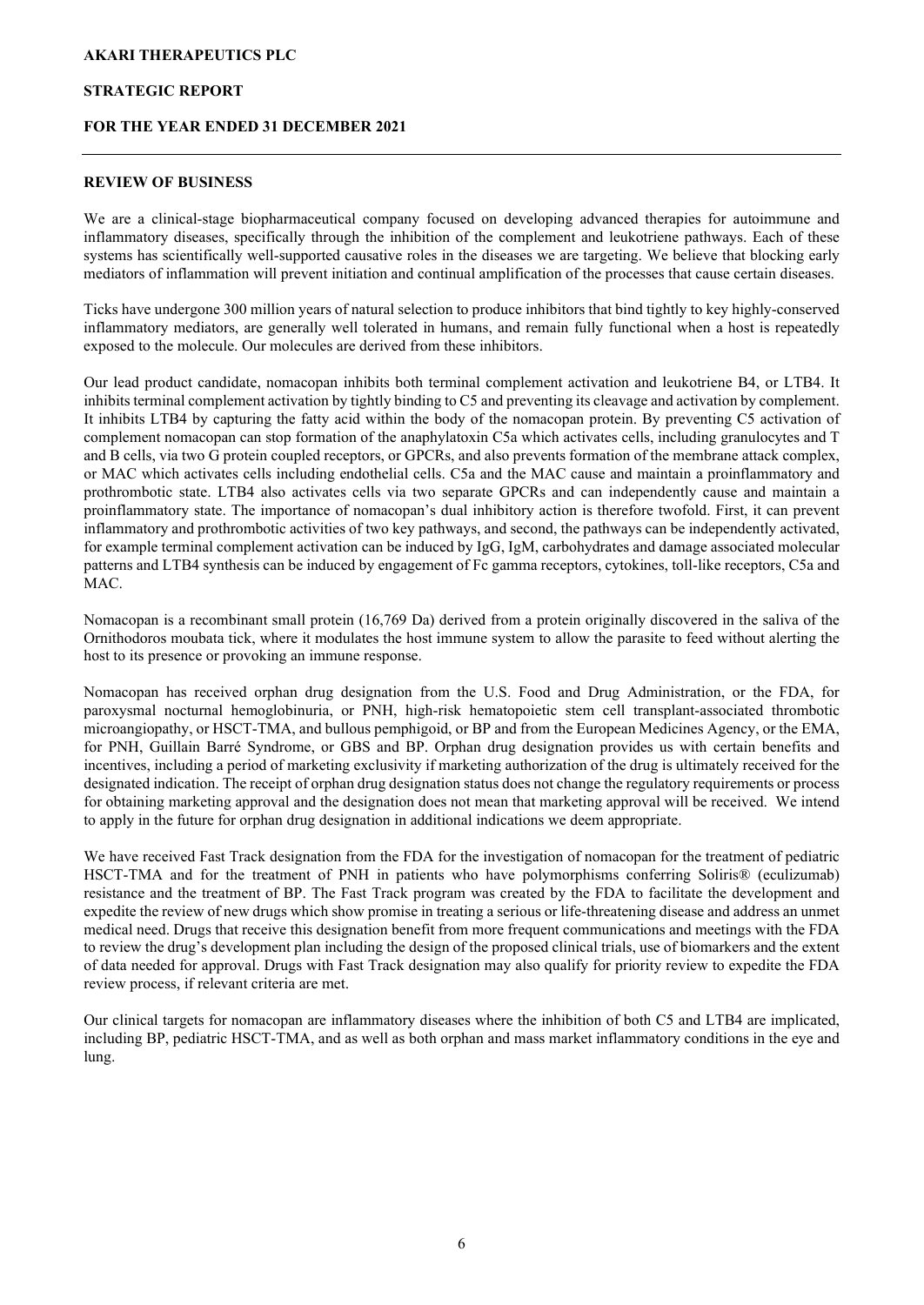## **STRATEGIC REPORT**

# **FOR THE YEAR ENDED 31 DECEMBER 2021**

#### **RESULTS AND DIVIDENDS**

Research and development expenses for the year ended 31 December 2021 were approximately \$12,200,000 (2020: \$12,192,000). This represents an increase in research and development expenses of \$8,000 reflecting similar research and development expenditures to the prior year.

Administrative expenses for the year ended 31 December 2021 were approximately \$8,274,000 (2020: \$7,910,000). This \$364,000 increase was primarily due to unfavorable foreign currency movements.

Net cash used in operating activities for the year ended 31 December 2021 was approximately \$18,847,000 (2020: \$16,951,000). Net cash flow used in operating activities was primarily attributed to our ongoing research activities to support nomacopan, including manufacturing, clinical trial and preclinical activities.

Net cash provided by financing activities was approximately \$14,293,000 (2020: \$25,074,000).

Cash and cash equivalents increased to approximately \$9,361,000 at 31 December 2021 (2020: \$14,056,000).

The Group made a loss of approximately \$17,702,000 (2020: \$17,597,000). The loss for the Group is in line with the expected performance and the Directors are satisfied with the results for the year.

No dividends were paid during the year (2020: \$Nil) and the directors do not propose a final dividend.

# **PRINCIPAL RISKS AND UNCERTAINTIES**

#### **Financing**

The Group requires additional funding to continue its future operations and planned research and development activities. The directors recognise that the Group may not be able to obtain financing on favourable terms and the terms of the Group's finance arrangements may be dilutive. The Group may also seek additional funding through partnership arrangements with collaborators and other third parties. These types of arrangements may require the Group to relinquish rights to internally developed technology, product candidates or products. If the Group is unable to obtain additional funding on a timely basis, the Group may be required to curtail or terminate some or all of its research or development programs, including some or all of its product candidates. Additionally, the report of the Group's statutory audit firm on its financial statements for the period ended December 31, 2021, includes an explanatory paragraph raising substantial doubt about its ability to continue as a going concern as a result of recurring losses from operations and net capital deficiency. The Group's future is dependent upon its ability to obtain financing in the future. This opinion could materially limit the Group's ability to raise funds.

The Group plans to raise additional funds from external sources and/or from Aspire Capital. As of 4 June 2022, \$22.0 million was available for drawdown under the Company's equity line with Aspire Capital. The availability of funds under the Aspire facility could extend the Company's ability to fund operations into December 2023 without any subsequent adjustment to the preliminary forecast. Furthermore, the Company currently intends to pursue other external fundraising sources within the fiscal year 2022. There can be no assurance that additional funds will be available when the Group needs them on terms that are acceptable, or at all.

#### **Clinical development stage**

The Company is an clinical development stage Group with limited history of trading on which future projections can be based. There is no guarantee that the Group will succeed in growing its current business or that the Group will be able to provideor maintain sufficient resources required for operations in the development and introduction of its products. Many clinical development stage companies fail to achieve their business plans mainly due to lack of being able to estimate the speed of new market entrants and the costs associated with entering markets and obtaining market share.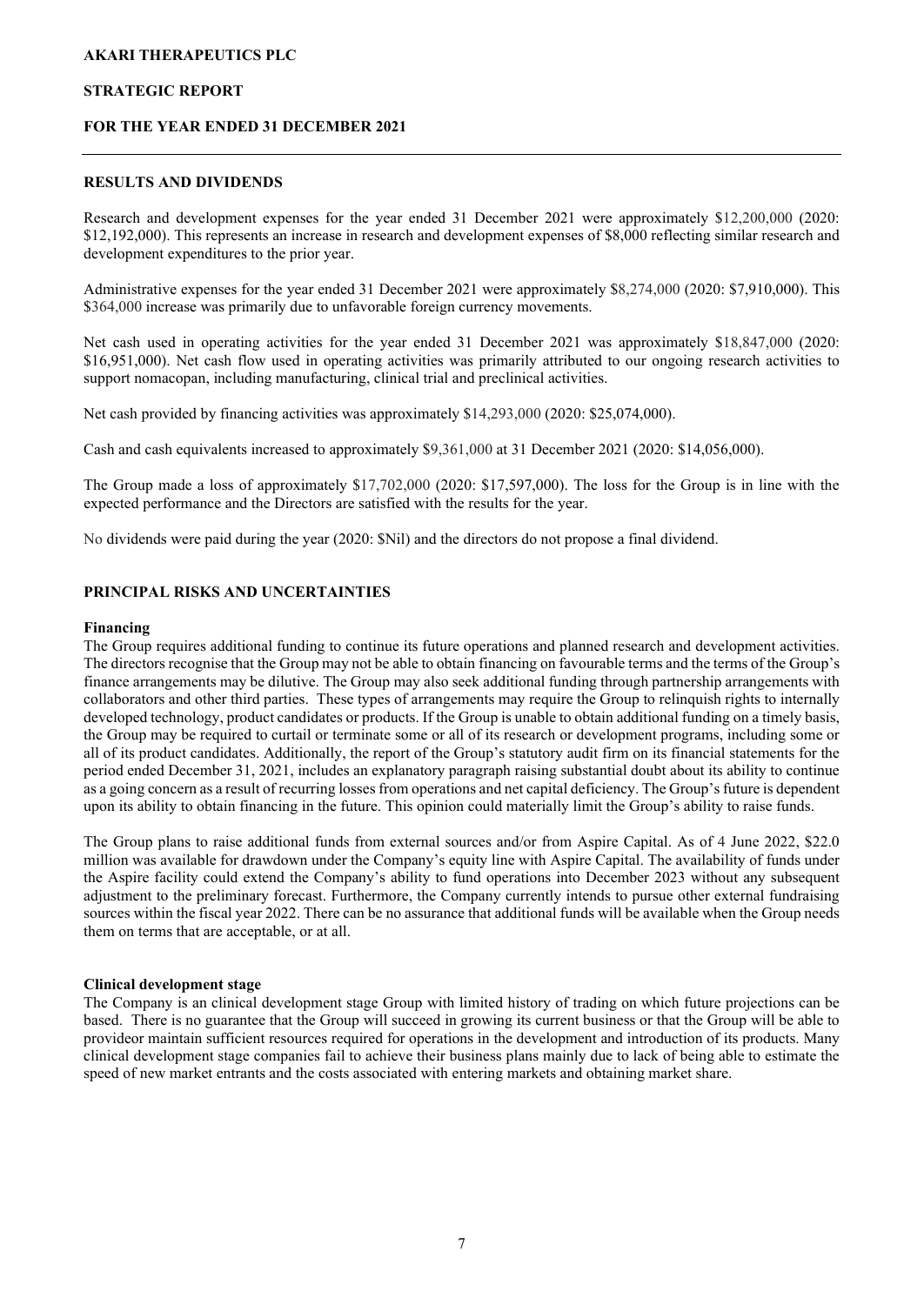## **STRATEGIC REPORT**

# **FOR THE YEAR ENDED 31 DECEMBER 2021**

### **PRINCIPAL RISKS AND UNCERTAINTIES (continued)**

#### **Drug development**

The Group's drug development activities are complex and all of the product candidates are in clinical development with a high risk of failure. It is impossible to predict when or if any of the product candidates will prove effective or safe in humans and/or will receive regulatory approval.

Further common challenges for similar companies and the Group is to:

- Find a stable active product or formulation without extensive clinical trials and substantial additional costs or create adequate assay for the products for formulation or clinical testing purposes;
- Manufacture, and/or formulate sufficient amounts of its product candidates or upscale or optimise such synthesis so as to enable efficient production of scale;
- Find safe and effective doses and dose ratios for its product candidates without extensive clinical trials and substantial additional costs;
- Obtain sufficient supply or quality of product candidates supply or materials to produce product candidates or other materials necessary to conduct clinical trials; and
- Establish manufacturing capabilities or enter into agreements with third parties to supply materials to make product candidates, or manufacture clinical trial drug supplies.

## **Departure of and search for executive officers**

The Group's success depends on its ability to hire and retain the services of its current executive officers, directors, principal consultants and others. In addition, the Group has established relationships with universities and research institutions which have historically provided, and continue to provide, us with access to research laboratories, clinical trials, facilities and patients. The loss of the services of any of these individuals or institutions has had and could have a material adverse effect on the Group's business. Dr. Torsten Hombeck was appointed to serve as the Company's Chief Financial Officer in June 2020. Rachelle Jacques was appointed President and Chief Executive Officer and member of the Company's board on March 28, 2022 and, in a planned transition, replaced Clive Richardson who was appointed to serve as the Company's Chief Executive Officer in May 2018.

Retention of key management staff is an underlying risk of the business.

#### **Market acceptance**

The Group is not guaranteed that any of its product candidates will gain market acceptance amongst physicians, patients, healthcare providers, pharmaceutical companies or other customers.

The Group's clinical trials in humans may show that the doses or dose ratios selected based on screening, animal testing or clinical trials do not achieve the desired therapeutic result in humans, or achieve these results only in a small part of the population. The U.S. Food and Drug Administration ("FDA") or other regulatory agencies in the United States and foreign jurisdictions may determine that these clinical trials do not support the Group's conclusion. The Group may be required to conduct additional clinical studies and provide more evidence substantiating the safety and efficacy of the doses or dose ratios selected in a significant patient population.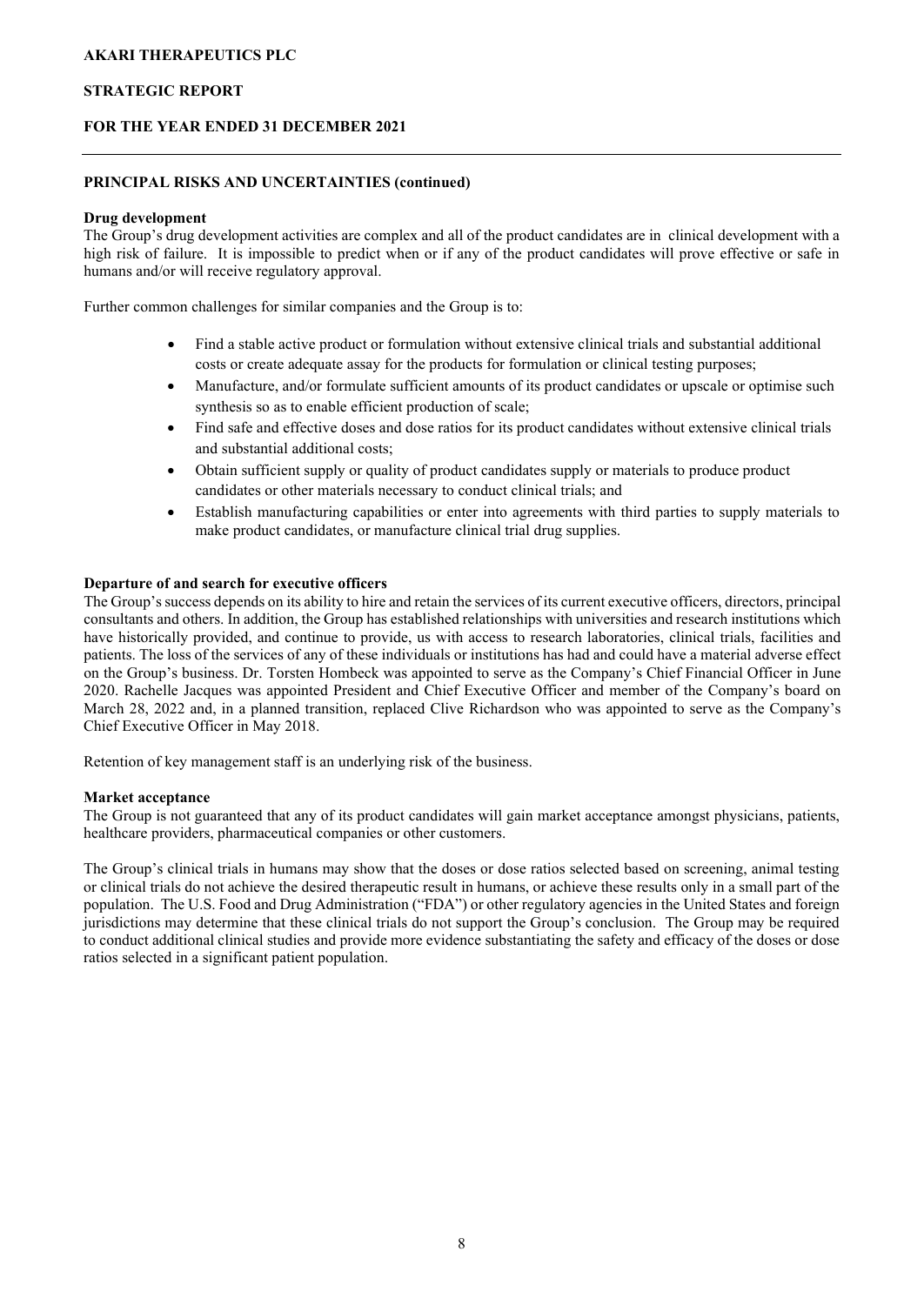### **STRATEGIC REPORT**

## **FOR THE YEAR ENDED 31 DECEMBER 2021**

#### **PRINCIPAL RISKS AND UNCERTAINTIES (continued)**

#### **Intense competition from powerful competitors**

Many companies, universities and research organisations developing product candidates have greater resources and significantly greater experience in financial, research and development, manufacturing, marketing, sales, distribution and technical regulatory matters than the Group has. These competitors could commence and complete clinical testing of their products, obtain regulatory approval, and begin commercial-scale manufacturing of their products faster than the Group is able to, thus resulting in a situation whereby the Group may not be able to commercialise its product candidates or achieve a competitive position in the market.

#### **Product liability exposure**

The Group faces exposure to product liability and other claims if its product candidates, products or processes are alleged to have caused harm. These risks are inherent in testing, manufacturing, and marketing human therapeutic products. If the Group is sued for any injury caused by its products, product candidates or processes, the Group's liability could exceed its product liability insurance coverage and its total assets. Claims against the Group, regardless of their merit or potential outcome, may also generate negative publicity or damage the Group's ability to obtain physician endorsement of its products or expand its business.

### **Intellectual Property**

The Group may be unable to protect the intellectual property relating to its product candidates, or if it infringes the rights of others, its ability to successfully commercialise its product candidates may be harmed. The Group owns or hold licenses to a number of issued patents (foreign and foreign counterparts) and pending patent applications. The Group's success depends in part on its ability to obtain patent protection both in the United States and in other territories for its product candidates, as well as the methods for treating patients in the product indications using these product candidates. The Group's ability to protect its product candidates from unauthorised or infringing use by third parties depends in substantial part on its ability to obtain and maintain valid and enforceable patents. Due to evolving legal standards relating to the patentability, validity and enforceability of patents covering pharmaceutical inventions and the scope of claims made under these patents, the Group's ability to obtain, maintain and enforce patents is uncertain and involves complex legal and factual questions. Even if the Group's product candidates, as well as methods for treating patients for prescribed indications using these product candidates are covered by valid and enforceable patents and have claims with sufficient scope, disclosure and support in the specification, the patents will provide protection only for a limited amount of time. Accordingly, rights under any issued patents may not provide the Group with sufficient protection for a commercial advantage against competitive products or processes

## **Impact of Coronavirus Outbreak**

The situation surrounding the COVID-19 pandemic, including the mutation of variants, continues to remain fluid globally and we continue to manage ongoing challenges associated with the pandemic as they relate to operations. The potential for a material impact on our business, financial condition and results of operation remains a risk. We cannot reasonably estimate with any degree of certainty any future impact of COVID-19. Pandemics such as this can adversely impact our business as a result of disruptions, such as travel bans, quarantines, staffing shortages, and interruptions to access the trial sites and supply chains, which could result in material delays and complications with respect to our research and development programs and clinical trials.

Moreover, as a result of COVID-19, there is a general unease of conducting certain non-critical activities in medical centers. For example, while now open for enrollment, our clinical trials have previously been halted or delayed due to COVID-19. The extent to which COVID-19 impacts operations will depend on future developments, including the scope of any new virus mutations and outbreaks, the nature of government public health guidelines and the public's adherence to those guidelines, the rate of individuals becoming fully vaccinated and the public's adherence to guidelines to receive booster vaccinations, and the extent to which new lockdowns may be needed or are required in particular countries, including China. In particular, the continued spread of COVID-19 globally could adversely impact our operations and workforce, including research and clinical trials and the ability to raise capital, could affect the operations of key governmental agencies, such as the FDA, which may delay the development of our product candidates, and could result in the inability of suppliers to deliver components or raw materials, including drug product and drug substance, on a timely basis or at all, each of which in turn could have an adverse impact on our business, financial condition and results of operation.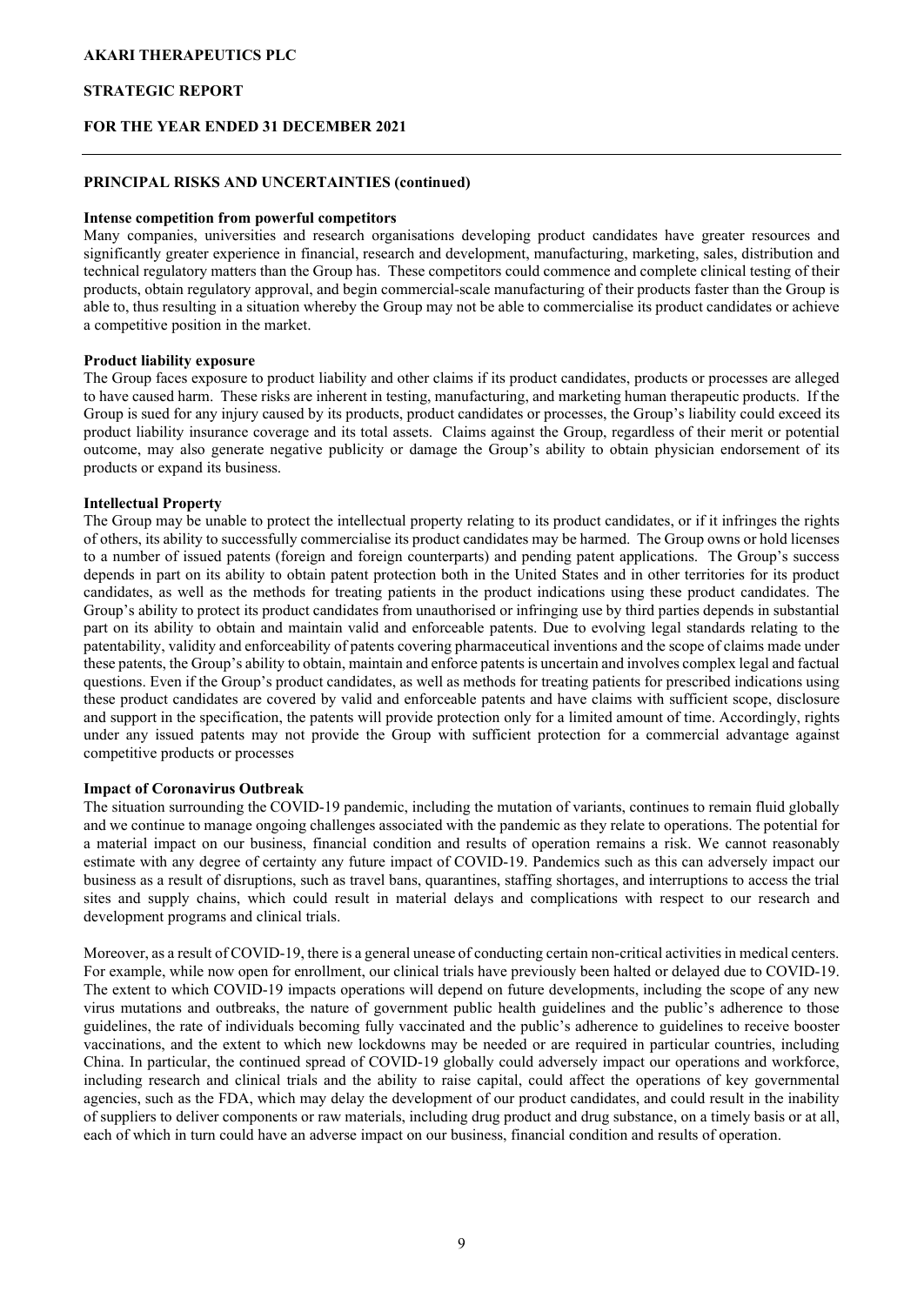### **STRATEGIC REPORT**

## **FOR THE YEAR ENDED 31 DECEMBER 2021**

### **FINANCIAL INSTRUMENTS**

The Group finances its operations using cash generated by the sale of equity instruments in the Group. The cash flow of the Group is monitored on a regular basis to ensure the Group has sufficient funding to meet its capital and operational requirements.

### **RESEARCH AND DEVELOPMENT**

The Group is a clinical-stage biopharmaceutical company focused on developing advanced therapies for autoimmune and inflammatory diseases, specifically through the inhibition of the complement and leukotriene pathways. Each of these systems has scientifically well-supported causative roles in the diseases the Group is targeting.

# **KEY PERFORMANCE INDICATORS**

The directors consider the key performance indicators to be the research and development spend. This allows the Directors to manage the on-going activities and strategies for further development of the Group.

The key performance indicators are measured and reviewed on a regular basis at Board meetings and enable the Directors to communicate the performance of the Group against predetermined targets.

## *Key financial performance indicators:*

Research and Development spend – 2021: \$12,200,000 (2020: \$12,192,000) Cash and cash equivalents position – 2021: \$9,361,000 (2020: \$14,056,000)

## **SECTION 172 STATEMENT**

When making decisions, the Directors of Akari Therapeutics, Plc ("Akari" or the "Company") act in the way they consider is most likely to promote the success of the Company, for the benefit of its members as a whole, while also considering the broad range of stakeholders who interact with the business.

Our strategy is to develop and commercialize advanced therapies for autoimmune and inflammatory diseases.

In striving to achieve our goal to develop new therapeutic medicines, our business touches the lives of many people. We exist in a complex and evolving regulatory and scientific environment and as a result we have a number of key stakeholder groups. Considering the interests of our stakeholders is fundamental to the way in which the Company operates. Our Values and Code of Ethics empower employees to make the best decisions in the interest of the Company and our stakeholders, and help to ensure that these considerations are made not only at Board level, but throughout our organization.

Post the reporting period end, the directors of the Company ("Directors") have continued to take into account the Company's stakeholders, including the potential impact of its future activities on the community, the environment and the Company's reputation when making decisions. The Directors also continue to take all necessary measures to ensure the Company is acting in good faith and fairly between members and is promoting the success of the Company for its members in the long term.

The table below serves as our Section 172 statement by setting out the key stakeholder groups, their interests and how the Company engages with them. Akari's key stakeholders include its investors, employees, regulatory bodies and suppliers.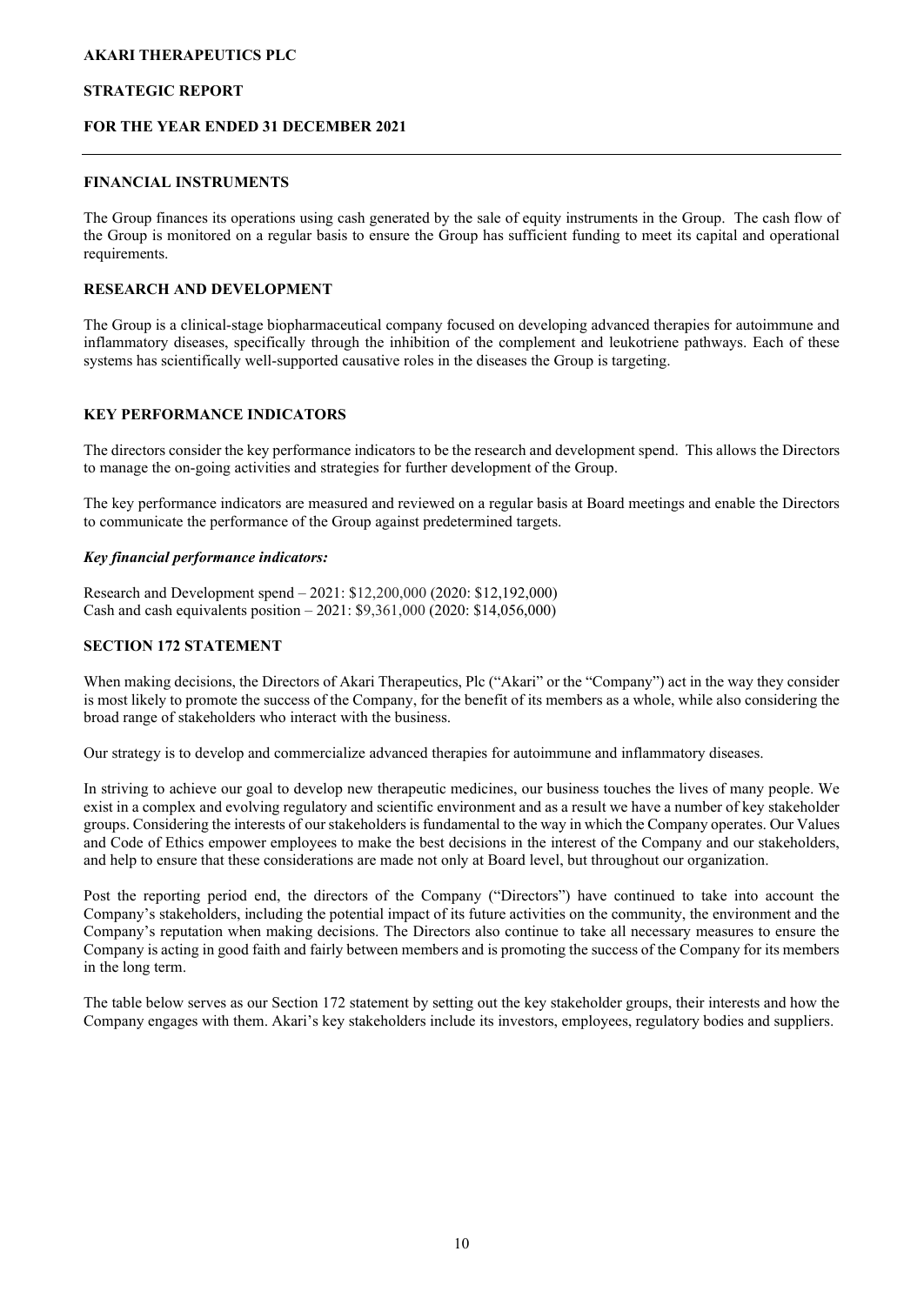# **STRATEGIC REPORT**

# **FOR THE YEAR ENDED 31 DECEMBER 2021**

| <b>Stakeholder</b> | Why we engage                                                                                                                                                                                                                                                                                                                                                                                                                                                                  | How we engage                                                                                                                                                                                                                                                                                                                                                                                 |
|--------------------|--------------------------------------------------------------------------------------------------------------------------------------------------------------------------------------------------------------------------------------------------------------------------------------------------------------------------------------------------------------------------------------------------------------------------------------------------------------------------------|-----------------------------------------------------------------------------------------------------------------------------------------------------------------------------------------------------------------------------------------------------------------------------------------------------------------------------------------------------------------------------------------------|
| Our Investors      | Board<br>and<br>The<br>management<br>maintain a regular and constructive<br>dialogue with existing and potential<br>investors to communicate<br>the<br>Company's<br>and<br>strategy<br>performance to promote investor<br>confidence and ensure continued<br>access to capital.                                                                                                                                                                                                | <b>Annual General Meetings</b><br>$\bullet$<br>Quarterly financial results<br>$\bullet$<br>One-to-one meetings by<br>Management with analysts and<br>institutional investors<br>Investor outreach programs<br>including attending virtual and<br>in-person conferences, events<br>and roadshows<br>Press releases<br>$\bullet$<br>Company website<br>Social media (e.g. LinkedIn,<br>Twitter) |
| Our Employees      | Akari employees are key to the<br>Company's success and to the<br>achievement of business objectives.<br>We aim to be a responsible<br>employer in our approach to<br>employee<br>engagement,<br>development,<br>performance<br>and<br>rewards. The health, safety and<br>well-being of our employees is one<br>of our primary considerations in the<br>way we do business.<br>Employee<br>engagement is led primarily by the<br>CEO,<br>Executive<br>Team<br>and<br>Chairman. | Market competitive<br>$\bullet$<br>compensation and benefits<br>aligned with role and overall<br>performance<br>$\bullet$<br>Individual development<br>through external conferences<br>and training opportunities<br>Communication channels<br>between the Board, Executive<br>Team and Akari employees                                                                                       |
| Regulatory bodies  | Akari is subject to a wide range of<br>regulations,<br>and<br>listing<br>laws,<br>requirements<br>including<br>the<br>regulatory framework from FDA,<br><b>EMA</b><br>and<br>other<br>regulatory<br>agencies, the SEC, data protection,<br>employment, tax, environmental<br>and health and safety legislation.                                                                                                                                                                | Company website<br><b>EDGAR</b> announcements<br>$\bullet$<br>$\bullet$<br>Annual Report<br>Direct contact and<br>$\bullet$<br>communications with<br>regulators<br>$\bullet$<br>Compliance updates at Board<br>Meetings                                                                                                                                                                      |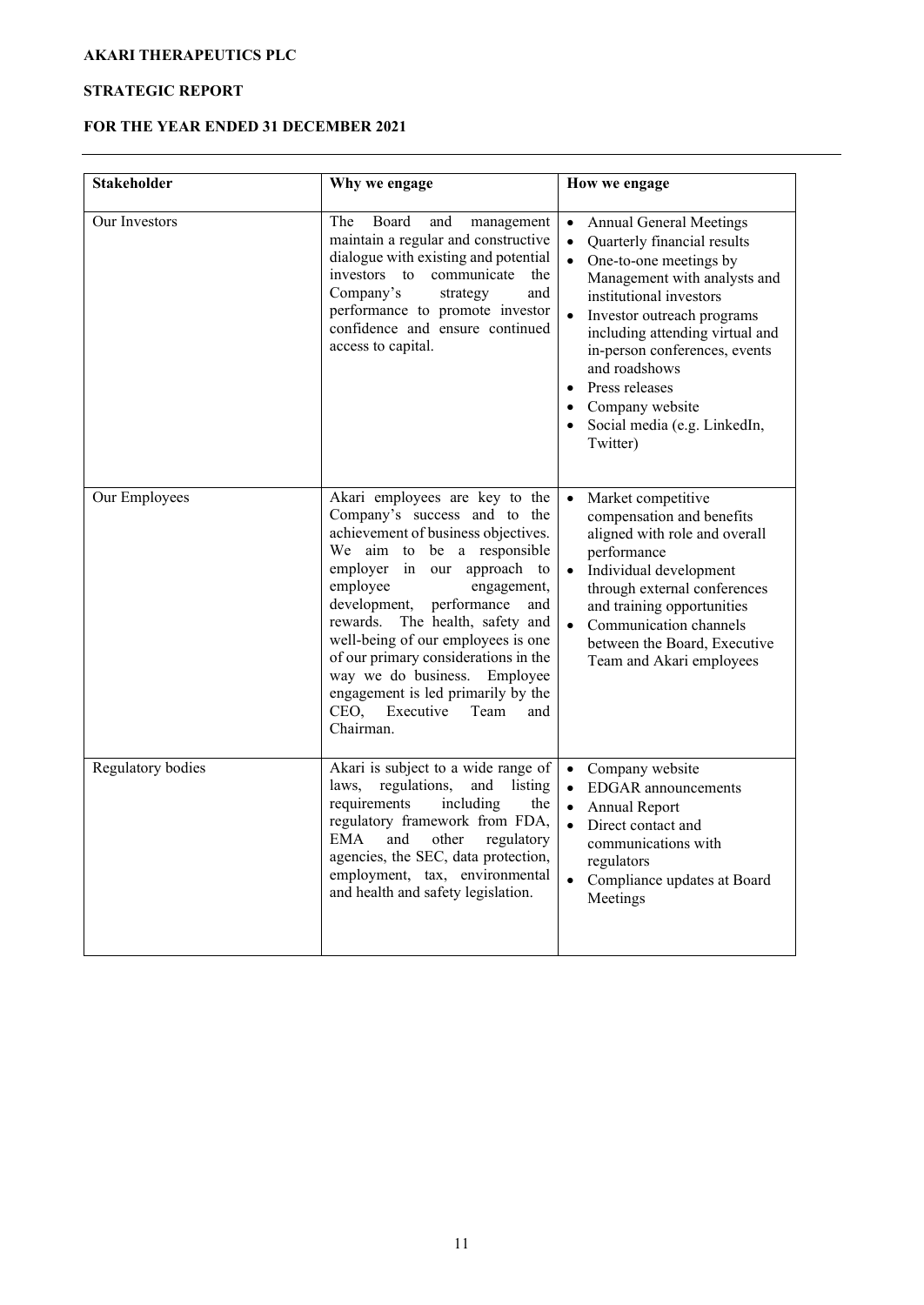# **STRATEGIC REPORT**

## **FOR THE YEAR ENDED 31 DECEMBER 2021**

| <b>Stakeholder</b> | Why we engage                                                                                                                                                                                                                                                                                     | How we engage                                                                                                                                                                                                |
|--------------------|---------------------------------------------------------------------------------------------------------------------------------------------------------------------------------------------------------------------------------------------------------------------------------------------------|--------------------------------------------------------------------------------------------------------------------------------------------------------------------------------------------------------------|
| Our Suppliers      | We have several key suppliers with<br>whom we have built strong<br>relationships. We establish<br>communication channels to ensure<br>our working relationship remains<br>collaborative and forward<br>$\overline{\phantom{a}}$<br>focused, and to create a successful<br>and fair collaboration. | Building strong working<br>relationships with suppliers<br>through open two-way<br>discussions and regular<br>meetings.<br>Executing contracts that guide<br>expectations of both Akari and<br>the suppliers |

This report was approved by the Board on 5 June 2022 and signed on its behalf.

Rachelle Jacques

**Rachelle Jacques Director and Chief Executive Officer**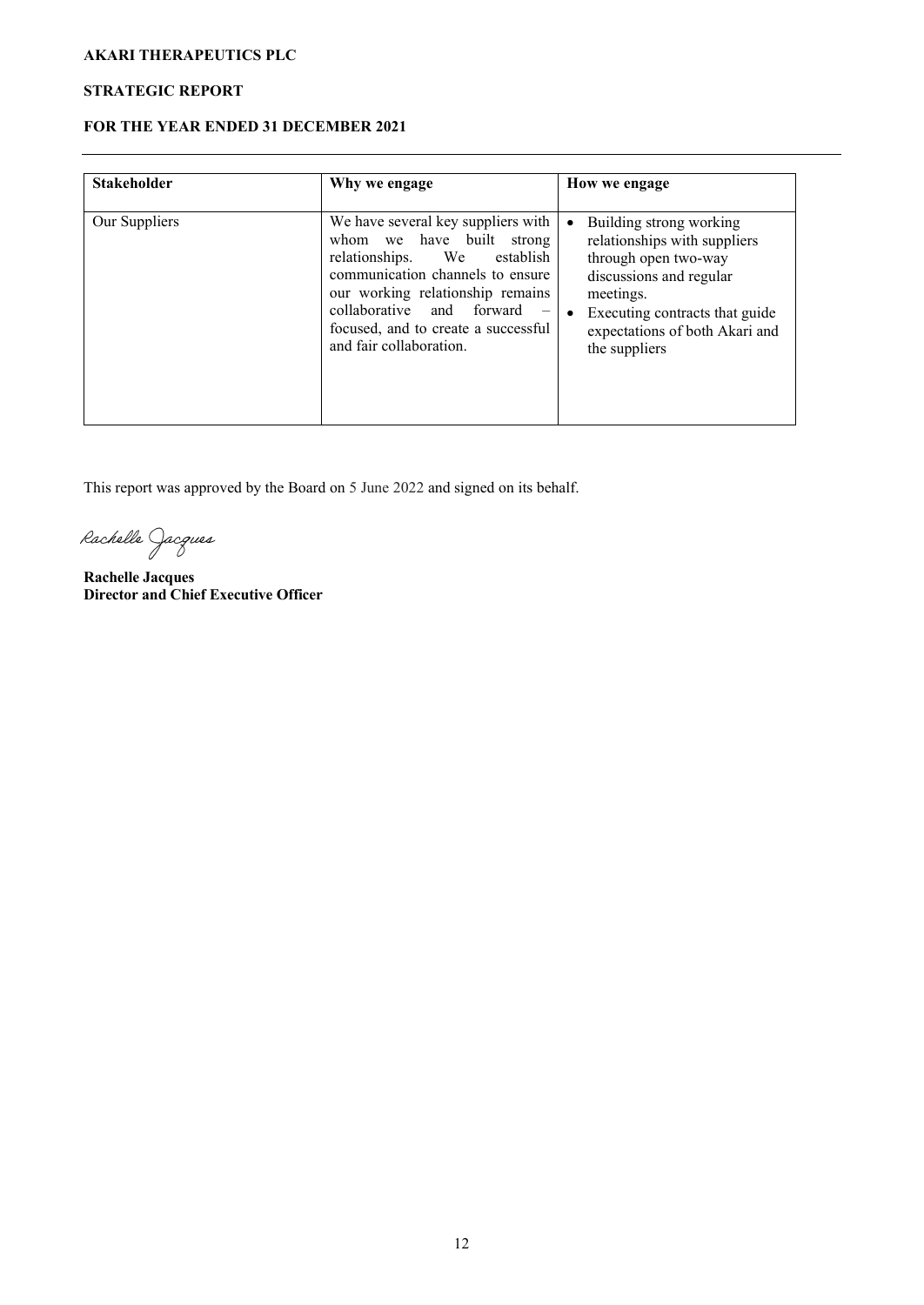# **DIRECTORS' REMUNERATION REPORT**

# **FOR THE YEAR ENDED 31 DECEMBER 2021**

# **PART I - ANNUAL REPORT ON REMUNERATION**

*Information provided in this section of the Directors' Remuneration report is subject to audit.* 

## **Single Total Figure of Remuneration for Each Director (subject to audit)**

The following table shows the compensation paid or accrued during the fiscal year ended 31 December 2021.

| Name of<br><b>Director</b>   | <b>Salary</b><br>and/or<br>Fees (\$) | <b>Taxable</b><br><b>Benefits</b><br>$(\$)$ | Annual<br><b>Bonus</b><br>\$)(4) | Long-<br>term<br>Incentive<br>$(\$)$ | Option<br><b>Awards</b><br>$($ (\$)(1) | Pension<br><b>Benefits</b><br>$(\$)$ | 2021<br><b>Total</b> | 2021<br><b>Total</b><br>Fixed | 2021<br><b>Total</b><br>variable |
|------------------------------|--------------------------------------|---------------------------------------------|----------------------------------|--------------------------------------|----------------------------------------|--------------------------------------|----------------------|-------------------------------|----------------------------------|
|                              | <b>Executive Director</b>            |                                             |                                  |                                      |                                        |                                      |                      |                               |                                  |
| Ray Prudo                    | 412,000                              | $\overline{\phantom{0}}$                    | 206,000                          | ۰                                    | $\overline{\phantom{a}}$               | $\overline{\phantom{a}}$             | 618,000              | 412,000                       | 206,000                          |
| Clive Richardson<br>(5)      | 525,981                              | 12,218<br>(3)                               | 206,826                          |                                      |                                        | 52,598<br>(2)                        | 797,623              | 590,797                       | 206.826                          |
| <b>Non-Employee Director</b> |                                      |                                             |                                  |                                      |                                        |                                      |                      |                               |                                  |
| James Hill, M.D.             | 62,752                               | $\blacksquare$                              |                                  |                                      | 13,547                                 | $\blacksquare$                       | 76,298               | 76,298                        |                                  |
| Stuart Ungar,<br>M.D.        | 49,947                               |                                             |                                  |                                      | 13,547                                 | $\mathbf{r}$                         | 63,494               | 63,494                        |                                  |
| David Byrne                  | 52,143                               |                                             |                                  |                                      | 13,547                                 | $\mathbf{r}$                         | 65,689               | 65,689                        |                                  |
| Donald Williams              | 56,838                               | $\overline{a}$                              | $\blacksquare$                   | $\overline{a}$                       | 13,547                                 | $\overline{\phantom{a}}$             | 70,385               | 70,385                        |                                  |
| Peter<br>Feldchreiber        | 49,947                               | $\overline{a}$                              | $\blacksquare$                   | $\overline{a}$                       | 13,547                                 | $\frac{1}{2}$                        | 63,494               | 63,494                        |                                  |
| Michael<br>Grissinger        | 39,338                               | $\blacksquare$                              | $\overline{\phantom{a}}$         | $\blacksquare$                       | 13,547                                 | $\blacksquare$                       | 52,885               | 52,885                        | $\blacksquare$                   |

(1) These amounts represent the aggregate grant date fair value for option awards for fiscal year 2021 computed in accordance with FASB ASC Topic 718. A discussion of the assumptions used in determining grant date fair value may be found in note 16 to our Financial Statements.

(2) Consists of company contributions to pension scheme.

(3) Consists of company contributions to health benefits of \$8,030 and life insurance premiums of \$4,188

(4) Bonuses are awarded on the basis of an assessment of the overall performance of the director concerned, rather than specific measures or targets*.* In respect of 2021, the annual bonus payments for the Executive Directors reflect their strong personal performance at a critical time for the business. Ray Prudo and Clive Richardson both received annual bonus payments of 100% of the maximum available respectively, of which 100% was paid in the first quarter of 2022. None of the awards is attributable to share price appreciation and no discretion was exercised as a result of share price appreciation or depreciation.

(5) Mr. Richardson resigned as Chief Executive Officer and Chief Operating Officer in March 2022.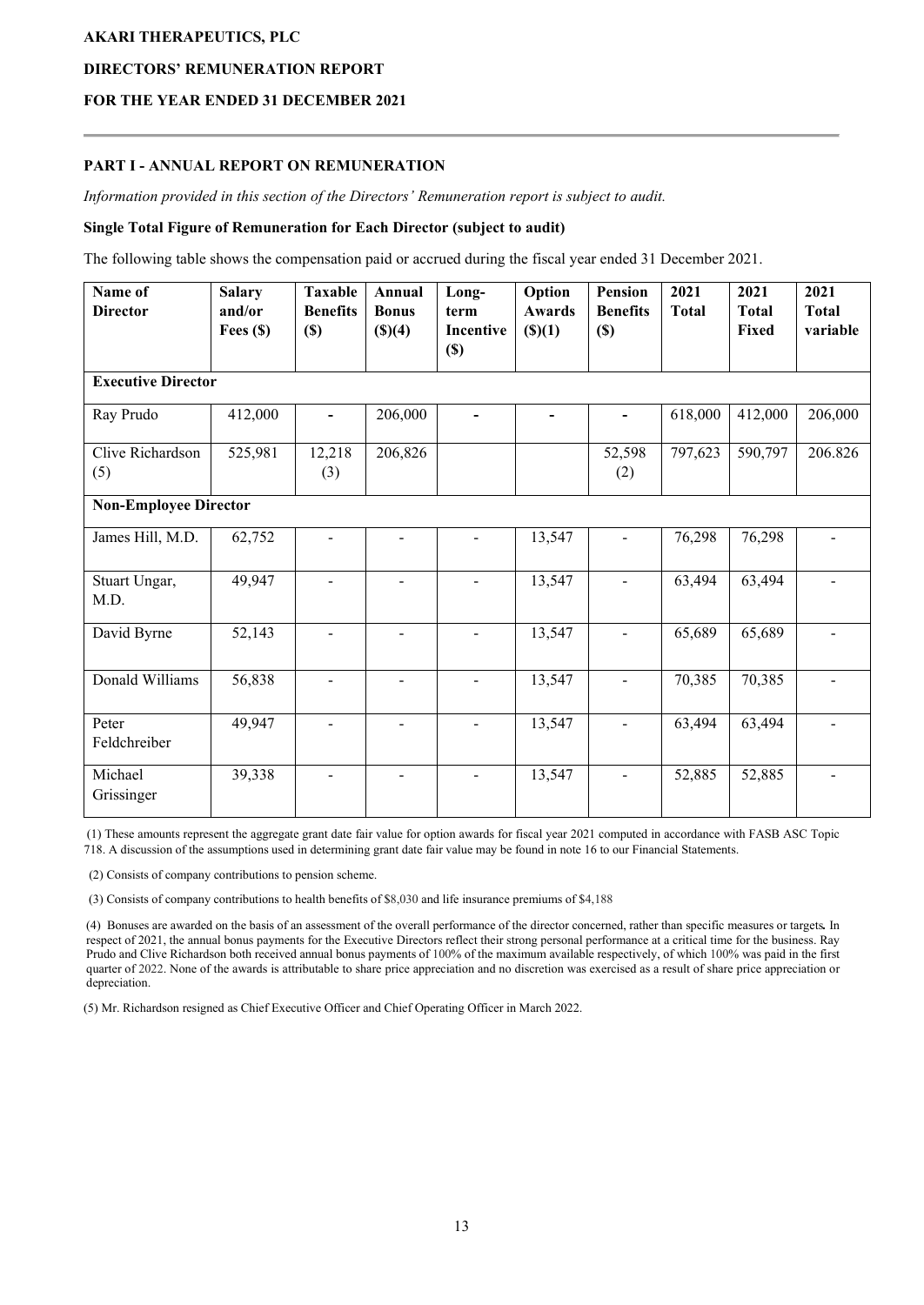# **DIRECTORS' REMUNERATION REPORT (continued)**

# **FOR THE YEAR ENDED 31 DECEMBER 2021**

| Name of<br><b>Director</b>   | <b>Salary</b><br>and/or<br>Fees $(\$)$ | <b>Taxable</b><br><b>Benefits</b><br>$(\$)$ | Annual<br><b>Bonus</b><br>\$)(4) | Long-<br>term<br>Incentive<br>$(\$)$ | Option<br><b>Awards</b><br>$($ (\$)(1) | Pension<br><b>Benefits</b><br>$(\$)$ | 2019<br><b>Total</b> | 2019<br><b>Total</b><br>Fixed | 2019<br><b>Total</b><br>variable |
|------------------------------|----------------------------------------|---------------------------------------------|----------------------------------|--------------------------------------|----------------------------------------|--------------------------------------|----------------------|-------------------------------|----------------------------------|
| <b>Executive Director</b>    |                                        |                                             |                                  |                                      |                                        |                                      |                      |                               |                                  |
| Ray Prudo                    | 412,000                                | $\overline{\phantom{0}}$                    | 206,000                          | $\overline{\phantom{a}}$             | $\blacksquare$                         | $\blacksquare$                       | 618,000              | 412,000                       | 206,000                          |
| Clive<br>Richardson          | 503,941                                | 11,648<br>(3)                               | 214,960                          | $\overline{\phantom{a}}$             | $\blacksquare$                         | 50,394<br>(2)                        | 780,942              | 565,983                       | 214,960                          |
| <b>Non-Employee Director</b> |                                        |                                             |                                  |                                      |                                        |                                      |                      |                               |                                  |
| James Hill,<br>M.D.          | 62,752                                 | $\overline{\phantom{0}}$                    | $\overline{a}$                   | $\overline{\phantom{0}}$             | 19,611                                 | $\overline{\phantom{0}}$             | 82,363               | 82,363                        | $\qquad \qquad \blacksquare$     |
| Stuart Ungar,<br>M.D.        | 49,947                                 | $\overline{\phantom{0}}$                    | $\overline{\phantom{a}}$         | $\blacksquare$                       | 19,611                                 | $\blacksquare$                       | 69,558               | 69,558                        | $\overline{\phantom{a}}$         |
| David Byrne                  | 52,143                                 | $\overline{\phantom{0}}$                    | $\overline{\phantom{0}}$         | $\blacksquare$                       | 19,611                                 | $\blacksquare$                       | 71,754               | 71,754                        | $\overline{\phantom{a}}$         |
| Donald<br>Williams           | 56,838                                 |                                             | Ē,                               | $\overline{\phantom{0}}$             | 19,611                                 |                                      | 76,499               | 76,449                        |                                  |
| Peter<br>Feldchreiber        | 49,947                                 |                                             |                                  | $\blacksquare$                       | 19,611                                 |                                      | 69,558               | 69,558                        |                                  |
| Michael<br>Grissinger        | 39,338                                 | $\overline{\phantom{0}}$                    | $\overline{\phantom{a}}$         | $\overline{\phantom{a}}$             | 19,611                                 | $\blacksquare$                       | 58,949               | 58,944                        | $\qquad \qquad \blacksquare$     |

The following table shows the compensation paid or accrued during the fiscal year ended 31 December 2020.

(1) These amounts represent the aggregate grant date fair value for option awards for fiscal year 2020 computed in accordance with FASB ASC Topic 718. A discussion of the assumptions used in determining grant date fair value may be found in note 16 to our Financial Statements.

(2) Consists of company contributions to pension scheme.

.

(3) Consists of company contributions to health benefits of \$7,288 and life insurance premiums of \$4,360.

(4) Bonuses are awarded on the basis of an assessment of the overall performance of the director concerned, rather than specific measures or targets*.* In respect of 2020, the annual bonus payments for the Executive Directors reflect their strong personal performance at a critical time for the business. Ray Prudo and Clive Richardson both received annual bonus payments of 100% of the maximum available respectively, of which 100% was paid in the first quarter of 2021. None of the awards is attributable to share price appreciation and no discretion was exercised as a result of share price appreciation or depreciation.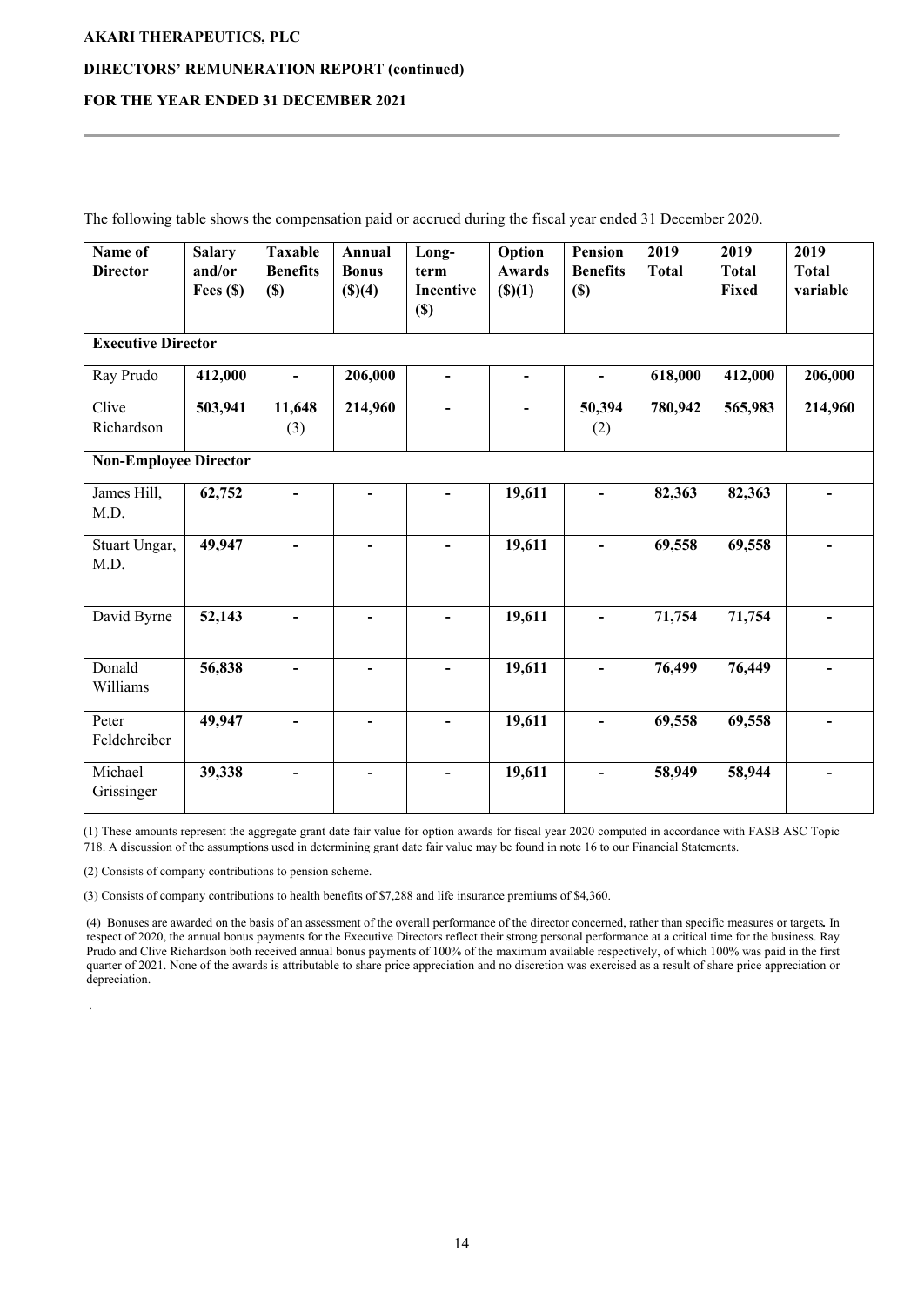# **DIRECTORS' REMUNERATION REPORT (continued)**

# **FOR THE YEAR ENDED 31 DECEMBER 2021**

#### **Incentive Plan Awards (subject to audit)**

Akari operates an equity incentive plan (the 2014 Equity Incentive Plan, or 2014 Plan) under which directors receive options to acquire ordinary shares in Akari. Options awards granted during the fiscal year ended 31 December 2021 are as follows:

| <b>Name of Director</b> | Option<br>Awards (1) | <b>Grant Date</b> | <b>Exercise</b><br>Price | <b>Face Value</b><br>() (2) | Option<br><b>Vesting Date</b> | Option<br><b>Expiry Date</b> |
|-------------------------|----------------------|-------------------|--------------------------|-----------------------------|-------------------------------|------------------------------|
| James Hill              | 1,300,000            | 30/06/21          | \$0.0173                 | \$22,490                    | 30/06/22                      | 30/06/31                     |
| <b>Stuart Ungar</b>     | 1,300,000            | 30/06/21          | \$0.0173                 | \$22,490                    | 30/06/22                      | 30/06/31                     |
| David Byrne             | 1,300,000            | 30/06/21          | \$0.0173                 | \$22,490                    | 30/06/22                      | 30/06/31                     |
| Donald Williams         | 1,300,000            | 30/06/21          | \$0.0173                 | \$22,490                    | 30/06/22                      | 30/06/31                     |
| Michael Grissinger      | 1,300,000            | 30/06/21          | \$0.0173                 | \$22,490                    | 30/06/22                      | 30/06/31                     |
| Peter Feldschreiber     | 1,300,000            | 30/06/21          | \$0.0173                 | \$22,490                    | 30/06/22                      | 30/06/31                     |

(1) Option awards are subject to time-based vesting without performance measures or targets other than continued service until the date of vesting.

(2) These amounts represent the face value for option awards, calculated as the number of shares awarded (assuming full vesting) multiplied by the price per share implied by the market price per ADS, which is equal to the stated exercise price.

# **Director's shareholdings (subject to audit)**

The table below shows, for each director, the total number of ordinary shares owned (by the director and connected persons), the total number of those share options that were held and the number of share options vested as at 31 December 2021. All share options are subject to time-based vesting without performance measures or targets other than continued service until the date of vesting. No director exercised any share options during the year ended 31 December 2021.

| <b>Name of Director</b>      | <b>Ordinary Shares Owned</b> | <b>Share Options</b> | <b>Vested Share Options (1)</b> |
|------------------------------|------------------------------|----------------------|---------------------------------|
| <b>Executive Director</b>    |                              |                      |                                 |
| Ray Prudo (2)                | 871,186,700                  | -                    |                                 |
| Clive Richardson             | 10                           | 40,771,850           | 35,771,850                      |
| <b>Non-Employee Director</b> |                              |                      |                                 |
| James Hill                   |                              | 9,100,000            | 7,800,000                       |
| <b>Stuart Ungar</b>          | 20                           | 9,100,000            | 7,800,000                       |
| David Byrne                  |                              | 9,100,000            | 7,800,000                       |
| Donald Williams              |                              | 9,850,000            | 8,550,000                       |
| Michael Grissinger           |                              | 6,500,000            | 4,875,000                       |
| Peter Feldschreiber          |                              | 6,500,000            | 4,875,000                       |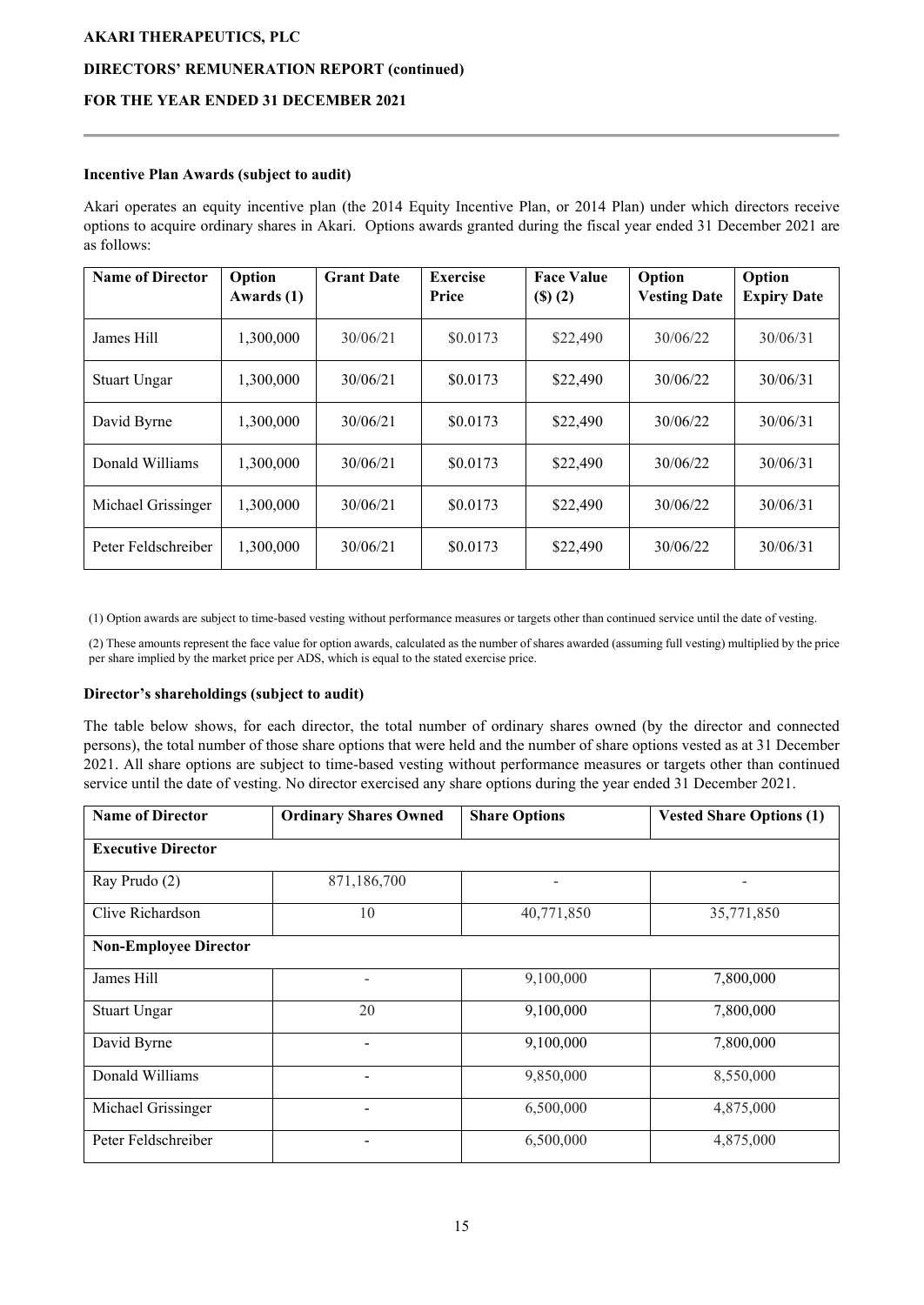# **DIRECTORS' REMUNERATION REPORT (continued)**

# **FOR THE YEAR ENDED 31 DECEMBER 2021**

(1) All share options that were outstanding as at 31 December 2021 use time-based vesting and are not subject to performance targets other than continued service until the date of vesting. None of the options have been exercised.

(2) Represents the entire holdings of RPC Pharma Limited, Praxis Trustees Limited As trustee of The Sonic Healthcare Holding Company and Dr. Ray Prudo and includes warrants to purchase 9,210,500 ordinary shares (equivalent to 92,105 ADSs) at an exercise price of \$0.03 per share (or \$3.00 per ADS) which expire on July 1, 2024 and warrants to purchase 7,500,000 ordinary shares (equivalent to 75,000 ADSs) at an exercise price of \$0.02 per share (or \$2.20 per ADS) which expire on February 21, 2025. Dr. Prudo has voting and dispositive control over the ordinary shares held by RPC Pharma Limited and owns approximately 67.8% of RPC's outstanding shares (including option grants), including 10.6% of RPC's outstanding shares held in trust for Dr. Ungar. Dr. Prudo disclaims beneficial ownership except to the extent of his actual pecuniary interest in such shares.

*The remainder of this Directors' Remuneration Report is not subject to audit.*

#### **Illustration of Total Shareholder Return**

The following graph compares the cumulative total shareholder return on Akari's ADSs, each representing 100 ordinary shares, with that of the Nasdaq Biotech Index from the period that Akari's ADSs were publicly traded on The Nasdaq Capital Market through 31 December 2021. Akari selected the Nasdaq Biotech Index because Akari's ADSs trade on The NASDAQ Capital Market and Akari believes this indicates its relative performance against a group consisting of more similarly situated companies.

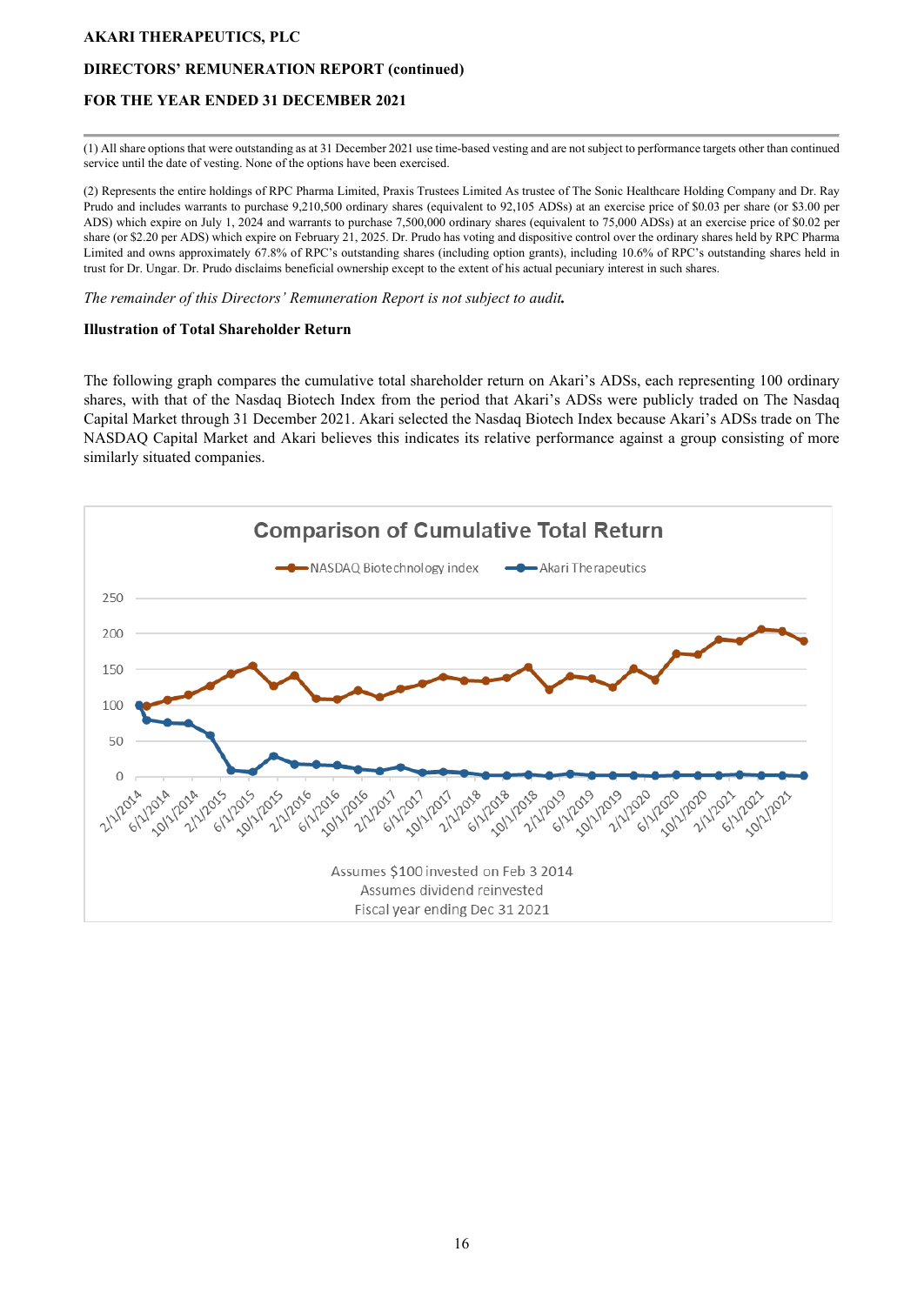# **DIRECTORS' REMUNERATION REPORT (continued)**

# **FOR THE YEAR ENDED 31 DECEMBER 2021**

## **Chief Executive Total Remuneration History**

The table below sets out total remuneration details for the Chief Executive Officer.

| <b>Period</b>             | Single total<br>figure of<br>remuneration<br><b>(\$)</b> | <b>Annual Bonus</b><br>$(\$)$ | Short-term<br>incentive<br>payout against<br>maximum <sub>(1)</sub> | <b>Option Award</b><br><b>(\$)</b> | Option<br>Awards<br>against<br>maximum (2) |
|---------------------------|----------------------------------------------------------|-------------------------------|---------------------------------------------------------------------|------------------------------------|--------------------------------------------|
| 2021 Clive Richardson (3) | 525,981                                                  | 208,826                       |                                                                     |                                    |                                            |
| 2020 Clive Richardson     | 503,941                                                  | 214,960                       | -                                                                   |                                    |                                            |
| 2019 Clive Richardson (4) | 432,408                                                  | 177,028                       |                                                                     |                                    |                                            |
| 2018 (David Solomon) (5)  | 173,611                                                  |                               |                                                                     |                                    |                                            |
| 2017 (Gur Roshwalb and    | 1,338,253                                                | 119,041(8)                    | $100\%$ (9)                                                         |                                    |                                            |
| David Solomon) (5)        |                                                          |                               |                                                                     |                                    |                                            |
| 2016 (Gur Roshwalb)       | 581,250                                                  | 187,500                       | $125\%$ (10)                                                        |                                    |                                            |
| 2015 (Gur Roshwalb)       | 7,306,951                                                | 86,625                        | $100\%$ (11)                                                        | 6,863,034                          |                                            |
| 2014 (Gur Roshwalb)       | 410,564                                                  |                               |                                                                     | 60,564                             |                                            |
| 2013 (Gur Roshwalb) (6)   | 576,389                                                  |                               |                                                                     | 173,396                            |                                            |
| 2012(7)                   |                                                          |                               |                                                                     |                                    |                                            |

(1) All cash bonuses to Clive Richardson were awarded on a discretionary annual basis.

- (2) All options were awarded on a discretionary basis.
- (3) Clive Richardson resigned as Chief Executive Officer and Chief Operating Officer in March 2022.
- (4) Clive Richardson was appointed Interim Chief Executive on 8 May 2018 and Chief Executive Officer on 18 July 2019.
- (5) Dr. Roshwalb resigned as Akari's Chief Executive Officer on 29 May 2017 and David Solomon was appointed as Akari's Chief Executive Officer on 28 August 2017 and resigned 8 May 2018.
- (6) Dr. Roshwalb was appointed as Akari's Chief Executive Officer on 4 March 2013.
- (7) Akari was not a quoted company in 2012.
- (8) Includes a \$50,000 signing bonus.
- (9) Bonus was awarded in 2017 but calculated from Dr. Solomon's appointment on 28 August 2017.
- (10) Bonus was awarded in 2016 but calculated for a 15-month period from the date of the acquisition of Volution Immuno Pharmaceutical SA on 18 September 2015.
- (11) Bonus was awarded in 2015 but calculated for a 9-month period until the date of the acquisition of Volution Immuno Pharmaceutical SA on 18 September 2015.

#### **Directors's Remuneration Compared to Other Employees**

The table below shows the percentage change in remuneration of each director and the parent company's non-director employees on a full-time equivalent basis between the year ended 31 December 2020 and the year ended 31 December 2021.

|                              |                           | Change in Remuneration in year ended 31 December 2021 compared with<br>remuneration in the year ended 31 December 2020 |       |  |  |  |  |
|------------------------------|---------------------------|------------------------------------------------------------------------------------------------------------------------|-------|--|--|--|--|
|                              | <b>Salary and/or Fees</b> | <b>Taxable Benefits</b><br><b>Annual Bonus</b>                                                                         |       |  |  |  |  |
| <b>Executive Director</b>    |                           |                                                                                                                        |       |  |  |  |  |
| Ray Prudo                    | 0%                        |                                                                                                                        | 0%    |  |  |  |  |
| Clive Richardson             | 4%                        | 5%                                                                                                                     | $-4%$ |  |  |  |  |
| <b>Non-employee Director</b> |                           |                                                                                                                        |       |  |  |  |  |
| James Hill, M.D.             |                           |                                                                                                                        |       |  |  |  |  |
| Stuart Ungar, M.D.           | -                         |                                                                                                                        |       |  |  |  |  |
| David Byrne                  |                           |                                                                                                                        |       |  |  |  |  |
| Donald Williams              |                           |                                                                                                                        |       |  |  |  |  |
| Peter Feldschreiber          |                           |                                                                                                                        |       |  |  |  |  |
| Michael Grissinger           |                           |                                                                                                                        |       |  |  |  |  |
| <b>Other Employees</b>       | 11%                       | 44%                                                                                                                    | 25%   |  |  |  |  |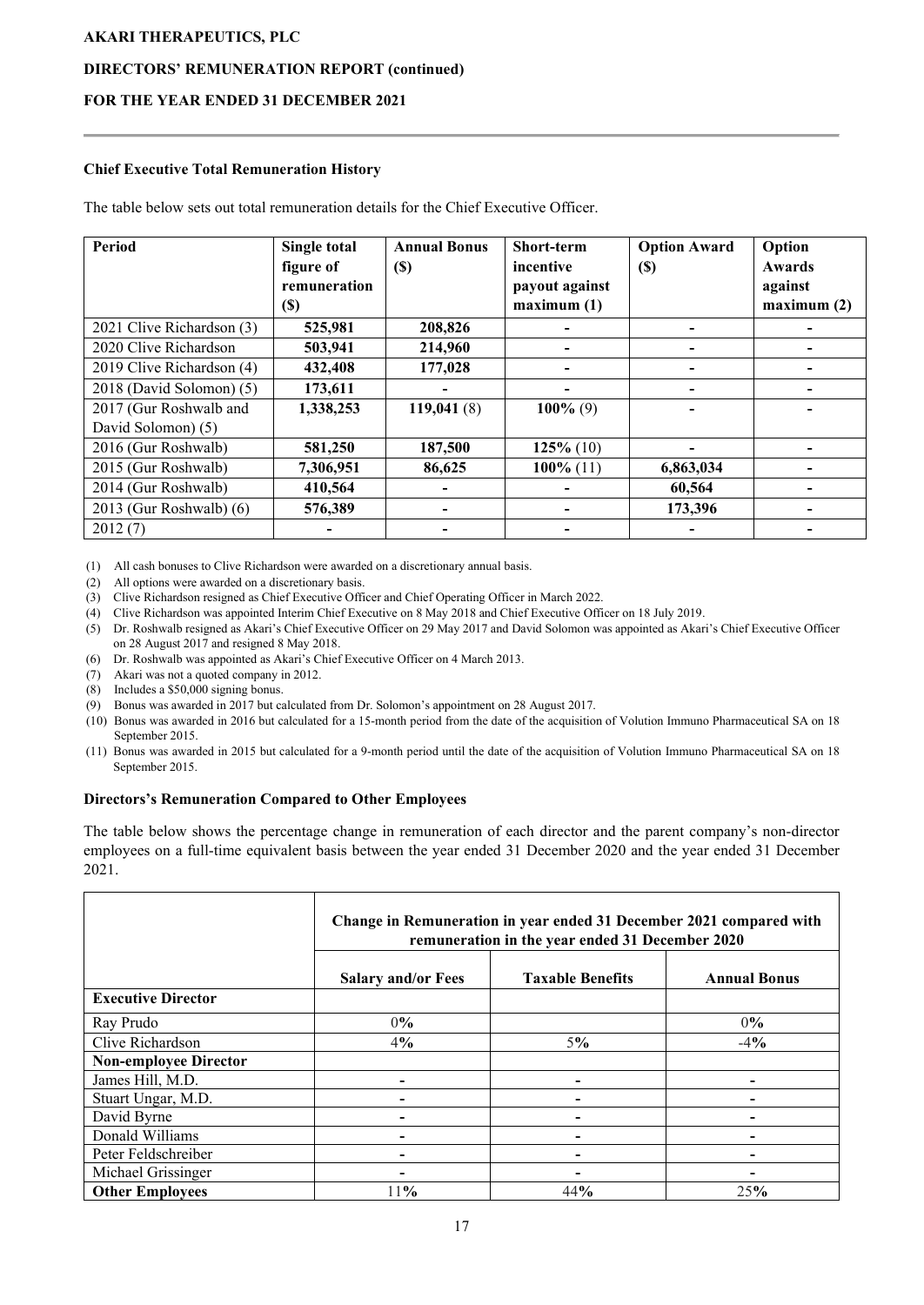# **DIRECTORS' REMUNERATION REPORT (continued)**

# **FOR THE YEAR ENDED 31 DECEMBER 2021**

### **Relative Importance of Spend on Pay**

The following table sets forth the total amounts spent by the Company on remuneration for the year ended 31 December 2021 and the year ended 31 December 2020. Given that Akari remains in the early phases of its business life cycle, the comparator chosen to reflect the relative importance of Akari's spend on pay is Akari's research and development costs for the year ended 31 December 2021.

| Period                         | <b>Year Ended</b><br>31 December 2021<br>(S) | <b>Year Ended</b><br>31 December 2020<br>(\$) |
|--------------------------------|----------------------------------------------|-----------------------------------------------|
| Total spend on remuneration    | 3,852,268                                    | 3,505,737                                     |
| Shareholder distributions      |                                              |                                               |
| Research and development costs | 12,198,000                                   | 12,241,000                                    |

## **Implementation of remuneration policy for year ending 31 December 2021**

Our director compensation program is administered by our board of directors with the assistance of the compensation committee. The compensation committee conducts an annual review of director compensation and makes recommendations to the board with respect thereto.

The shareholders approved our Directors Remuneration Policy on June 30, 2021 to provide a framework for the Directors' compensation packages. In addition, the Company has a non-employee director compensation policy, which was amended and restated on November 19, 2015 and was subsequently amended on June 29, 2016, January 26, 2017, January 23, 2018, January 8, 2019 and on January 9, 2020. The Company does not intend to make any significant changes in the way that the Directors Remuneration Policy will be implemented in 2022 compared to how it was implemented in 2021 and does not expect any deviations from the procedure for the implementation of the Directors Remuneration Policy set out in the policy. On December 7, 2020, our Compensation Committee resolved that the cash compensation and committee membership fees for the fiscal year 2021 would remain the same as they were for 2020. As a result, our non-employee directors will be compensated for service on our board of directors as follows in 2021:

- □ an annual retainer for service on the board of directors of \$39,338;
- $\Box$  an annual retainer for service as a member of the compensation committee and nominating and governance committee of \$5,305;
- $\Box$  an annual retainer for service as a member of the audit committee of \$7,500;
- $\Box$  for the chairman of the compensation committee, and nominating and governance committee, an annual retainer of \$10,609;
- $\Box$  for the chairperson of the audit committee, an annual retainer of \$17,500;

The following table presents the increases in compensation (board fees and/or salaries) agreed for the upcoming fiscal year (with the agreed increases for the year ended 31 December 2021 presented as comparative information)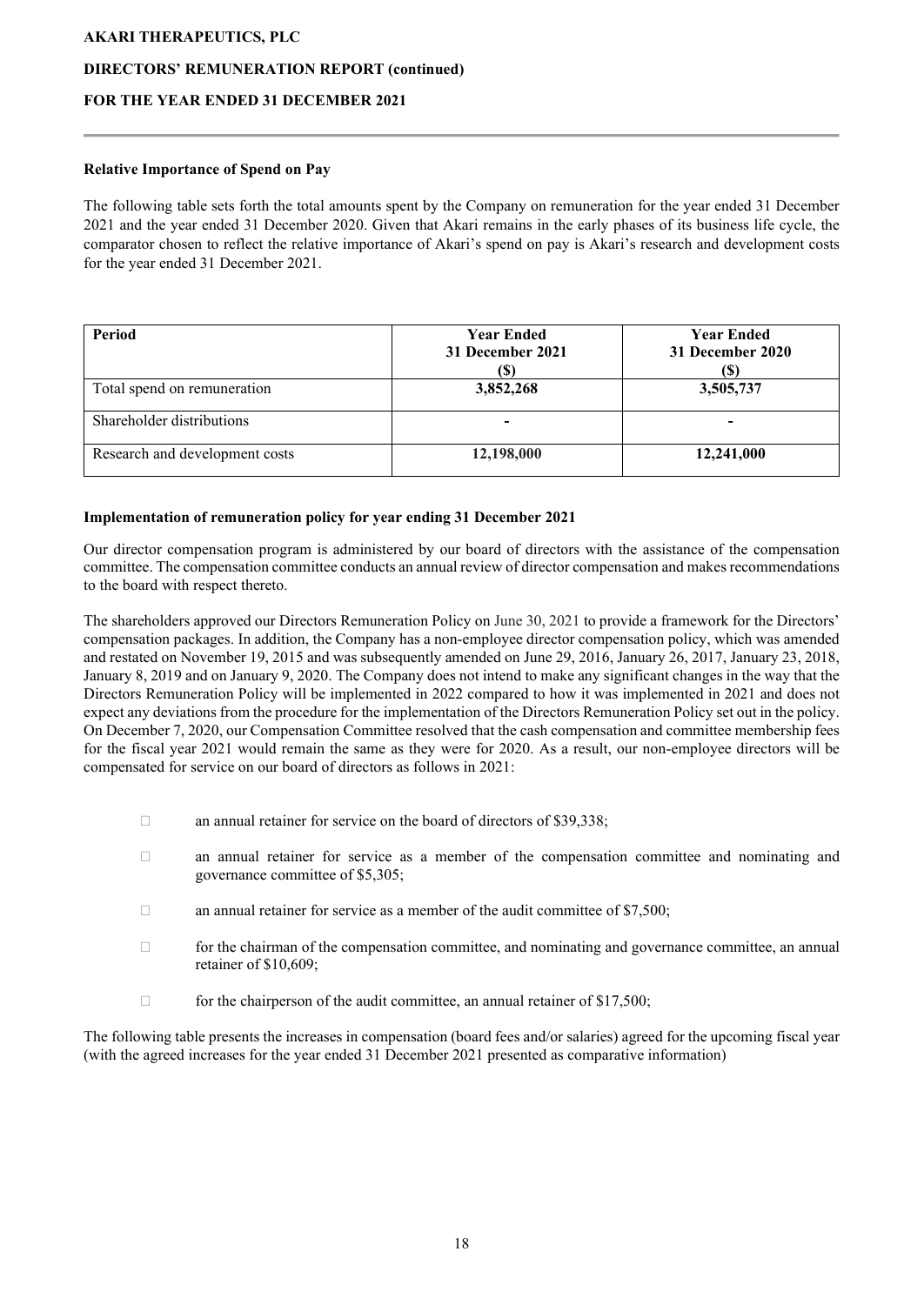# **DIRECTORS' REMUNERATION REPORT (continued)**

# **FOR THE YEAR ENDED 31 DECEMBER 2021**

| <b>Director</b>                 | 31<br><b>December</b><br>2020 | 31<br><b>December</b><br>2021 | Increase % | 31<br><b>December</b><br>2021 | 31<br><b>December</b><br>$2022^{(1)}$ | Increase % |
|---------------------------------|-------------------------------|-------------------------------|------------|-------------------------------|---------------------------------------|------------|
| <b>Executive Director</b>       |                               |                               |            |                               |                                       |            |
| Ray Prudo                       | \$412,000                     | \$412,000                     | $0\%$      | \$412,000                     | \$412,000                             | $0\%$      |
| Clive Richardson <sup>(2)</sup> | £382,306                      | £382,306                      | $0\%$      | £382,306                      | £382,306                              | $0\%$      |
| Rachelle Jacques <sup>(3)</sup> |                               |                               |            |                               | \$600,000                             |            |
| Non-Employee Director           |                               |                               |            |                               |                                       |            |
| James Hill, M.D.                | \$62,752                      | \$62,752                      | $0\%$      | \$62,752                      | \$62,752                              | $0\%$      |
| Stuart Ungar, M.D.              | \$49,947                      | \$49,947                      | $0\%$      | \$49,947                      | \$49,947                              | $0\%$      |
| David Byrne                     | \$52,143                      | \$52,143                      | $0\%$      | \$52,143                      | \$52,143                              | $0\%$      |
| Donald Williams                 | \$56,838                      | \$56,838                      | $0\%$      | \$56,838                      | \$56,838                              | $0\%$      |
| Peter Feldschreiber             | \$39,338                      | \$39,338                      | $0\%$      | \$39,338                      | \$39,338                              | 0%         |
| Michael Grissinger              | \$49,947                      | \$49,947                      | $0\%$      | \$49,947                      | \$49,947                              | 0%         |

(1) All figures are estimates. Additional discretionary bonuses may be awarded in accordance with contractual entitlement and the remuneration policy. (2) Mr. Richardson resigned as Chief Executive Officer and Chief Operating Officer in March 2022. His annual base compensation of £382,306 will be pro-rated.

(3) Ms. Jacques was appointed as our Chief Executive Officer in March 2022. Her annual base compensation of \$600,000 will be pro-rated.

#### **Compensation Committee Approach to Remuneration Matters**

The Compensation Committee is comprised of Dr. James Hill (Chairman), Dr. Stuart Ungar, and Mr. David Byrne. Dr. James Hill, as Chairman of our Compensation Committee, reports, in respect of 2021, that the annual bonus payments for the Executive Directors reflect their strong personal performance at a critical time for the business. Ray Prudo and Clive Richardson both received annual bonus payments of 100% of the maximum available respectively, of which 100% was paid in the first quarter 2022. For the year ending 31 December 2021, our Compensation Committee resolved that the cash compensation and committee membership fees of Non-Executive Directors would remain the same as they were for 2020 to reflect the developmental stage of the Company. All members have continued to serve until the date of this Directors' Remuneration Report. The charter of the Committee is set forth on Akari's website at [http://www.akaritx.com.](http://www.akaritx.com/) No person other than a member of the Compensation Committee provided to the Committee advice, or services, that materially assisted the Committee in their consideration of matters relating to the directors' remuneration for 2021 or remuneration issues during the consideration of an individual's nomination as a director.

Akari is committed to ongoing shareholder dialogue and the Compensation Committee takes an active interest in shareholder views and voting outcomes.

In respect of the last resolution to approve the Directors' Remuneration Report at the 2020 AGM, of the 1,055,203,832 votes cast in respect of the above resolution 1,023,958,776 votes were in favour of this resolution, 12,885,200 votes were against and 18,359,856 votes abstained.

In respect of the last resolution to approve the Directors' Remuneration Policy at the 2020 AGM, of the 1,055,203,832 votes cast in respect of the above resolution 955,625,587 votes were in favour of this resolution, 18,166,700 votes were against and 81,411,545 votes abstained.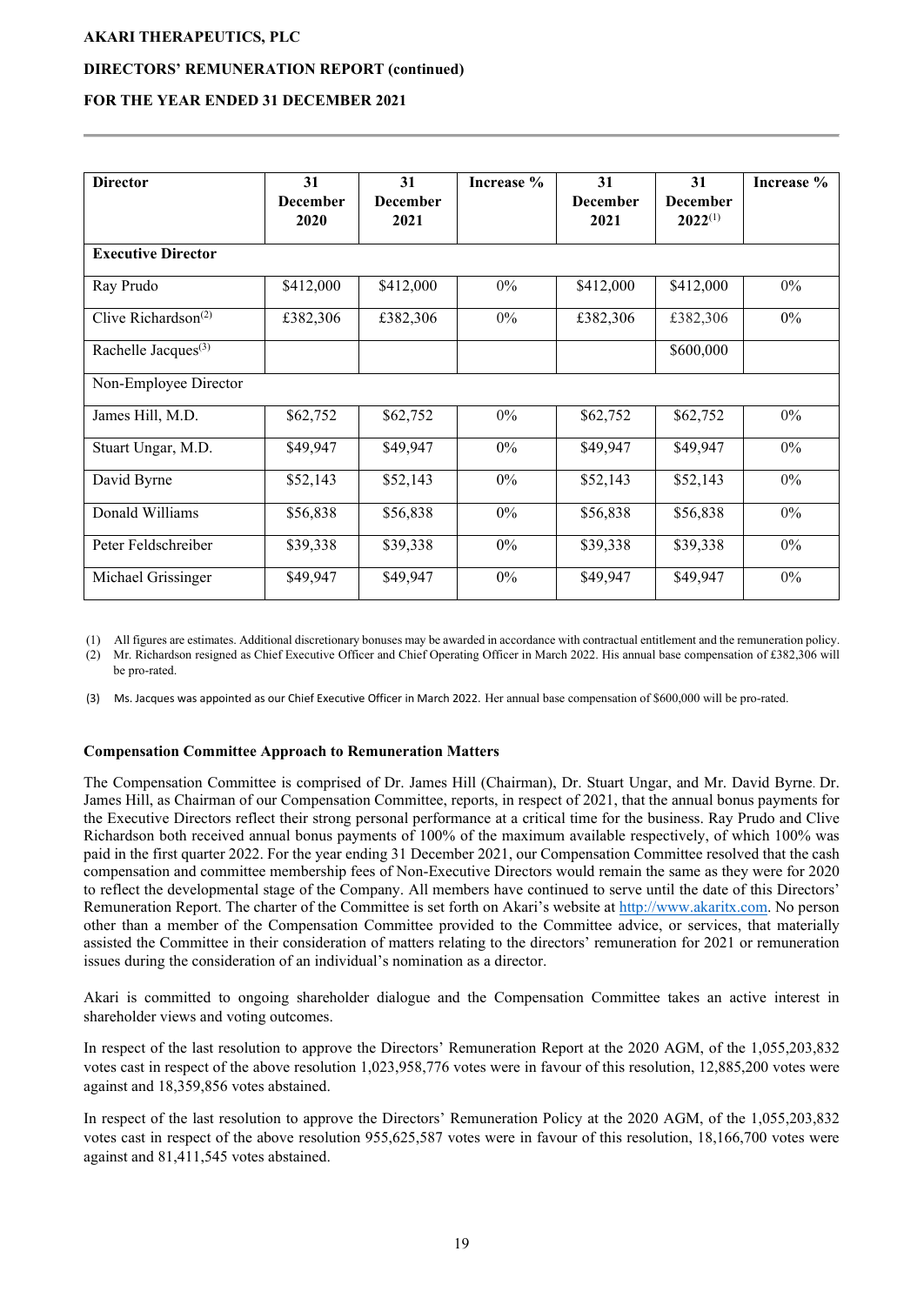# **DIRECTORS' REMUNERATION REPORT (continued)**

# **FOR THE YEAR ENDED 31 DECEMBER 2021**

# **PART II - DIRECTORS' REMUNERATION POLICY**

# **INFORMATION PROVIDED IN THIS SECTION OF THE DIRECTORS' REMUNERATION REPORT IS NOT SUBJECT TO AUDIT.**

This section sets out the Directors' Remuneration Policy ("Policy") of Akari Therapeutics, Plc ("Akari"), which was approved by shareholders at the 20 20 Annual General Meeting of Shareholders ("AGM"). The Policy provides Akari's compensation framework from the date of its approval at the AGM and for a period of three years thereafter, unless changes to the Policy are required earlier and a new Policy is put to shareholder vote.

For the avoidance of doubt, in approving the Directors' remuneration policy, authority is given to Akari to honour any commitments entered into with current or former Directors (such as the payment of a pension, fees or the vesting/exercise of past share option awards) for the periods for which they apply.

Akari's remuneration policy seeks to provide compensation packages which will attract, motivate, reward and retain an executive team with the right calibre of talent, experience, and skills to lead a successful future for Akari. Akari's compensation framework is designed to provide a competitive package in comparison to companies of similar size, complexity, maturity profile and geographic presence. Elements of compensation packages which are subject to performance conditions as noted in the Group's remuneration policy may include key performance indicators (KPIs), both financial and non-financial, which are an important component of the information needed to explain a company's progress towards its stated goals. Other elements which are not subject to performance measures are considered an important component of attracting and retaining UK resident employees, including Executive Directors.

The table below sets out the main elements of Akari's remuneration policy for its Executive Directors and seeks to explain how each element of the compensation package operates:

| <b>Element</b>     | Purpose and link<br>to strategy                                                     | Operation                                                                                                                                                                                                                                         | <b>Maximum opportunity</b>                                                                                                                                                                                                                                                                                | Performance metrics<br>and<br>recovery<br>provisions                                                                                                                                                                            |
|--------------------|-------------------------------------------------------------------------------------|---------------------------------------------------------------------------------------------------------------------------------------------------------------------------------------------------------------------------------------------------|-----------------------------------------------------------------------------------------------------------------------------------------------------------------------------------------------------------------------------------------------------------------------------------------------------------|---------------------------------------------------------------------------------------------------------------------------------------------------------------------------------------------------------------------------------|
| <b>Base salary</b> | Support the<br>recruitment and<br>retention of<br>Executive officers                | · Base salary levels are<br>set taking into<br>account the role,<br>responsibilities and<br>individuals<br>experience in the<br>position, performance<br>of the individual and<br>Akari.<br>• Base salaries are<br>typically reviewed<br>annually | • There is no prescribed<br>maximum increase nor<br>any requirement to<br>increase salary at any<br>time.<br>• By exception, higher<br>increases may be made<br>to reflect individual<br>circumstances. These<br>may include significant<br>changes in the job size<br>or complexity and/or<br>promotion. | • None, although<br>overall performance<br>of the individual is<br>considered when<br>setting and reviewing<br>salaries.<br>• No provisions for<br>recovery or<br>withholding of sums<br>as this is not<br>performance-related. |
| <b>Pension</b>     | Encourages<br>and<br>enables executives<br>to build savings for<br>their retirement | • Akari typically<br>makes contributions<br>to pension plans (or<br>retirement savings<br>plans) to match<br>prevailing local<br>market practices.                                                                                                | • Currently up to $10\%$ of<br>salary per annum.                                                                                                                                                                                                                                                          | $\bullet$ None.<br>• No provisions for<br>recovery or<br>withholding of sums<br>as this is not<br>performance-related.                                                                                                          |

# **Policy table – Executive Directors**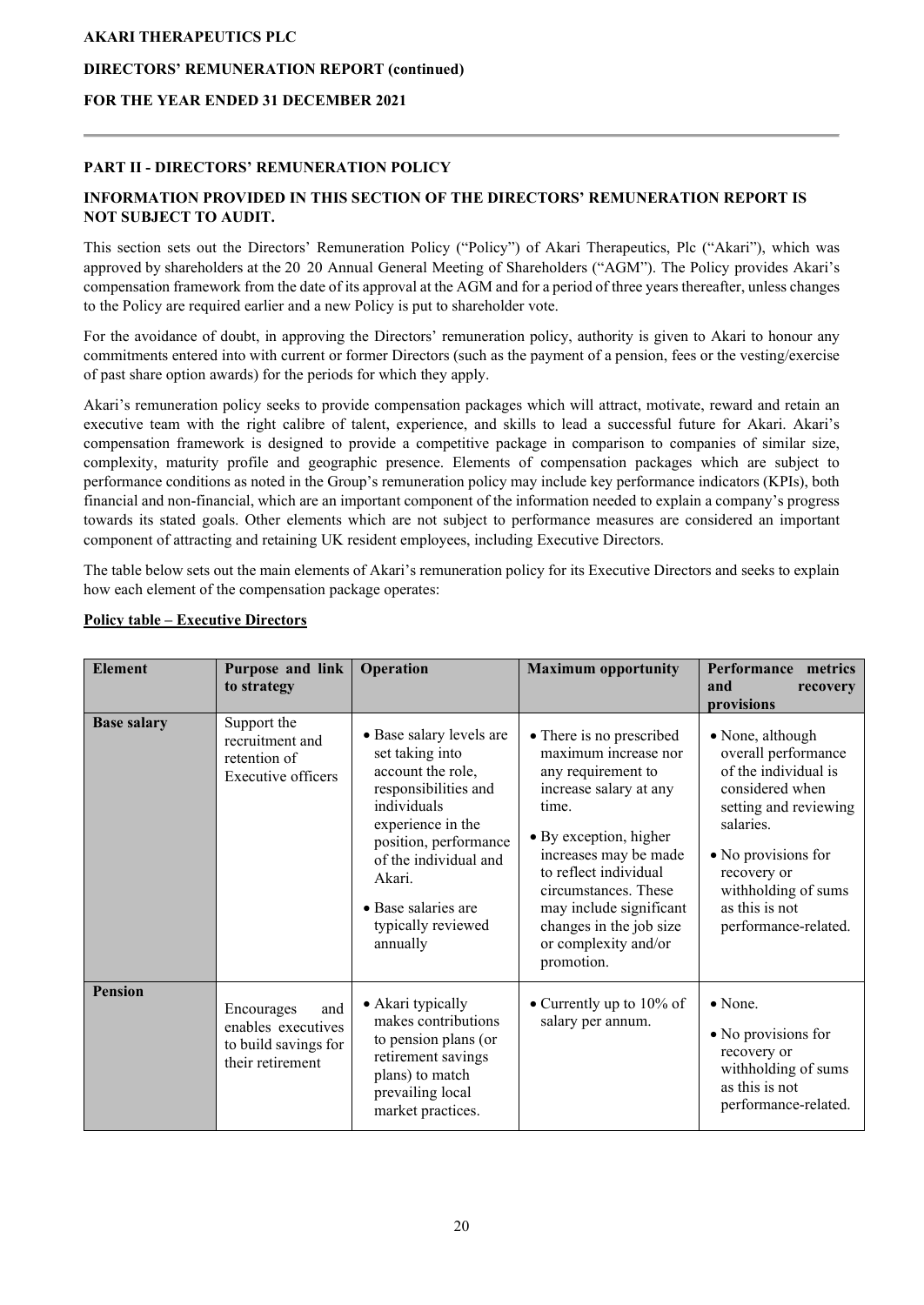# **DIRECTORS' REMUNERATION REPORT (continued)**

# **FOR THE YEAR ENDED 31 DECEMBER 2021**

| <b>Other Benefits</b> | Provide<br>market<br>competitive<br>benefits in a cost-<br>effective way                                                                                               | • Provisions include<br>medical insurance,<br>life assurance,<br>permanent health<br>insurance, etc.<br>• In exceptional<br>circumstances, such<br>as the relocation of<br>an executive or for a<br>new hire, additional<br>benefits may be<br>provided in the form<br>of relocation<br>allowance and<br>benefits.<br>• Other benefits may<br>be offered if<br>considered<br>appropriate and<br>reasonable by the<br>Compensation<br>Committee. | • No prescribed<br>maximum. The cost of<br>benefits will vary from<br>year to year in<br>accordance with the<br>cost of insuring such<br>benefits.                                                                    | • None.<br>• No provisions for<br>recovery or<br>withholding of sums<br>as this is not<br>performance-related.                                                                                                                                                                                                                                                                                                                                                                                                                          |
|-----------------------|------------------------------------------------------------------------------------------------------------------------------------------------------------------------|-------------------------------------------------------------------------------------------------------------------------------------------------------------------------------------------------------------------------------------------------------------------------------------------------------------------------------------------------------------------------------------------------------------------------------------------------|-----------------------------------------------------------------------------------------------------------------------------------------------------------------------------------------------------------------------|-----------------------------------------------------------------------------------------------------------------------------------------------------------------------------------------------------------------------------------------------------------------------------------------------------------------------------------------------------------------------------------------------------------------------------------------------------------------------------------------------------------------------------------------|
| <b>Bonus</b>          | the<br>reward<br>To.<br>delivery of annual<br>targets as well as to<br>recognise<br>the<br>individual<br>contributions<br>towards our key<br>strategic<br>achievements | • Any bonus is paid in<br>cash typically within<br>60 days after the end<br>of the financial year<br>to which it relates.<br>· Performance<br>objectives and targets<br>are either fixed<br>contractually or set<br>annually and actual<br>payout levels are<br>determined after the<br>year end, based on<br>performance against<br>targets subject to<br>overriding discretion<br>of the Compensation<br>Committee.                           | The maximum annual<br>bonus payable for any<br>financial year is capped at<br>100% of salary, although<br>the Compensation<br>Committee reserves the<br>right to vary this amount<br>in exceptional<br>circumstances. | • Where performance<br>conditions are<br>attached to a bonus<br>payment, targets are<br>either fixed<br>contractually or<br>selected by the<br>Compensation<br>Committee and set<br>annually and can<br>include key financial,<br>operational and/or<br>individual objectives.<br>All assessments of<br>performance against<br>target is made by the<br>Compensation<br>Committee in its sole<br>discretion.<br>• No provisions for<br>recovery or<br>withholding of sums<br>as the performance<br>measures are<br>considered adequate. |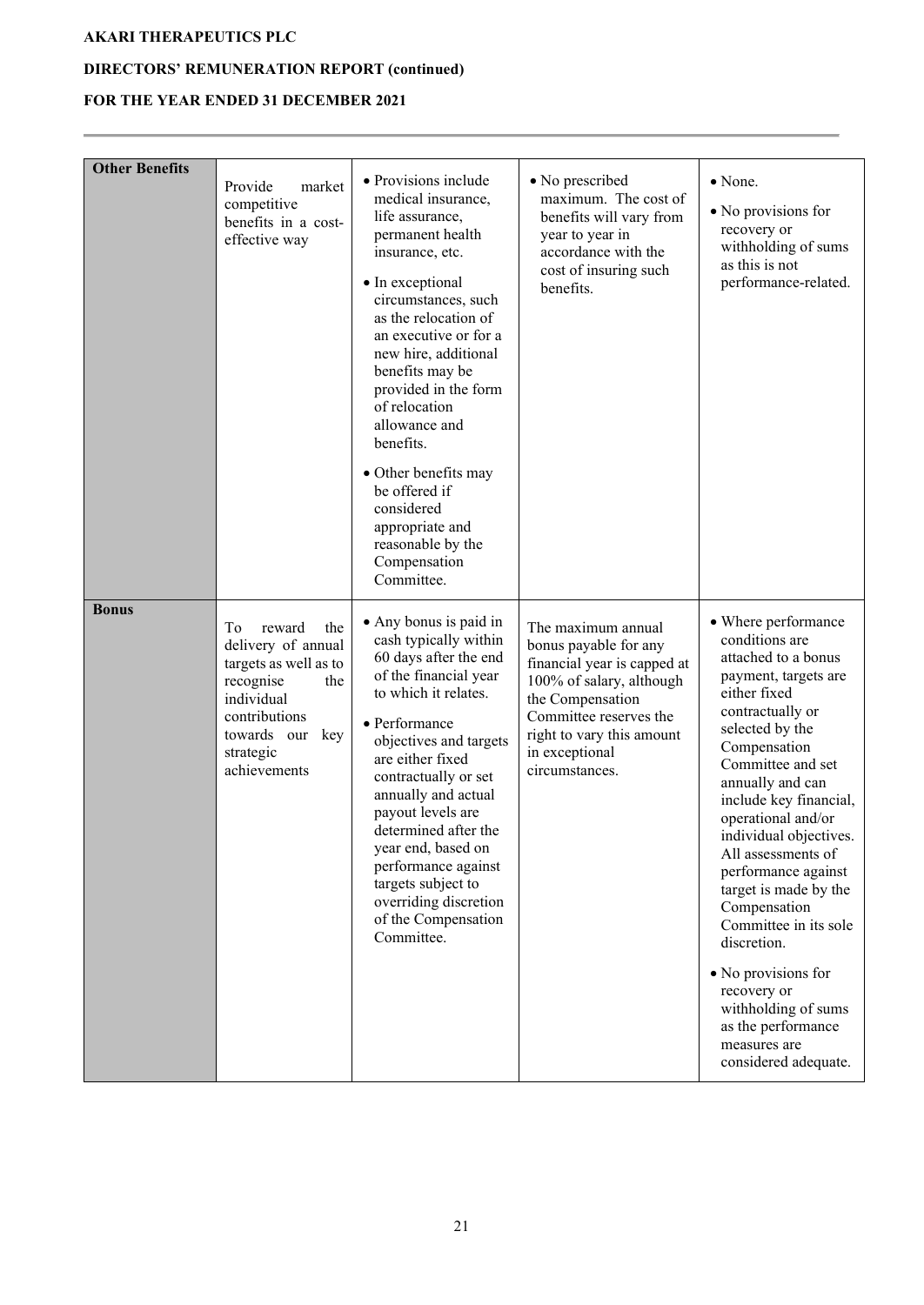# **DIRECTORS' REMUNERATION REPORT (continued)**

# **FOR THE YEAR ENDED 31 DECEMBER 2021**

| Equity incentive plan<br>(2014 Equity Incentive<br>Plan) | To motivate and<br>reward long-term<br>performance in<br>alignment with the<br>shareholder interests<br>and value-creation | • Awards may be<br>made periodically<br>to Executive<br>Officers in the<br>form of options or<br>in shares including<br>stock appreciation<br>rights, phantom<br>stock awards or<br>stock units.<br>• Awards typically<br>vest over three or<br>four years and<br>may be subject to<br>phased vesting. | $\bullet$ There is no<br>specific maximum<br>set for annual<br>equity awards.<br>When making<br>awards, the<br>Compensation<br>Committee will take<br>into account internal<br>grant guidelines,<br>which have been set<br>in reference to local<br>market norms. | • Where<br>performance<br>conditions are<br>attached to an<br>award, these<br>typically include<br>key financial,<br>operational and/or<br>individual<br>objectives subject<br>to overall<br>Compensation<br>Committee<br>discretion.<br>• No provisions for<br>recovery or<br>withholding of<br>sums as the<br>performance<br>measures are<br>considered<br>adequate. |
|----------------------------------------------------------|----------------------------------------------------------------------------------------------------------------------------|--------------------------------------------------------------------------------------------------------------------------------------------------------------------------------------------------------------------------------------------------------------------------------------------------------|-------------------------------------------------------------------------------------------------------------------------------------------------------------------------------------------------------------------------------------------------------------------|------------------------------------------------------------------------------------------------------------------------------------------------------------------------------------------------------------------------------------------------------------------------------------------------------------------------------------------------------------------------|
| CSOP (UK resident<br>employees<br>and<br>directors only) |                                                                                                                            | • Executives are<br>eligible to<br>participate in the<br>all-employee<br>CSOP Plan under<br>the same<br>conditions as all<br>other employees.                                                                                                                                                          | • Grant value of<br>£30,000 or local<br>market rules as<br>amended from<br>time to time.                                                                                                                                                                          | $\bullet$ None.<br>• No provisions for<br>recovery or<br>withholding of<br>sums as this is not<br>performance-<br>related.                                                                                                                                                                                                                                             |

# **Policy table – Non-Executive Directors**

Akari's non-employee compensation policy is administered by its board of directors with the assistance of the Compensation Committee. The Compensation Committee periodically reviews non-employee director compensation policy and makes recommendations to the board.

Non-Executive Directors typically receive an annual retainer paid in cash for their service (depending on their additional membership and chairman responsibilities) and an annual grant of stock options but do not participate in the bonus plan to which Executive Officers are eligible, nor do they typically receive any other performance related payment. There are no elements of the non-employee director compensation policy which are subject to performance conditions given the necessity to maintain directors' independence and board effectiveness in corporate governance, and accordingly there are no provisions for recovery or withholding of sums.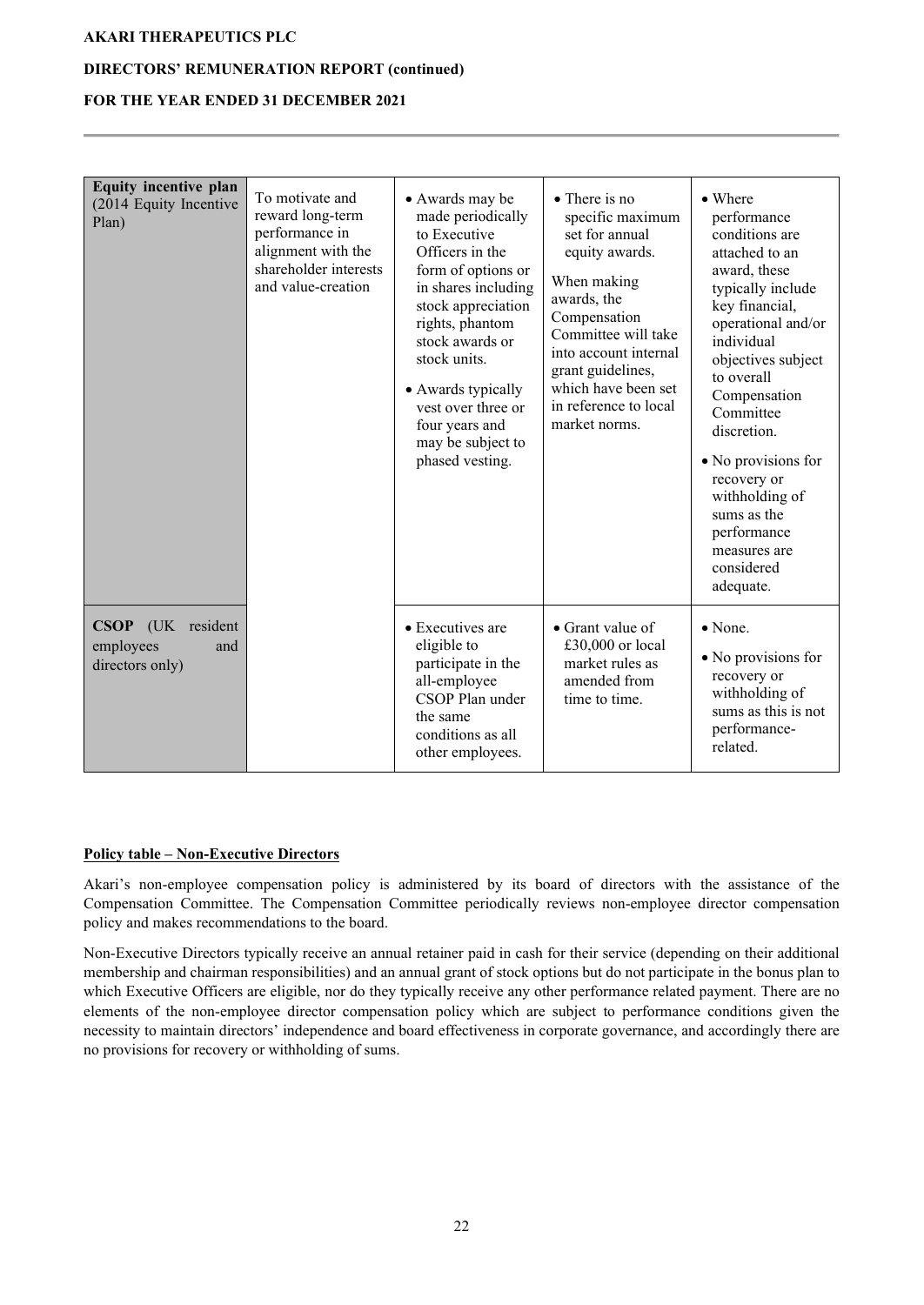# **DIRECTORS' REMUNERATION REPORT (continued)**

# **FOR THE YEAR ENDED 31 DECEMBER 2021**

The table below sets out some of the features of Akari's current non-employee director compensation policy:

| <b>Element</b>                       |      | Purpose and link to<br>strategy                                                   | <b>Operation</b>                                                                                                                                                                                                                                                                                                                                                                                                                                                                                                                                                                                           | <b>Maximum</b><br>opportunity                                                                                       | Performance<br>metrics |
|--------------------------------------|------|-----------------------------------------------------------------------------------|------------------------------------------------------------------------------------------------------------------------------------------------------------------------------------------------------------------------------------------------------------------------------------------------------------------------------------------------------------------------------------------------------------------------------------------------------------------------------------------------------------------------------------------------------------------------------------------------------------|---------------------------------------------------------------------------------------------------------------------|------------------------|
| <b>Annual</b><br><b>Retainer Fee</b> | Cash | Support the<br>recruitment and<br>retention of Non-<br><b>Executive Directors</b> | • Each Non-<br><b>Executive Director</b><br>serving on the<br>Board receives an<br>annual cash<br>retainer, with<br>additional amounts<br>payable for acting<br>as a chairman or a<br>member of various<br>committees.<br>• In addition, the<br>Chairman receive<br>an additional cash<br>retainer.<br>· Annual cash<br>retainers are<br>typically payable<br>on a quarterly<br>basis with the<br>exception of the<br>Executive<br>Chairman who is<br>paid monthly.<br>• A Non-Employee<br>Director may elect<br>to receive annual<br>cash payments in<br>the form of fully-<br>vested ordinary<br>shares. | • There is no<br>prescribed<br>maximum increase<br>nor any<br>requirement to<br>increase board fees<br>at any time. | • None.                |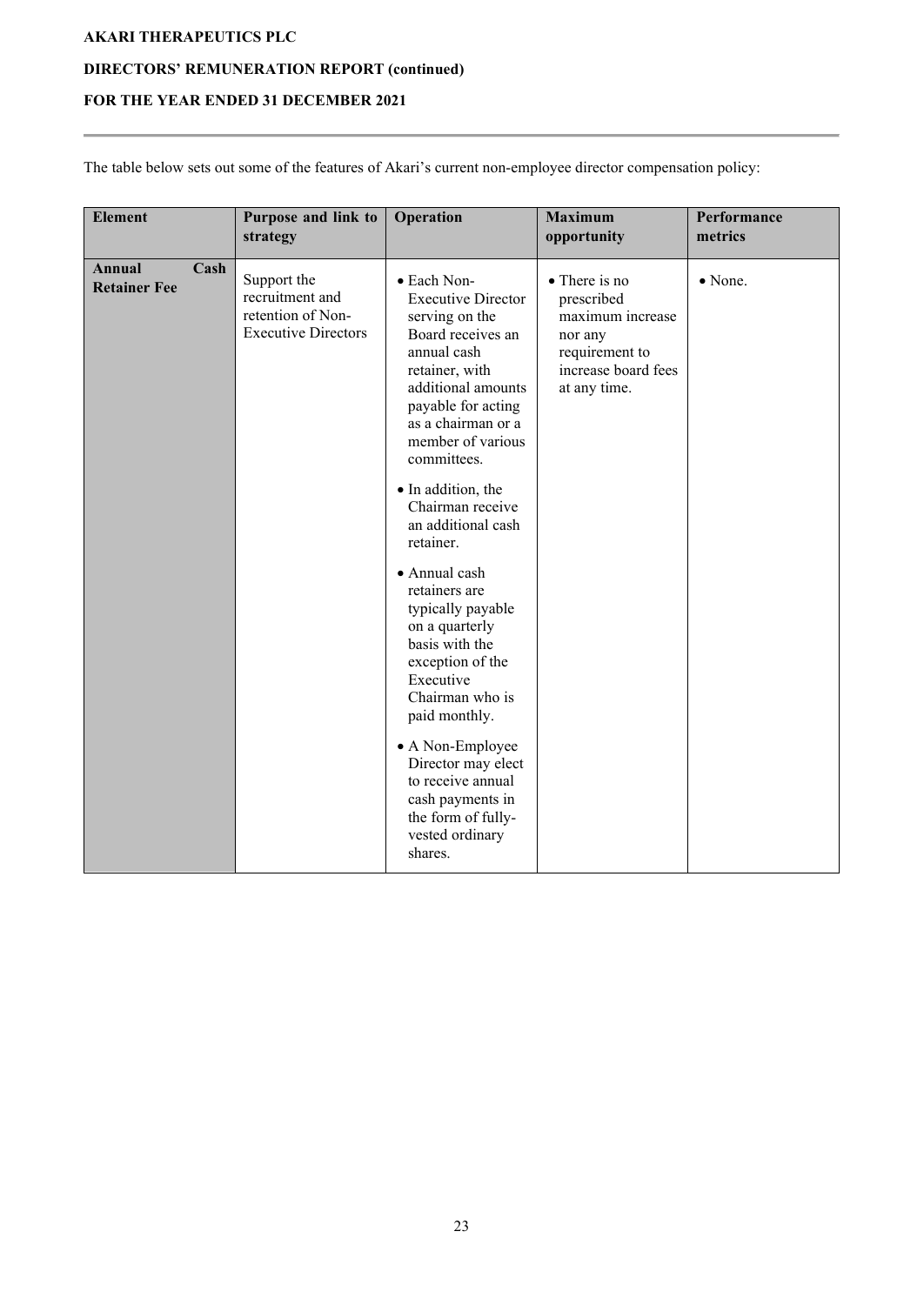# **DIRECTORS' REMUNERATION REPORT (continued)**

# **FOR THE YEAR ENDED 31 DECEMBER 2021**

| <b>Share Options</b> | Strengthens the<br>alignment to<br>shareholders'<br>interests through<br>share ownership | • Directors typically<br>receive an annual<br>grant of options in<br>the form of market<br>value options<br>under the 2014<br><b>Equity Incentive</b><br>Plan.<br>• These awards<br>typically vest in<br>full on the date of<br>the next AGM<br>following the date<br>of grant, subject to<br>the Non-Executive<br>Director's<br>continued service<br>on the Board, have<br>a term of 10 years<br>from date of grant,<br>and vesting<br>accelerates in the<br>case of a change of<br>control. | • Normal initial<br>grant and annual<br>grant of share<br>options will be<br>equal to 1,300,000<br>(or equivalent<br>value of ADS) but<br>the Committee<br>reserves the<br>discretion to<br>review and amend<br>this amount. | $\bullet$ None. |
|----------------------|------------------------------------------------------------------------------------------|-----------------------------------------------------------------------------------------------------------------------------------------------------------------------------------------------------------------------------------------------------------------------------------------------------------------------------------------------------------------------------------------------------------------------------------------------------------------------------------------------|------------------------------------------------------------------------------------------------------------------------------------------------------------------------------------------------------------------------------|-----------------|
|----------------------|------------------------------------------------------------------------------------------|-----------------------------------------------------------------------------------------------------------------------------------------------------------------------------------------------------------------------------------------------------------------------------------------------------------------------------------------------------------------------------------------------------------------------------------------------------------------------------------------------|------------------------------------------------------------------------------------------------------------------------------------------------------------------------------------------------------------------------------|-----------------|

The foregoing is qualified in its entirety by Akari's current non-employee director compensation policy, as may be amended from time to time.

# **Approach to recruitment compensation**

Akari's policy is to pay a fair remuneration package for the role being undertaken and the experience of the individual to be appointed.

Akari expects remuneration packages for Executive Directors to include base salary, targeted level of annual cash incentive, initial and ongoing equity-based awards, standard benefits and special provisions tailored to the recruiting situation, such as: sign-on bonus, reasonable relocation support and make-whole awards for remuneration forfeited from a prior employer (whether on account of cash bonuses, share awards, pension benefits or other forfeited items). The Compensation Committee retains the discretion to provide additional cash, share based payment, benefits and other remuneration where necessary or useful to recruit new Executive Directors or to secure the ongoing service of existing Executive Directors.

The remuneration package for any new Non-Executive Director will be set in accordance with the terms of Akari's nonemployee director compensation policy then in effect. Akari expects remuneration packages for Non-Executive Directors to include an annual retainer paid in cash for their service (depending on their additional membership and chairman responsibilities) and an annual grant of stock options. Non-Executive Directors do not participate in the bonus plan to which Executive Directors are eligible, nor do they typically receive any other performance related payment.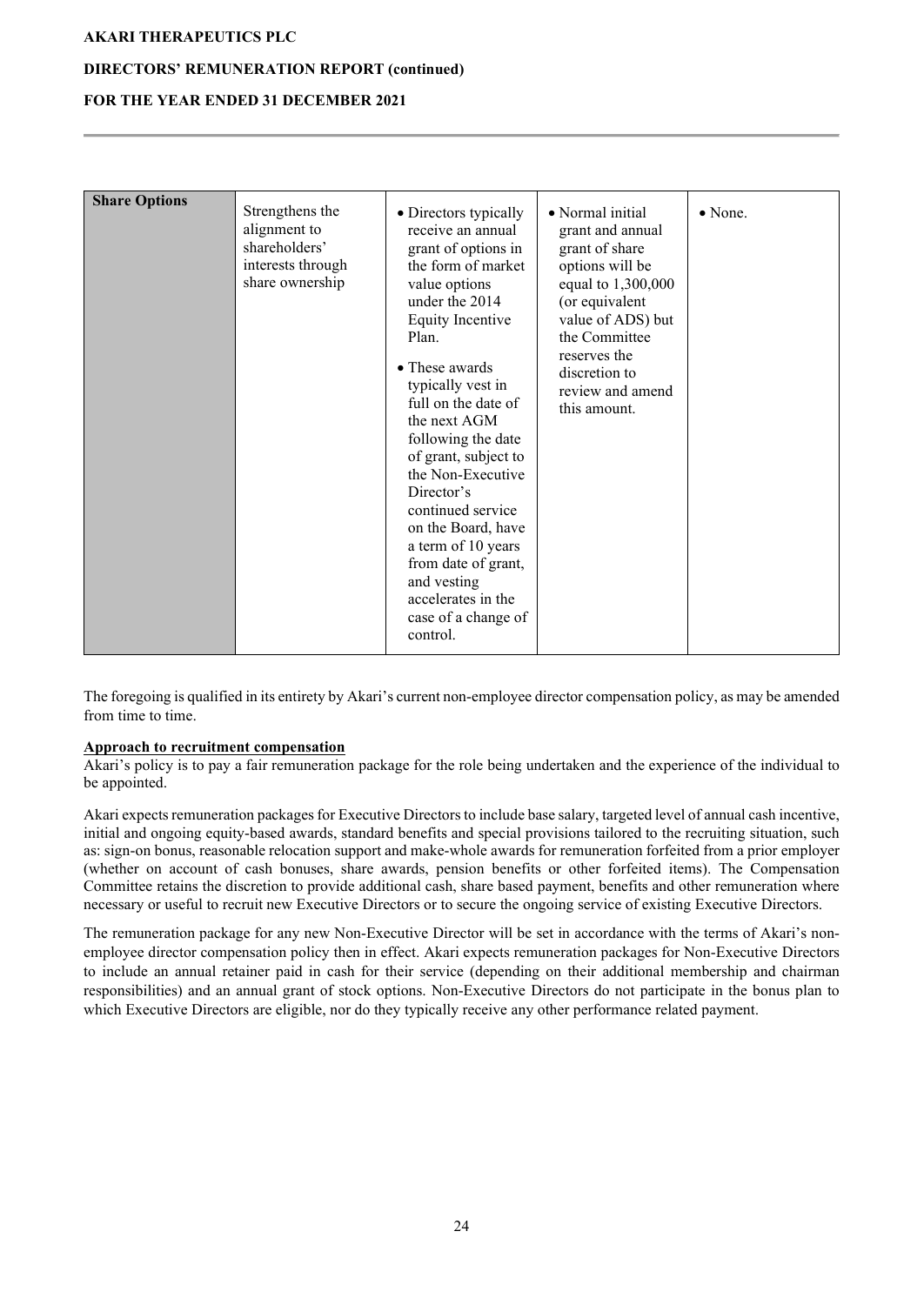# **DIRECTORS' REMUNERATION REPORT (continued)**

# **FOR THE YEAR ENDED 31 DECEMBER 2021**

# **Director's service contracts**

Akari's board of directors is divided into three classes for purposes of election (Class A Directors, who serve a one year term before being subject to re-election at Akari's annual general meeting; Class B Directors, who serve a two year term before being subject to re-election at the annual general meeting; and Class C Directors who serve a three year term before being subject to re-election at the annual general meeting, provided also that in any two year period, a majority of the board must stand for re-election).

It is the Company's policy that Executive Directors should have contracts with an indefinite term. Directors' notice periods are set by the compensation committee, having regard to the need to attract and retain talent, ensure an orderly succession and enable the Company to manage its personnel while avoiding excessive costs. Service contracts are available for inspection at Akari's registered office or 75/76 Wimpole Street London W1G 9RT.

# **Policy on Payments for Loss of Office**

Akari's approach to payments to Executive Directors in the event of termination is to take account of the individual circumstances including the reason for termination, individual performance, contractual obligations and the terms of any option award.

Generally, Akari employment arrangements for Executive Directors include a notice provision and continuing payment obligations as per the individual Executive Director service contracts following termination by Akari of an Executive Director without cause or termination by the Executive Director for good reason or change of control. Payment obligations, if any, include base salary, benefits, and all or some portion of target annual cash remuneration. Akari may offer payment in lieu of notice if it is considered to be in the best interests of Akari.

Treatment of unvested outstanding equity awards will be determined according to the specific nature of termination, individual contracts, and plan rules.

The Compensation Committee reserves the right to make payments it considers reasonable under a compromise or settlement agreement, including payment or reimbursement of reasonable legal and professional fees, and any payment or compensation (in whatever form) in respect of statutory rights under employment law in the US, UK or other jurisdictions. Payment or reimbursement (in whatever forms) of reasonable outplacement fees may also be provided.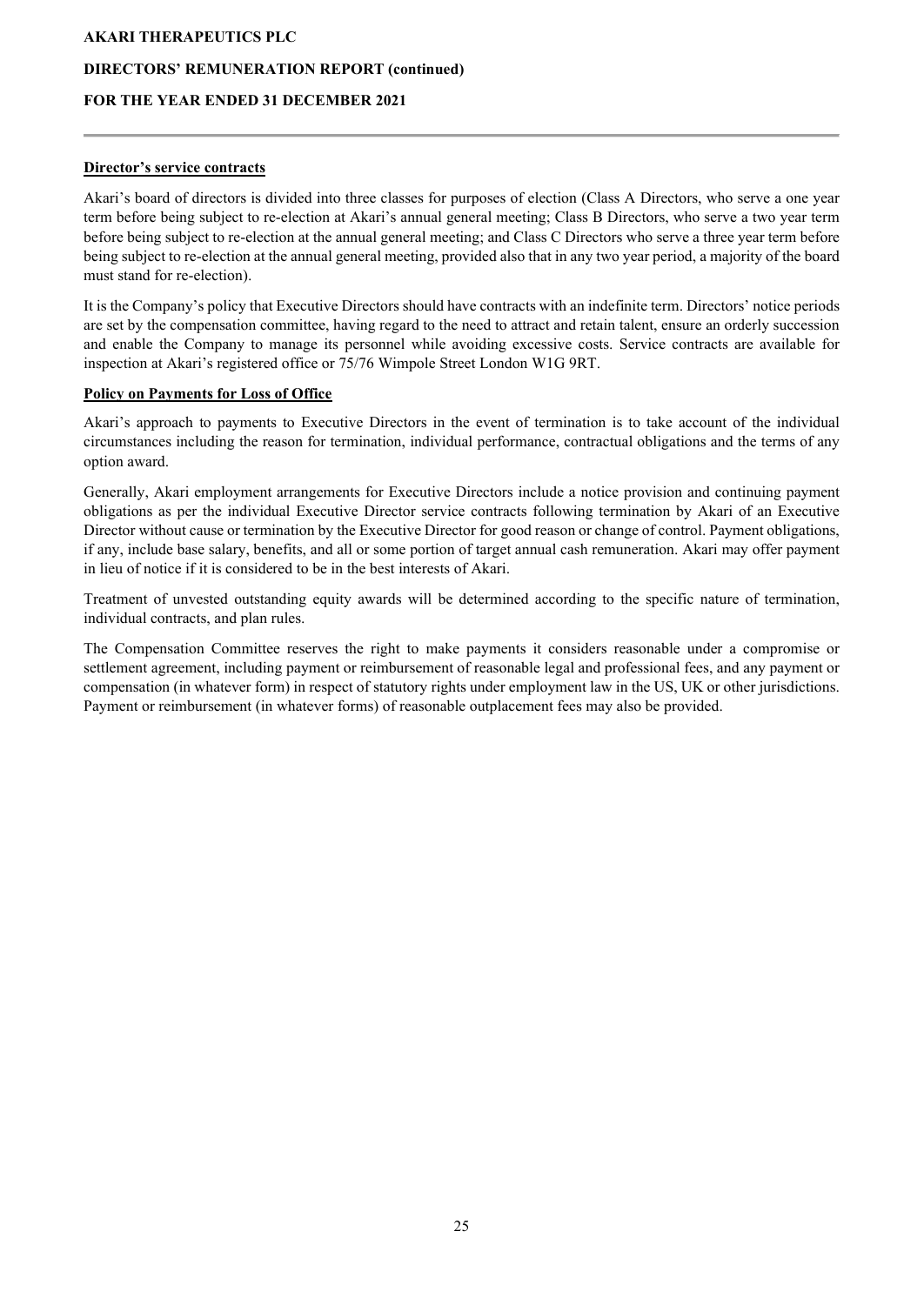# **DIRECTORS' REMUNERATION REPORT (continued)**

# **FOR THE YEAR ENDED 31 DECEMBER 2021**

# **Other relevant information considered**

As appropriate, the Compensation Committee considers the pay and conditions of the broader employee workforce, as well as the Consumer Price Index and Retail Price Index, when making compensation related decisions for the Directors. The Compensation Committee does not consult employees, other than Executive Directors, when drafting the Directors' remuneration policy.

The Compensation Committee also considers shareholder feedback, so far as it relates to compensation, when reviewing of the appropriateness of its Policy. In addition, the Compensation Committee considers potential conflicts of interest and directors do not have sole discretion over their own remuneration.

This report was approved by the board on 5 June 2022 and signed on its behalf.

Rachelle Jacques

**Rachelle Jacques Director and Chief Executive Officer**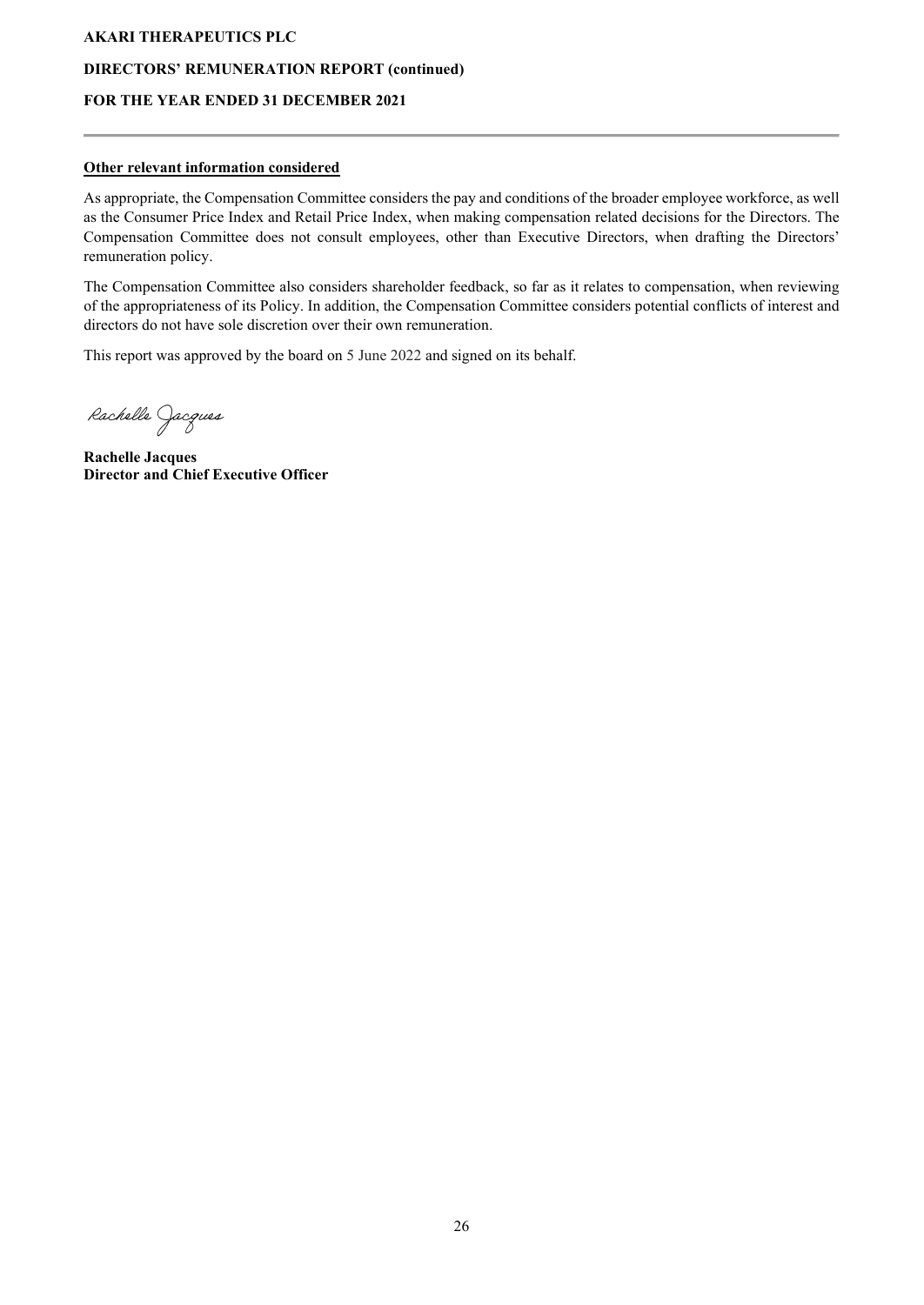# **INDEPENDENT AUDITOR'S REPORT TO THE SHAREHOLDERS OF**

# **AKARI THERAPEUTICS PLC**

# **FOR THE YEAR ENDED 31 DECEMBER 2021**

## **Opinion**

We have audited the financial statements of Akari Therapeutics, Plc (the 'parent company') and its subsidiaries (the 'group') for the year ended 31 December 2021 which comprise the consolidated statement of comprehensive loss, the consolidated statement of financial position, the parent company statement of financial position, the consolidated statement of changing in equity, the parent company statement of changes in equity, the consolidated statement of cash flows, the parent company statement of cash flows and notes to the financial statements, including a summary of significant accounting policies. The financial reporting framework that has been applied in their preparation is applicable law and UK adopted international accounting standards.

In our opinion, the financial statements:

• give a true and fair view of the state of the group's and of the parent company's affairs as at 31 December 2021 and of the group's loss for the year then ended;

- have been properly prepared in accordance with UK adopted international accounting standards; and
- have been prepared in accordance with the requirements of the Companies Act 2006.

# **Basis for opinion**

We conducted our audit in accordance with International Standards on Auditing (UK) (ISAs (UK)) and applicable law. Our responsibilities under those standards are further described in the Auditor's responsibilities for the audit of the financial statements section of our report. We are independent of the group in accordance with the ethical requirements that are relevant to our audit of the financial statements in the UK, including the FRC's Ethical Standard as applied to listed entities, and we have fulfilled our other ethical responsibilities in accordance with these requirements. We believe that the audit evidence we have obtained is sufficient and appropriate to provide a basis for our opinion.

### **An overview of the scope of our audit**

As part of designing our audit, we determined materiality and assessed the risks of material misstatement in the financial statements. In particular, we considered areas where subjective judgement was exercised by the directors and management, for example in respect of significant accounting estimates that involved making assumptions and considering future events that are inherently uncertain. We also assessed the risk of management override of controls, including evaluating whether there was evidence of bias by the directors that represented a risk of material misstatement due to fraud. We tailored the scope of our audit to ensure that we performed sufficient work to be able to give an opinion on the financial statements as a whole, taking into account the structure of the group and the parent company, the accounting processes and controls, and the industry in which they operate.

Our audit scope included the statutory audit of the parent company for the year ended 31 December 2021. It excludes the parent company's non-UK registered subsidiaries which were audited to component materiality for the purposes of the group audit.

#### **Key audit matters**

Key audit matters are those matters that, in our professional judgment, were of most significance in our audit of the financial statements of the current period and include the most significant assessed risks of material misstatement (whether or not due to fraud) we identified, including those which had the greatest effect on: the overall audit strategy, the allocation of resources in the audit; and directing the efforts of the engagement team. These matters were addressed in the context of our audit of the financial statements as a whole, and in forming our opinion thereon, and we do not provide a separate opinion on these matters.

| <b>Key Audit Matter</b>                                                                                                                                                                                                                                                                                         | How our scope addressed this matter                                                                                                                                                                                                                                                                       |
|-----------------------------------------------------------------------------------------------------------------------------------------------------------------------------------------------------------------------------------------------------------------------------------------------------------------|-----------------------------------------------------------------------------------------------------------------------------------------------------------------------------------------------------------------------------------------------------------------------------------------------------------|
| <b>Securities Purchase Agreement</b><br>Included in the Group Statement of Financial Position<br>are share application funds in advance of \$1,120,000.<br>These funds relate to monies received in advance of<br>the issuance of ADS warrants through a Securities<br>Purchase Agreement.                      | Our audit work included, but was not restricted to, the<br>following:<br>Review of management's assessment of how<br>$\bullet$<br>funds received in advance of the issuance of<br>ADS warrants through a Securities Purchase<br>Agreement should be classified<br>1n<br>accordance with IAS 32: Financial |
| Management performed an assessment of the date at<br>which the funds received and instruments issued<br>should be recognised as equity within the Statement<br>of Financial Position. The assessment was made with<br>reference to the substance of the legal agreement<br>between the investors and the Group. | Instruments: Presentation;<br>Review of audit evidence to corroborate<br>$\bullet$<br>management's assessment; and<br>Review of disclosures made in the financial<br>$\bullet$<br>statements to ensure the treatment of                                                                                   |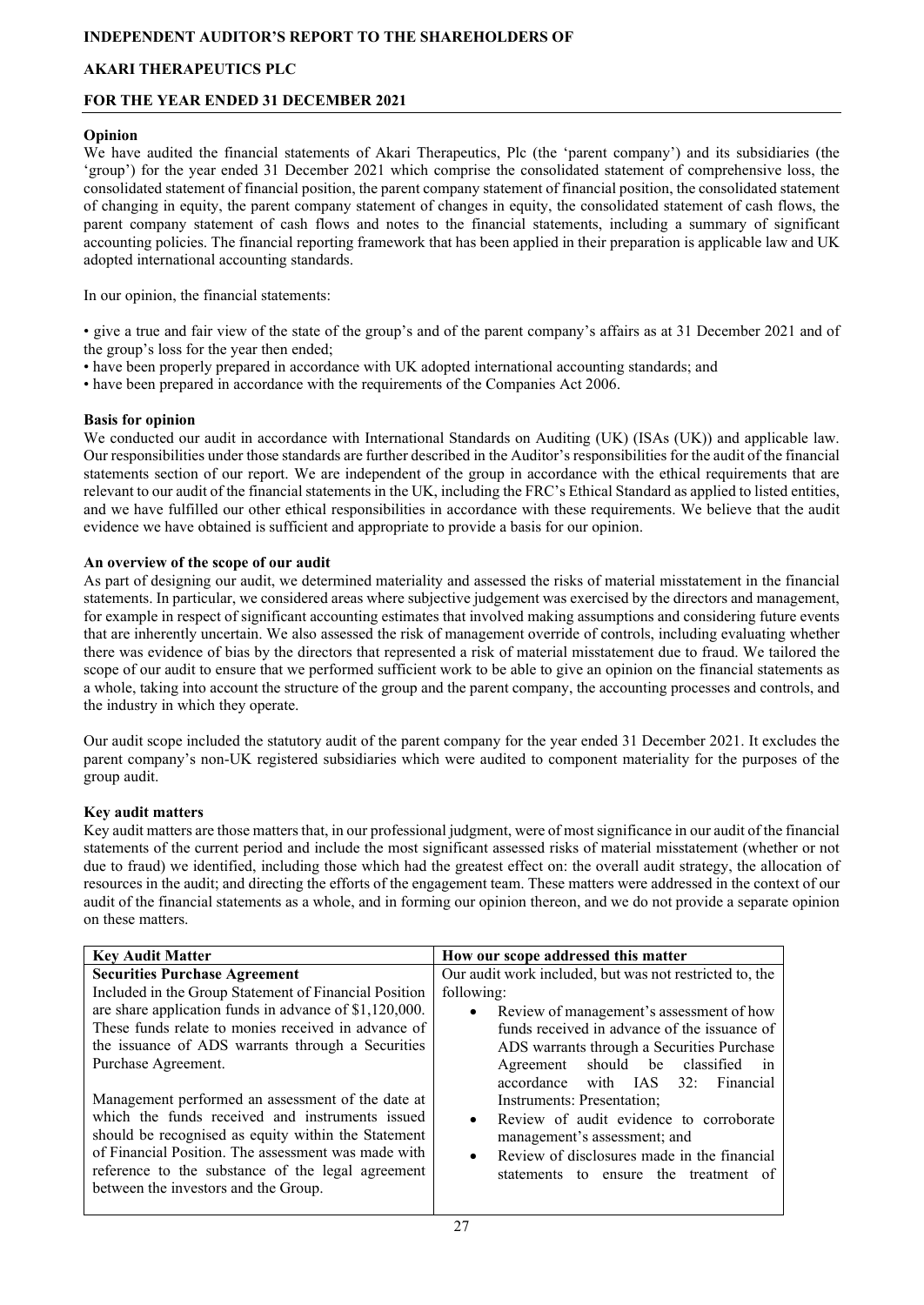# **INDEPENDENT AUDITOR** $\hat{\mathbf{a}}$ **ETMS** REPORT TO THE

# **SHAREHOLDERS OF AKARI THERAPEUTICS PLC (continued)**

# **FOR THE YEAR ENDED 31 DECEMBER 2021**

| There is a risk that the interpretation of this agreement | advanced subscription proceeds received are |
|-----------------------------------------------------------|---------------------------------------------|
| is not correct and that the ADS warrants issues are not   | appropriately outlined.                     |
| recognised as equity in the correct period.               |                                             |
|                                                           |                                             |

## **Our application of materiality**

We apply the concept of materiality both in planning and performing our audit, and in evaluating the effect of misstatements on our audit and on the financial statements. For the purposes of determining whether the financial statements are free from material misstatement we define materiality as the magnitude of misstatement that makes it probable that the economic decisions of a reasonably knowledgeable person, relying on the financial statements, would be changed or influenced. We determined overall materiality for the Group financial statements as a whole to be US\$355,000 being 1.7% of expenditure for the year. We considered it appropriate to determine our materiality based on expenditure as we consider this to be the key metric in assessing the financial performance and position of the Group given its primary purpose is to undertake research and development activities. On the basis of our risk assessments, together with our assessment of the overall control environment, we apply a different level of materiality, performance materiality, to determine the extent of our testing and this was set at 75% of the overall audit financial statements' materiality, being \$266,250.

We agreed with management that we would report to the Audit Committee all audit differences in excess of US\$17,750 as well as differences below that threshold that, in our view, warranted reporting on qualitative grounds. We also report to the Audit Committee on disclosure matters that we identified when assessing the overall presentation of the financial statements.

#### **Material uncertainty in relation to going concern**

We draw attention to note 1(c) in the financial statements, which outlines considerations relating to the group's and parent company's ability to continue as a going concern. The disclosure indicates that the group and parent company is reliant on additional funding to meet their liabilities as they fall due. These circumstances indicate the existence of a material uncertainty which may cast significant doubt on the group's ability to continue as a going concern. Our opinion is not modified in respect of this matter.

In auditing the financial statements, we have concluded that the directors' use of the going concern basis of accounting in the preparation of the financial statements is appropriate. They have concluded that there is a material uncertainty which could cast significant doubt over the going concern status of the Group due to the impact of the requirement for additional fundraising, and we agree that this is adequately disclosed in the Directors' Report and the accounting policies.

The key risk identified was uncertainty around the ability of the Group and Parent Company to raise funds in order to continue operations. While the Group and Parent Company have a history of raising funds as required, past history is no guarantee that further fundraising will be successful. Future fundraising could be delayed and the amounts arising from future fundraises are uncertain. A significant delay in the ability to raise funds would negatively impact the group's ability to generate cash to meet its liabilities as and when they fall due.

Our evaluation of the directors' assessment of the entity's ability to continue to adopt the going concern basis of accounting included an assessment of the inherent risks to the Group's business model and how such risks may impact the ability to continue operations over the going concern assessment period. We also undertook the following procedures:

- We reviewed trading and fundraising activities after the reporting date and considered management's assessment of the Group's and Parent Company's prospects regarding further fundraising.
- We reviewed cash flow forecasts prepared by management and assessed their adequacy, and also challenged the assumptions and judgements inherent within them.
- We assessed the Group's and Parent Company's ability to scale back operations and reduce costs as a means of preserving cash in the twelve months from approval of the financial statements.
- We have corroborated cash levels after the reporting date to consider whether they are in line with forecasts and investigated the reasons for any significant discrepancies.
- We reviewed prior period budgets and forecasts against actual performance to consider management's ability to accurately forecast and budget.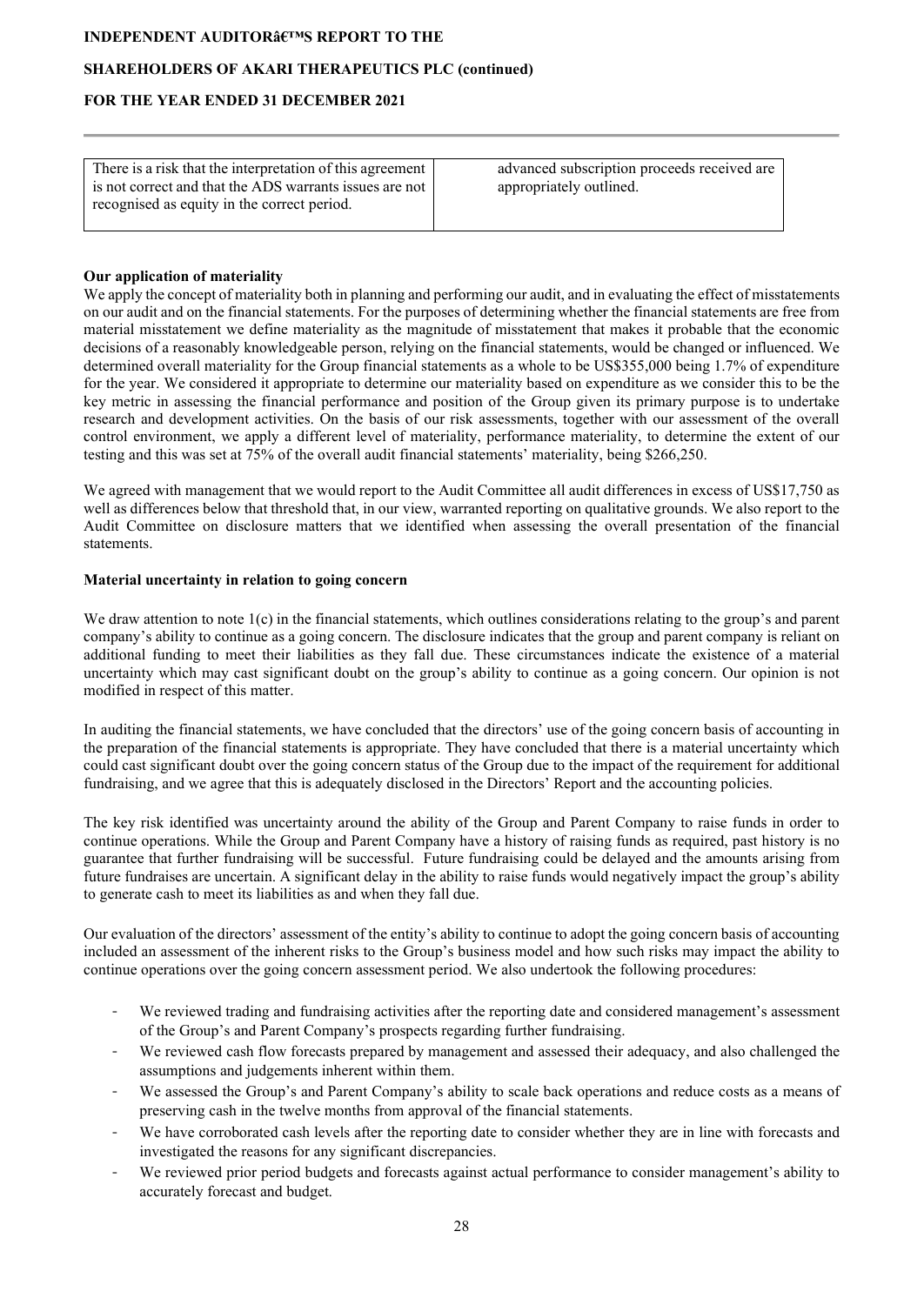# **INDEPENDENT AUDITOR** $\hat{\mathbf{a}}$ **ETMS** REPORT TO THE

## **SHAREHOLDERS OF AKARI THERAPEUTICS PLC (continued)**

# **FOR THE YEAR ENDED 31 DECEMBER 2021**

Our responsibilities and the responsibilities of the directors with respect to going concern are described in the relevant sections of this report.

#### **Other information**

The directors are responsible for the other information. The other information comprises the information included in the annual report, other than the financial statements and our auditor's report thereon. Our opinion on the financial statements does not cover the other information and, except to the extent otherwise explicitly stated in our report, we do not express any form of assurance conclusion thereon.

In connection with our audit of the financial statements, our responsibility is to read the other information and, in doing so, consider whether the other information is materially inconsistent with the financial statements or our knowledge obtained in the audit or otherwise appears to be materially misstated. If we identify such material inconsistencies or apparent material misstatements, we are required to determine whether there is a material misstatement in the financial statements or a material misstatement of the other information. If, based on the work we have performed, we conclude that there is a material misstatement of this other information, we are required to report that fact. We have nothing to report in this regard.

# **Opinions on other matters prescribed by the Companies Act 2006**

In our opinion, based on the work undertaken in the course of the audit:

• the information given in the strategic report and the directors' report for the financial year for which the financial statements are prepared is consistent with the financial statements; and

• the strategic report and the directors' report have been prepared in accordance with applicable legal requirements.

#### **Matters on which we are required to report by exception**

In the light of the knowledge and understanding of the group and the parent company and its environment obtained in the course of the audit, we have not identified material misstatements in the strategic report or the directors' report.

We have nothing to report in respect of the following matters in relation to which the Companies Act

2006 requires us to report to you if, in our opinion:

• adequate accounting records have not been kept by the parent company, or returns adequate for our audit have not been received from branches not visited by us; or

- the parent company financial statements are not in agreement with the accounting records and returns; or
- certain disclosures of directors' remuneration specified by law are not made; or
- we have not received all the information and explanations we require for our audit.

#### **Responsibilities of directors**

As explained more fully in the directors' responsibilities statement set out on page 4, the directors are responsible for the preparation of the financial statements and for being satisfied that they give a true and fair view, and for such internal control as the directors determine is necessary to enable the preparation of financial statements that are free from material misstatement, whether due to fraud or error.

In preparing the financial statements, the directors are responsible for assessing the group's and the parent company's ability to continue as a going concern, disclosing, as applicable, matters related to going concern and using the going concern basis of accounting unless the directors either intend to liquidate the group or the parent company or to cease operations, or have no realistic alternative but to do so.

#### **Auditor's responsibilities for the audit of the financial statements**

Our objectives are to obtain reasonable assurance about whether the financial statements as a whole are free from material misstatement, whether due to fraud or error, and to issue an auditor's report that includes our opinion. Reasonable assurance is a high level of assurance, but is not a guarantee that an audit conducted in accordance with ISAs (UK) will always detect a material misstatement when it exists. Misstatements can arise from fraud or error and are considered material if, individually or in the aggregate, they could reasonably be expected to influence the economic decisions of users taken on the basis of these financial statements.

Irregularities, including fraud, are instances of non-compliance with laws and regulations. We design procedures in line with our responsibilities, outlined above, to detect material misstatements in respect of irregularities, including fraud. The extent to which our procedures are capable of detecting irregularities, including fraud is detailed below: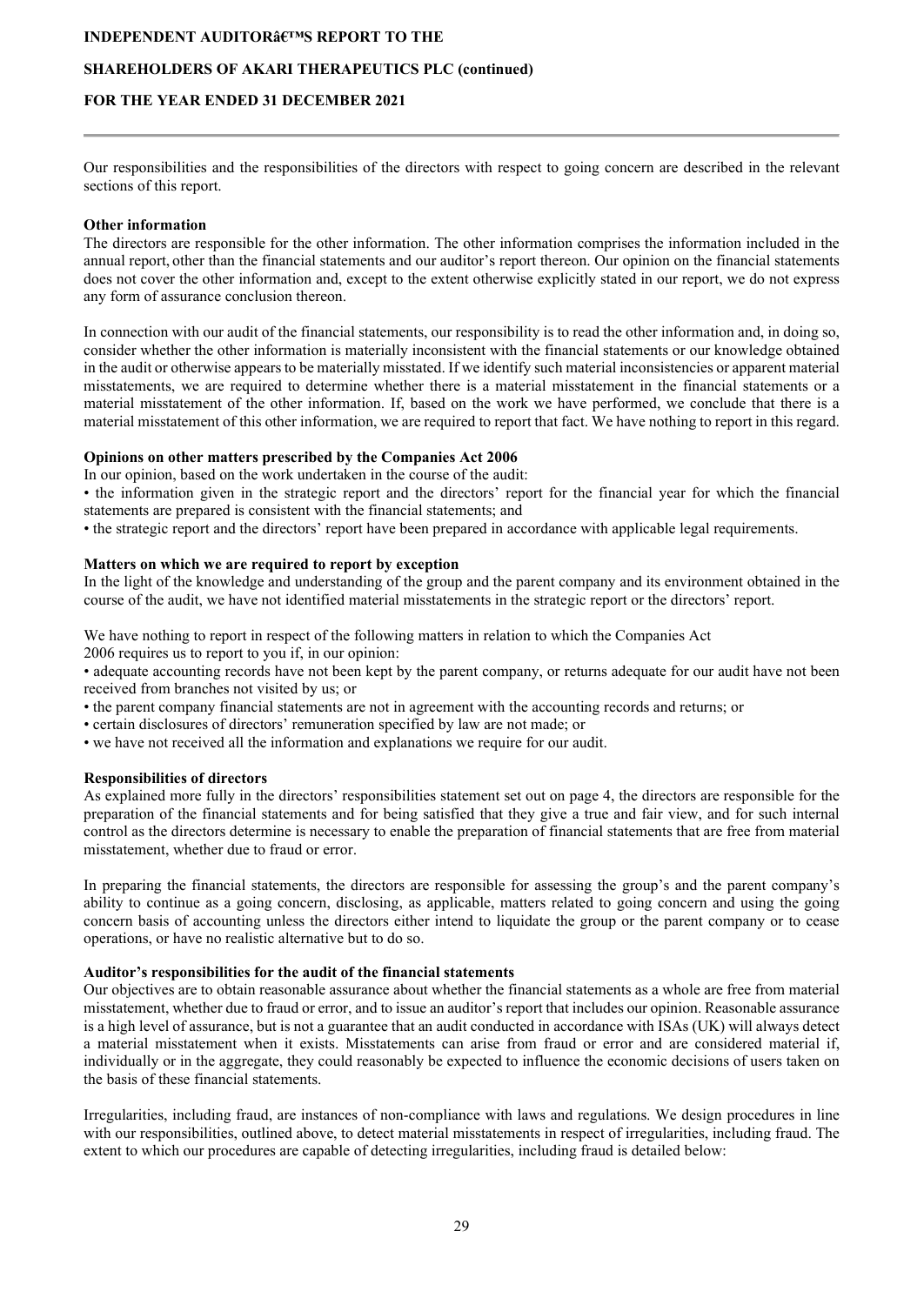## **INDEPENDENT AUDITOR€TMS REPORT TO THE**

# **SHAREHOLDERS OF AKARI THERAPEUTICS PLC (continued)**

# **FOR THE YEAR ENDED 31 DECEMBER 2021**

## **Explanation as to what extent the audit was considered capable of detecting irregularities, including fraud**

Based on our understanding of the company and industry, we identified that the principal risks of non-compliance with laws and regulations related to regulatory requirements for the company. We considered the extent to which noncompliance might have a material effect on the financial statements. We also considered those laws and regulations that have a direct impact on the preparation of the financial statements such as the Companies Act 2006, income tax and payroll taxes.

We evaluated management's incentives and opportunities for fraudulent manipulation of the financial statements (including the risk of override of controls), and determined that the principal risks were related to posting inappropriate journal entries to areas subject to significant judgement and management bias through accounting estimates. Audit procedures performed by the engagement team included:

- Inspecting filings with regulators;
- Discussions with management including consideration of known or suspected instances of non-compliance with laws and regulation and fraud;
- Evaluating management's controls designed to prevent and detect irregularities;
- Identifying and testing journals, in particular journal entries posted with key words, by individuals who do not usually make journals, posted around the end of the period, posted with certain keywords, and journals posted at unusual dates or times, and;
- Challenging assumptions and judgements made by management in their critical accounting estimates.

Because of the inherent limitations of an audit, there is a risk that we will not detect all irregularities, including those leading to a material misstatement in the financial statements or non-compliance with regulation. This risk increases the more that compliance with a law or regulation is removed from the events and transactions reflected in the financial statements, as we will be less likely to become aware of instances of non-compliance. The risk is also greater regarding irregularities occurring due to fraud rather than error, as fraud involves intentional concealment, forgery, collusion, omission or misrepresentation.

A further description of our responsibilities for the audit of the financial statements is located on the Financial Reporting Council's website at[: www.frc.org.uk/auditorsresponsibilities.](http://www.frc.org.uk/auditorsresponsibilities) This description forms part of our auditor's report.

#### **Use of our report**

This report is made solely to the company's members, as a body, in accordance with Chapter 3 of Part 16 of the Companies Act 2006. Our audit work has been undertaken so that we might state to the company's members those matters we are required to state to them in an Auditor's report and for no other purpose. To the fullest extent permitted by law, we do not accept or assume responsibility to anyone other than the company and the company's members as a body, for our audit work, for this report, or for the opinions we have formed.

Christopher Cork

Christopher Cork (Senior Statutory Auditor) For and on behalf of Haysmacintyre LLP, Statutory Auditors

5 June 2022

10 Queen Street Place London EC4R 1AG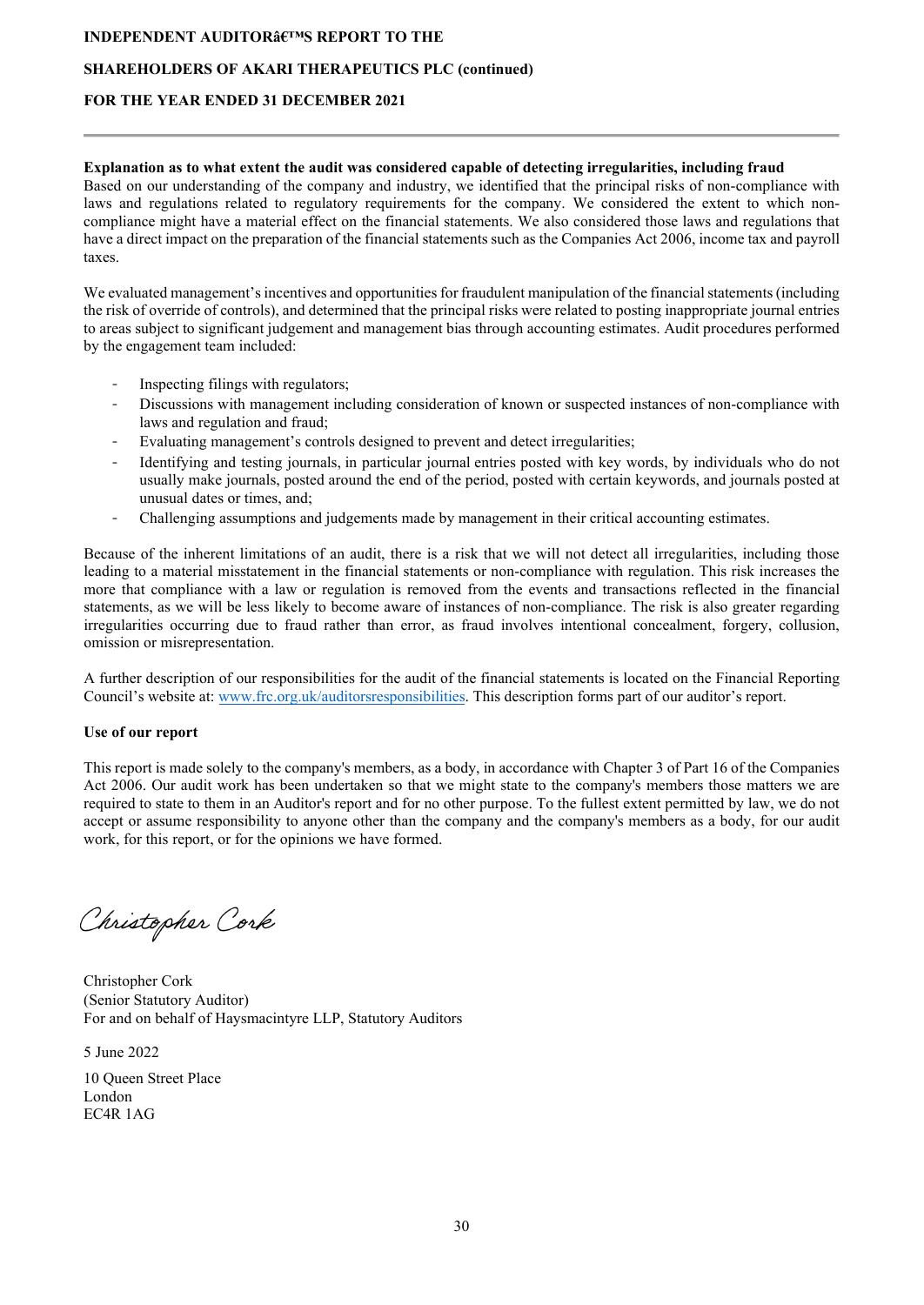# **CONSOLIDATED STATEMENT OF COMPREHENSIVE LOSS**

## **FOR THE YEAR ENDED 31 DECEMBER 2021**

|                                                                                                                | <b>Notes</b>   | 2021<br>\$000       | 2020<br><b>SOOO</b>  |
|----------------------------------------------------------------------------------------------------------------|----------------|---------------------|----------------------|
| Research and development expenses<br>Administrative expenses                                                   |                | (12,200)<br>(8,274) | (12, 192)<br>(7,910) |
| <b>OPERATING LOSS</b>                                                                                          | $\overline{2}$ | (20, 474)           | (20, 102)            |
| Fair value movement on liability related to options<br>Net finance cost                                        | 15<br>3        | (17)                | 557<br>(909)         |
| <b>LOSS BEFORE INCOME TAX</b>                                                                                  |                | (20, 491)           | (20, 454)            |
| Income Tax Credit                                                                                              | 4              | 2,789               | 2,857                |
| <b>LOSS FOR THE YEAR</b>                                                                                       |                | (17,702)            | (17, 597)            |
| <b>Other Comprehensive Loss:</b><br>Currency translation differences<br><b>COMPREHENSIVE LOSS FOR THE YEAR</b> |                | (107)<br>(17, 595)  | (300)<br>(17, 897)   |
|                                                                                                                |                |                     |                      |
| Loss per share attributable to the ordinary equity holder<br>of the parent:                                    |                |                     |                      |
| Basic and diluted (cents)                                                                                      | 5              | (0.41)              | (0.56)               |

All losses are derived from continuing activities for the current and previous financial year.

The Company has elected to take the exemption under section 408 of the Companies Act 2006 not to present the parent company income statement. Refer note 5 for the results of the parent company.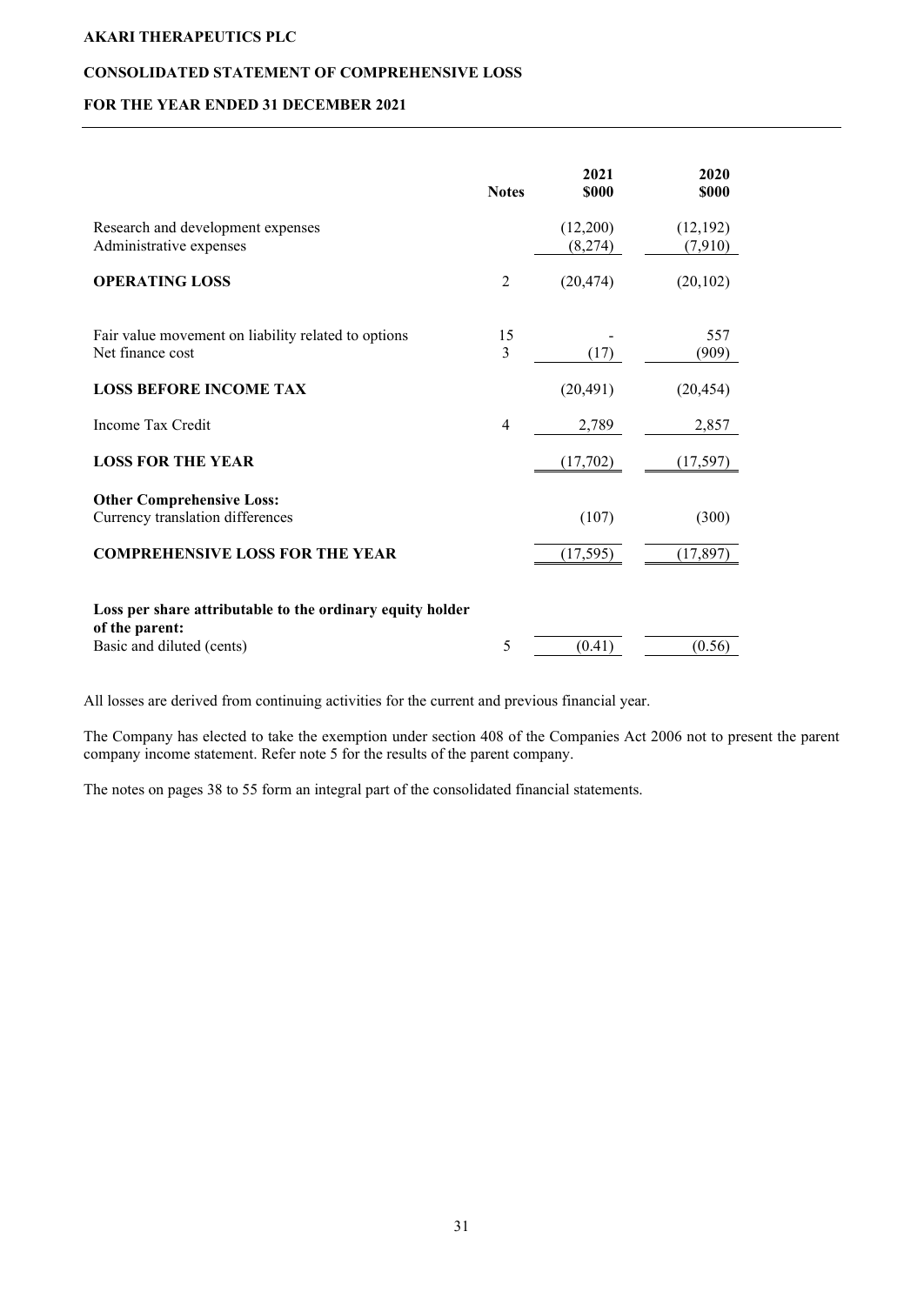# AKARI THERAPEUTICS PLC **COMPANY NUMBER: 05252842**

# **CONSOLIDATED STATEMENT OF FINANCIAL POSITION**

# **AS AT 31 DECEMBER 2021**

|                                                                           |              | 2021         | 2020<br>(restated) |
|---------------------------------------------------------------------------|--------------|--------------|--------------------|
|                                                                           | <b>Notes</b> | <b>\$000</b> | \$000              |
| <b>ASSETS</b>                                                             |              |              |                    |
| <b>Non-current assets</b>                                                 |              |              |                    |
| Property, plant and equipment                                             | $\,8\,$      |              |                    |
| Intangible Assets                                                         | 7            | 23           | 27                 |
|                                                                           |              | 23           | 27                 |
| <b>Current assets</b>                                                     |              |              |                    |
| Trade and Other receivables                                               | 10           | 4,976        | 3,512              |
| Cash and cash equivalents                                                 |              | 9,361        | 14,056             |
|                                                                           |              | 14,337       | 17,568             |
| <b>TOTAL ASSETS</b>                                                       |              | 14,360       | 17,595             |
| <b>EQUITY</b>                                                             |              |              |                    |
| Capital and reserves attributable to the<br>Company's equity shareholders |              |              |                    |
| Called up share capital                                                   | 13           | 476          | 385                |
| Share premium                                                             | 14           | 125,059      | 111,978            |
| Capital redemption reserve                                                | 14           | 52,194       | 52,194             |
| Other reserves                                                            | 14           | (580)        | (687)              |
| Merger reserve                                                            | 14           | 9,128        | 9,128              |
| Share based payment reserve                                               | 14           | 17,302       | 16,987             |
| Reverse Acquisition reserve                                               | 14           | (20, 983)    | (20, 983)          |
| Retained earnings                                                         | 14           | (174, 329)   | (156, 627)         |
| <b>TOTAL EQUITY</b>                                                       |              | 8,267        | 12,375             |
| <b>LIABILITIES</b>                                                        |              |              |                    |
| <b>Current liabilities</b>                                                |              |              |                    |
| Trade and other payables                                                  | 11           | 6,093        | 5,220              |
| <b>TOTAL LIABILITIES</b>                                                  |              | 6,093        | 5,220              |
| <b>TOTAL EQUITY AND LIABILITIES</b>                                       |              | 14,360       | 17,595             |

The financial statements were approved and authorised for issue by the Board of Directors on 5 June 2022 and were signed below on its behalf by:

Rachelle Jacques

**Rachelle Jacques Director and Chief Executive Officer**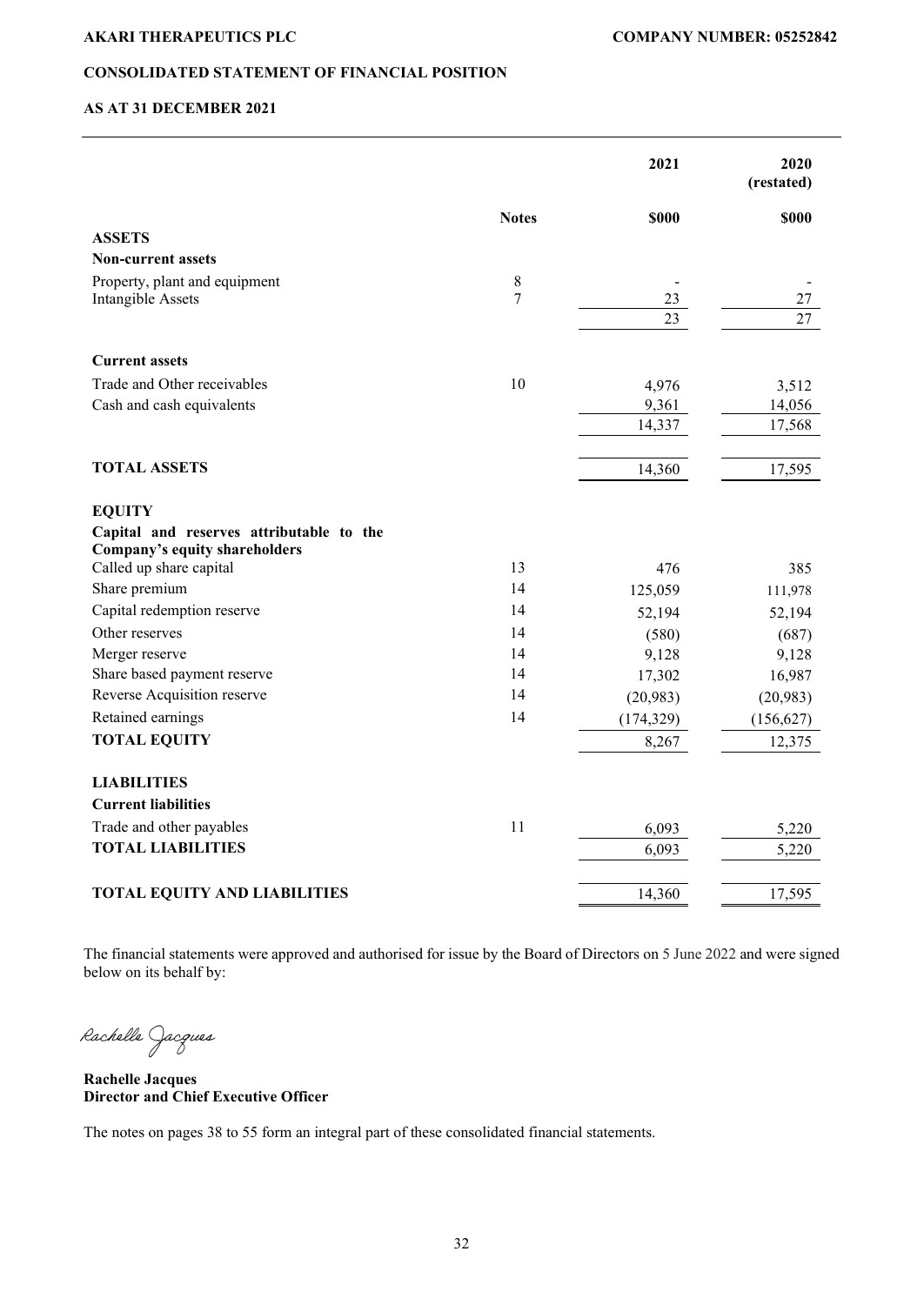## **AKARI THERAPEUTICS PLC COMPANY NUMBER: 05252842**

# **PARENT COMPANY STATEMENT OF FINANCIAL POSITION**

# **AS AT 31 DECEMBER 2021**

|                                          |              | 2021       | 2020<br>(restated) |
|------------------------------------------|--------------|------------|--------------------|
|                                          | <b>Notes</b> | \$000      | \$000              |
| <b>ASSETS</b>                            |              |            |                    |
| <b>Non-current assets</b>                |              |            |                    |
| Property, plant and equipment            | 8            |            |                    |
| Investment in subsidiaries               | 9            | 20,339     | 20,339             |
|                                          |              | 20,339     | 20,339             |
| <b>Current assets</b>                    |              |            |                    |
| Trade and Other receivables              | 10           | 8,826      | 7,401              |
| Cash and cash equivalents                |              | 9,319      | 14,014             |
|                                          |              | 18,145     | 21,415             |
| <b>TOTAL ASSETS</b>                      |              | 38,484     | 41,754             |
| <b>EQUITY</b>                            |              |            |                    |
| Capital and reserves attributable to the |              |            |                    |
| Company's equity shareholders            |              |            |                    |
| Called up share capital                  | 13           | 476        | 385                |
| Share premium                            | 14           | 125,059    | 111,978            |
| Capital redemption reserve               | 14           | 52,194     | 52,194             |
| Merger reserve                           | 14           | 9,128      | 9,128              |
| Share based payment reserve              | 14<br>14     | 17,302     | 16,987             |
| Retained earnings                        |              | (171, 590) | (153, 976)         |
| <b>TOTAL EQUITY</b>                      |              | 32,569     | 36,696             |
| <b>LIABILITIES</b>                       |              |            |                    |
| <b>Current liabilities</b>               |              |            |                    |
| Trade and other payables                 | 11           | 5,915      | 5,058              |
| <b>TOTAL LIABILITIES</b>                 |              | 5,915      | 5,058              |
| <b>TOTAL EQUITY AND LIABILITIES</b>      |              | 38,484     | 41,754             |

As permitted by Section 408 of the Companies Act 2006, the income statement of the parent Company is not presented as part of these financial statements. The parent Company's loss for the financial year was \$17,614,000 (2020: loss of \$17,909,000).

The financial statements were approved and authorised for issue by the Board of Directors on 5 June 2022 and were signed below on its behalf by:

Rachelle Jacques

**Rachelle Jacques Director and Chief Executive Officer**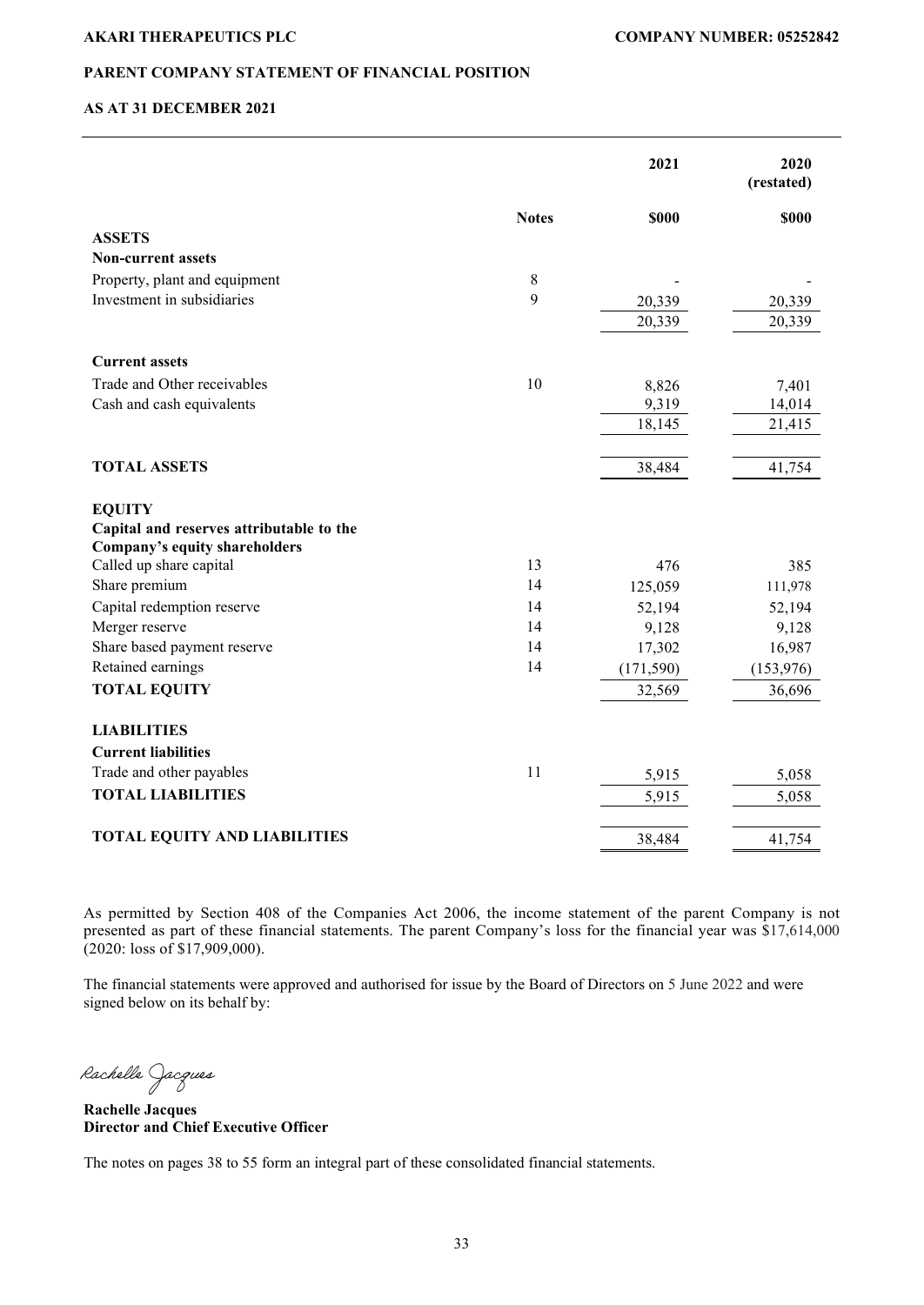# **STATEMENT OF CHANGES IN EQUITY**

## **FOR THE YEAR ENDED 31 DECEMBER 2021**

## **CONSOLIDATED STATEMENT OF CHANGES IN EQUITY**

|                                                              | <b>Share</b> | <b>Share</b>             | Other<br>Reserve | Merger                   | <b>Share</b><br><b>Based</b><br>Payment | Reverse<br>Acquis-<br>ition | Capital<br>Redemption    | Retained                     |                          |
|--------------------------------------------------------------|--------------|--------------------------|------------------|--------------------------|-----------------------------------------|-----------------------------|--------------------------|------------------------------|--------------------------|
|                                                              | Capital      | Premium                  | S                | <b>Reserve</b>           | <b>Reserve</b>                          | <b>Reserve</b>              | <b>Reserve</b>           | <b>Earnings</b>              | <b>Total</b>             |
|                                                              | \$000        | \$000                    | \$000            | <b>SOOO</b>              | \$000                                   | \$000                       | <b>\$000</b>             | <b>\$000</b>                 | \$000                    |
| At 1 January 2020                                            | 31,987       | 109,337                  | (387)            | 9,128                    | 13,462                                  | (20,983)                    |                          | (139,030)                    | 3,514                    |
| Comprehensive gain/ (loss) for the year                      |              | $\overline{\phantom{a}}$ | (300)            |                          |                                         |                             | $\overline{\phantom{a}}$ | (17,597)                     | (17, 897)                |
| Share based payments                                         |              | $\overline{\phantom{a}}$ |                  | $\overline{\phantom{a}}$ | 325                                     |                             | $\overline{a}$           | $\overline{\phantom{0}}$     | 325                      |
| Shares Issued                                                | 20,576       | 2,629                    |                  |                          |                                         |                             |                          | $\overline{\phantom{a}}$     | 23,205                   |
| Share Buyback                                                | (50, 593)    |                          |                  |                          |                                         | $\overline{\phantom{a}}$    | 50,593                   | ٠                            | $\overline{\phantom{a}}$ |
| Effect of redenomination (note 18)                           | (1,601)      |                          |                  | $\overline{\phantom{a}}$ |                                         | $\overline{\phantom{a}}$    | 1,601                    | $\qquad \qquad \blacksquare$ |                          |
| Shares issued on exercise of warrants                        | 16           | 12                       |                  | $\overline{\phantom{a}}$ |                                         |                             | $\overline{a}$           | $\overline{\phantom{a}}$     | 28                       |
| Reclassification of warrants to shareholder equity (note 15) |              |                          |                  | $\overline{\phantom{a}}$ | 3,200                                   |                             | $\overline{\phantom{a}}$ | ٠                            | 3,200                    |
| Restated total equity at 31 December 2020                    | 385          | 111,978                  | (687)            | 9,128                    | 16,987                                  | (20,983)                    | 52,194                   | (156, 627)                   | 12,375                   |
| Comprehensive gain/ (loss) for the year                      |              |                          | 107              |                          |                                         |                             |                          | (17,702)                     | (17, 595)                |
| Share based payments                                         |              |                          |                  | $\overline{\phantom{a}}$ | 315                                     |                             | $\overline{a}$           |                              | 315                      |
| Shares Issued                                                | 91           | 13,081                   |                  |                          | $\blacksquare$                          |                             | $\overline{a}$           | $\overline{\phantom{0}}$     | 13,172                   |
| At 31 December 2021                                          | 476          | 125,059                  | 580              | 9,128                    | 17,302                                  | (20, 983)                   | 52,194                   | (174, 329)                   | 8,267                    |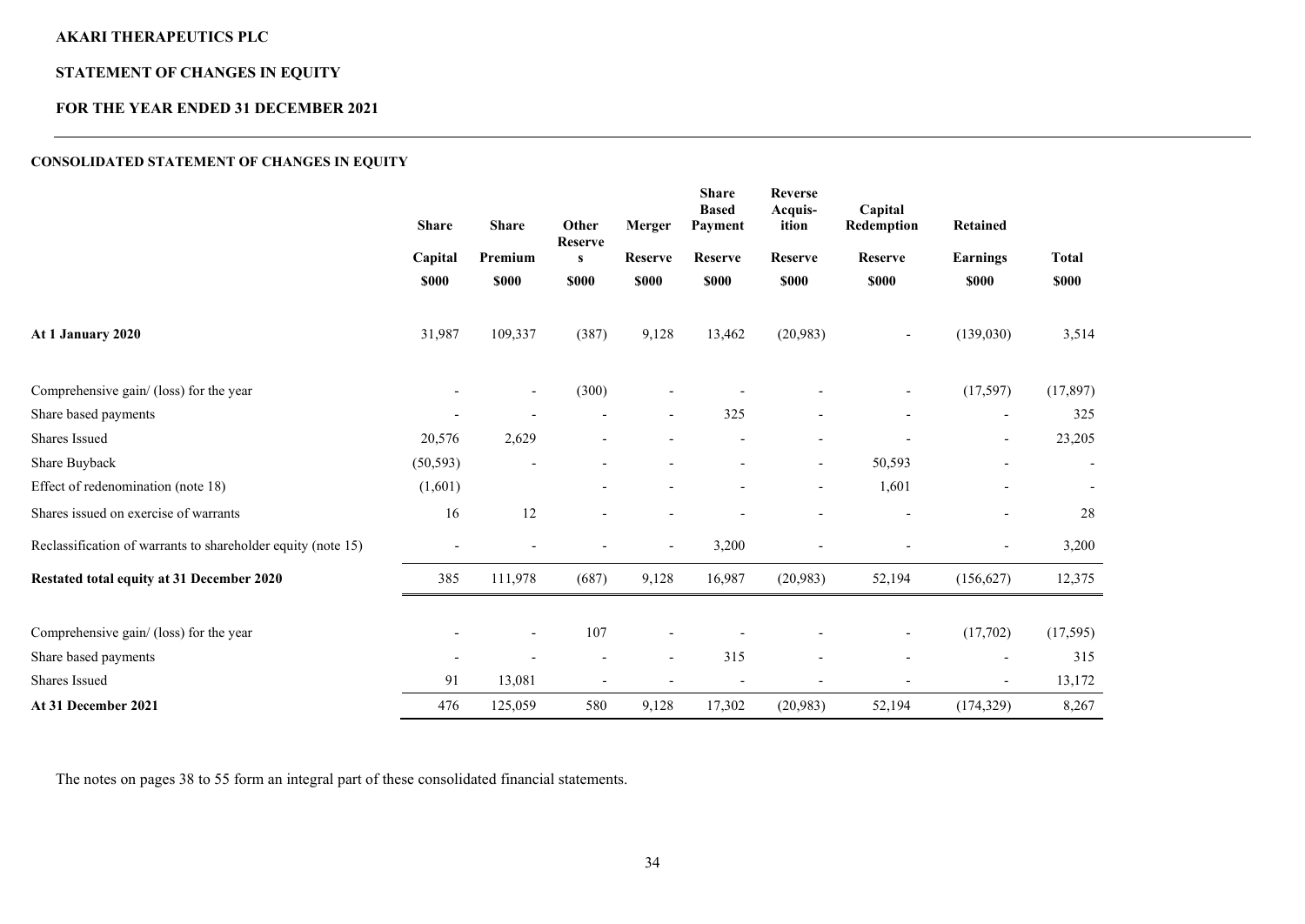# **STATEMENT OF CHANGES IN EQUITY**

## **FOR THE YEAR ENDED 31 DECEMBER 2021**

# **PARENT COMPANY STATEMENT OF CHANGES IN EQUITY**

|                                                              | <b>Share</b><br>Capital<br>\$000 | <b>Share</b><br>Premium<br><b>SOOO</b> | Merger<br>Reserve<br>\$000 | <b>Share</b><br><b>Based</b><br>Payment<br><b>Reserve</b><br><b>SOOO</b> | Capital<br>Redemption<br><b>Reserve</b><br>\$000 | <b>Retained</b><br><b>Earnings</b><br>\$000 | <b>Total</b><br>\$000 |
|--------------------------------------------------------------|----------------------------------|----------------------------------------|----------------------------|--------------------------------------------------------------------------|--------------------------------------------------|---------------------------------------------|-----------------------|
| At 1 January 2020                                            | 31,987                           | 109,337                                | 9,128                      | 13,462                                                                   | $\overline{\phantom{a}}$                         | (136,067)                                   | 27,847                |
| Total comprehensive loss for the year                        |                                  |                                        | $\overline{\phantom{a}}$   |                                                                          | $\overline{\phantom{a}}$                         | (17,909)                                    | (17,909)              |
| Share based payments                                         |                                  |                                        | $\overline{\phantom{a}}$   | 325                                                                      |                                                  |                                             | 325                   |
| Shares Issued                                                | 20,576                           | 2,629                                  | $\overline{\phantom{a}}$   | $\qquad \qquad$                                                          |                                                  | $\overline{\phantom{a}}$                    | 23,205                |
| Share buyback                                                | (50, 593)                        |                                        |                            | $\overline{\phantom{0}}$                                                 | 50,593                                           |                                             |                       |
| Effect of redenomination (note 18)                           | (1,601)                          |                                        | $\overline{\phantom{0}}$   | $\overline{\phantom{a}}$                                                 | 1,601                                            |                                             |                       |
| Shares issued on exercise of warrants                        | 16                               | 12                                     | $\overline{\phantom{a}}$   |                                                                          |                                                  | $\overline{\phantom{0}}$                    | 28                    |
| Reclassification of warrants to shareholder equity (note 15) |                                  | $\overline{\phantom{a}}$               | $\overline{\phantom{a}}$   | 3,200                                                                    |                                                  | $\overline{\phantom{a}}$                    | 3,200                 |
| Restated total equity at 31 December 2020                    | 385                              | 111,978                                | 9,128                      | 16,987                                                                   | 52,194                                           | (153,976)                                   | 36,696                |
| Total comprehensive loss for the year                        |                                  |                                        |                            |                                                                          |                                                  | (17,614)                                    | (17,614)              |
| Share based payments                                         |                                  |                                        | $\overline{a}$             | 315                                                                      |                                                  |                                             | 315                   |
| Shares Issued                                                | 91                               | 13,081                                 | $\blacksquare$             | $\overline{\phantom{0}}$                                                 |                                                  | $\overline{\phantom{a}}$                    | 13,172                |
| At 31 December 2021                                          | 476                              | 125,059                                | 9,128                      | 17,302                                                                   | 52,194                                           | (171, 590)                                  | 32,569                |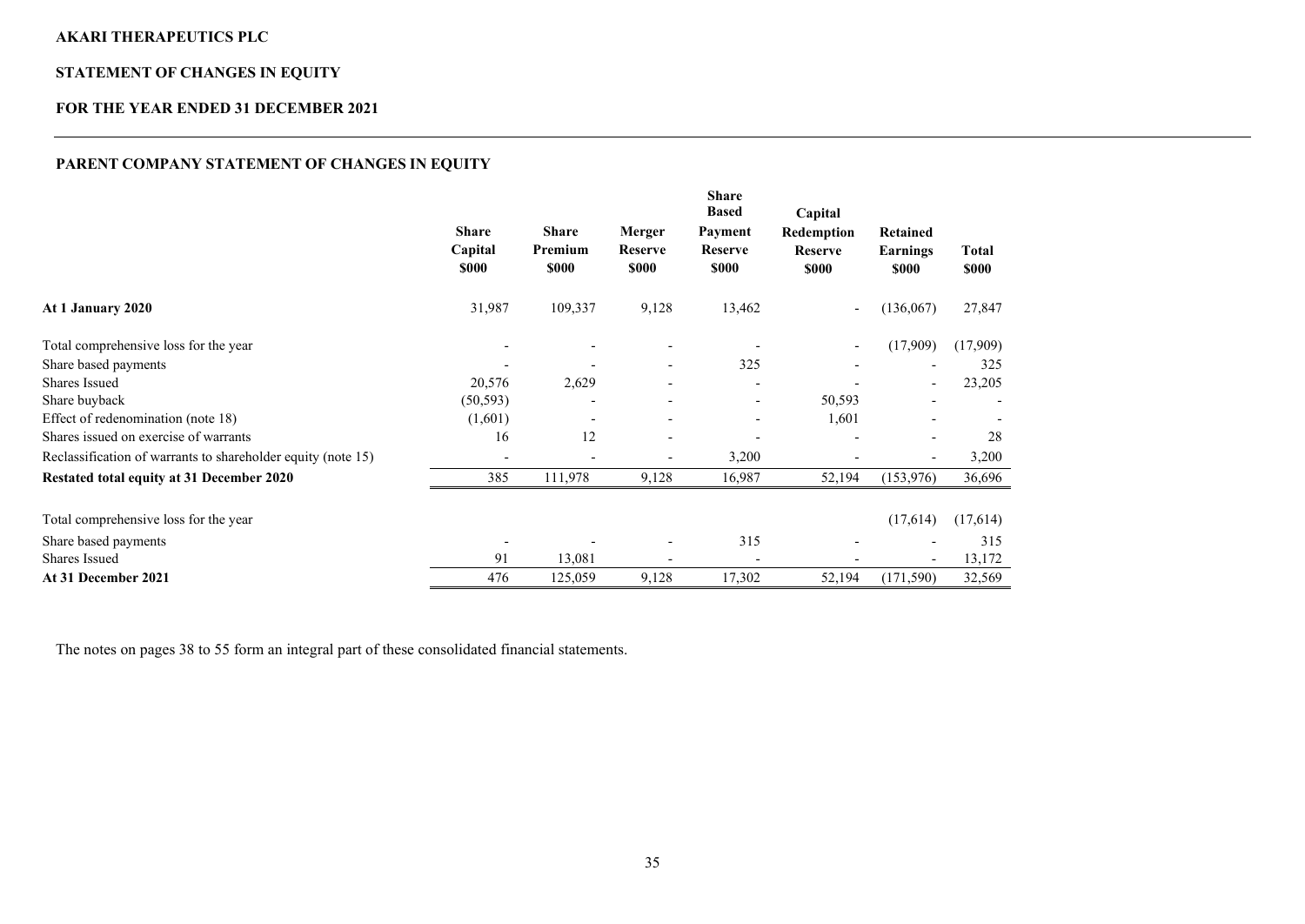# **CONSOLIDATED STATEMENT OF CASH FLOWS**

# **FOR THE YEAR ENDED 31 DECEMBER 2021**

|                                                           |             | 2021      | 2020         |
|-----------------------------------------------------------|-------------|-----------|--------------|
|                                                           | <b>Note</b> | \$000     | <b>\$000</b> |
| Cash flows from operating activities                      |             |           |              |
| Loss before income tax                                    |             | (20, 491) | (20, 454)    |
| Adjustments for:                                          |             |           |              |
| Changes in fair value of warrants                         |             |           | (557)        |
| Finance costs (fees settled in shares)                    |             |           | 900          |
| Share-based payment                                       | 16          | 315       | 325          |
| Foreign currency exchange gains                           |             | 243       | (491)        |
| Depreciation and amortization                             |             | 4         | 8            |
| (Decrease)/increase in trade and other receivables        |             | (1,742)   | 192          |
| Decrease/(increase) in trade and other payables           |             | (243)     | (246)        |
| Tax received                                              |             | 3,067     | 3,372        |
| Net cash flows used in operating activities               |             | (18, 847) | (16, 951)    |
|                                                           |             |           |              |
| <b>Cash flows from financing activities</b>               | 12          | 13,330    | 25,914       |
| Proceeds from issuance of ordinary shares                 | 12          | 1,120     |              |
| Proceeds from ordinary shares to be issued<br>Issue costs |             | (157)     | (868)        |
| Proceeds from warrant exercise                            |             |           | 28           |
|                                                           |             |           |              |
| Cash generated from financing activities                  |             | 14,293    | 25,074       |
| Exchange losses on cash and cash equivalents              |             | (141)     | 201          |
| Net increase / (decrease) in cash and cash equivalents    |             | (4,695)   | 8,324        |
| Cash and cash equivalents at beginning of period          |             | 14,056    | 5,732        |
| Cash and cash equivalents at end of period                |             | 9,361     | 14,056       |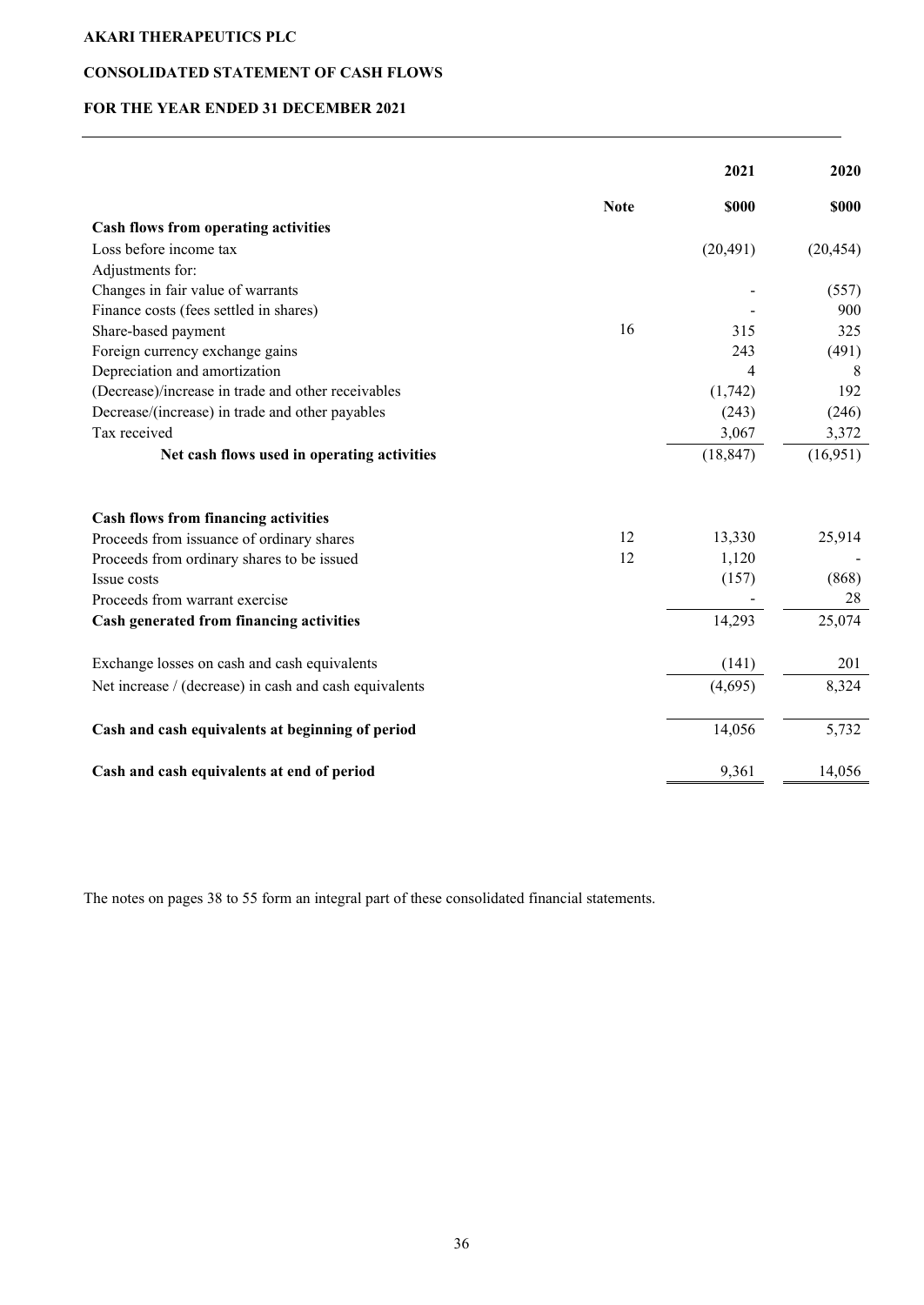# **PARENT COMPANY STATEMENT OF CASH FLOWS**

# **FOR THE YEAR ENDED 31 DECEMBER 2021**

|                                                   |              | 2021      | 2020     |
|---------------------------------------------------|--------------|-----------|----------|
|                                                   | <b>Notes</b> | \$000     | \$000    |
| Cash flows from operating activities              |              |           |          |
| Loss before income tax                            |              | (20, 404) | (20,766) |
| Adjustments for:                                  |              |           |          |
| Changes in fair value of warrants                 |              |           | (557)    |
| Share based payments                              | 16           | 315       | 325      |
| Finance costs (fees settled in shares)            |              |           | 900      |
| Depreciation                                      |              |           | 5        |
| Increase in trade and other receivables           |              | (1,703)   | 236      |
| (Increase)/decrease in trade and other payables   |              | (263)     | (291)    |
| Taxation received                                 |              | 3,067     | 3,372    |
| Exchange rate differences                         |              | 143       | (175)    |
| Net cash flows used in operating activities       |              | (18, 845) | (16,951) |
| <b>Cash flows from financing activities</b>       |              |           |          |
| Proceeds from issuance of ordinary shares         | 12           | 13,330    | 25,914   |
| Proceeds from ordinary shares yet to be issued    | 12           | 1,120     |          |
| Issue costs                                       |              | (157)     | (868)    |
| Proceeds from issue of shares on warrant exercise |              |           | 28       |
| Cash generated from financing activities          |              | 14,293    | 25,074   |
| Exchange gains on cash and cash equivalents       |              | (143)     | 175      |
| Net decrease in cash and cash equivalents         |              | (4,695)   | 8,298    |
| Cash and cash equivalents at beginning of period  |              | 14,014    | 5,716    |
| Cash and cash equivalents at end of period        |              | 9,319     | 14,014   |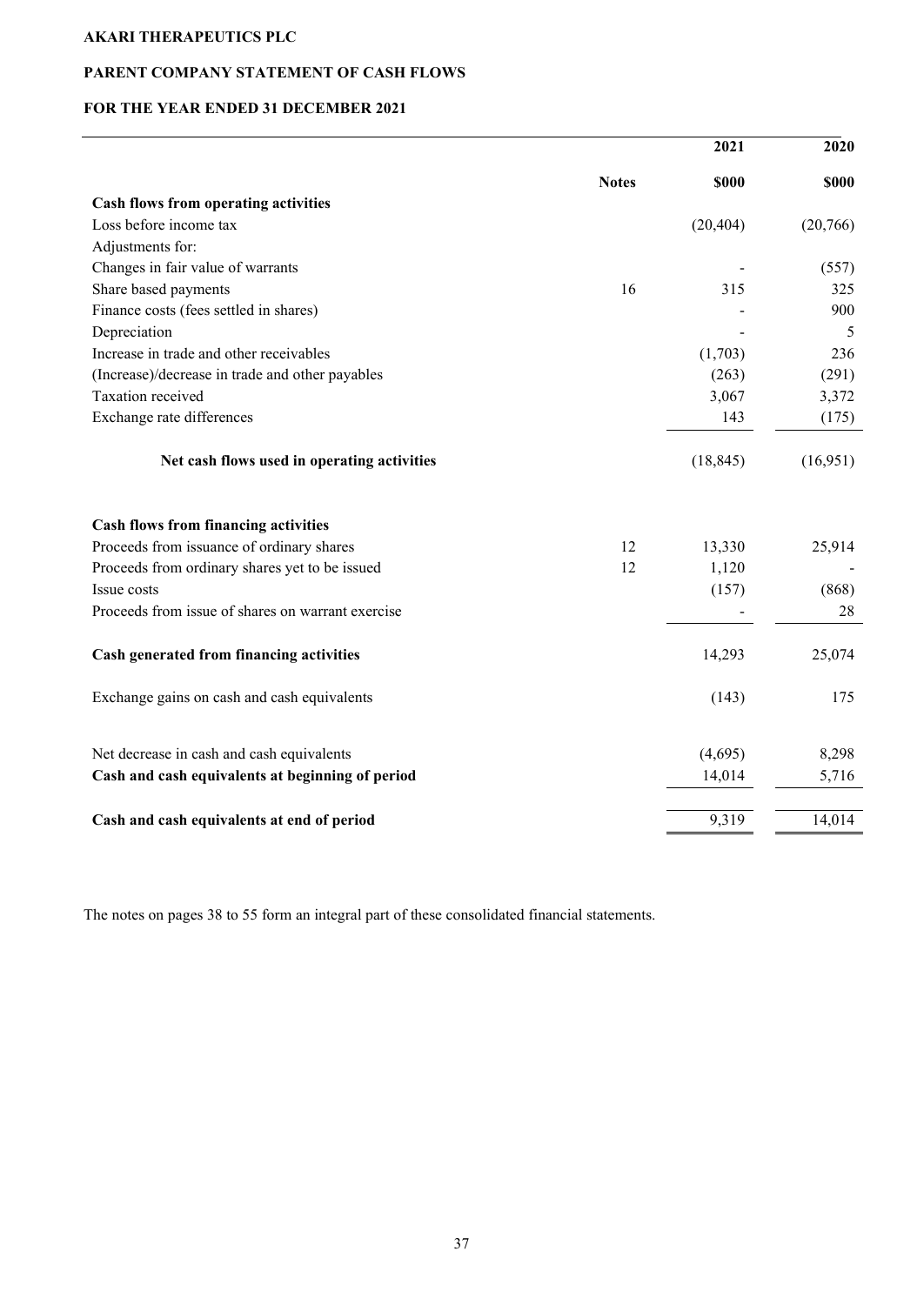## **NOTES TO THE FINANCIAL STATEMENTS**

### **FOR THE YEAR ENDED 31 DECEMBER 2021**

#### **1. ACCOUNTING POLICIES**

Akari Therapeutics, Plc is a public company limited by shares registered in England and Wales under number 5252482, with its registered office at Highdown House, Yeoman Way, Worthing, West Sussex, BN99 3HH.

The principal accounting policies applied in the preparation of these consolidated financial statements are set out below. These policies have been consistently applied to all the years presented, unless otherwise stated.

## **(a) Basis of preparation**

These consolidated financial statements of Akari Therapeutics, Plc have been prepared in accordance with International Financial Reporting Standards (IFRS) as adopted by the UK and IFRIC interpretations issued and effective or issued and early adopted as at the time of preparing these statements and with those parts of the Companies Act 2006 applicable to companies reporting under IFRS. The consolidated financial statements are prepared on a historical cost conversion modified for fair value measurement as required by IFRS 9. A summary of the significant accounting policies is set out below.

The preparation of financial statements in conformity with IFRS requires the use of certain critical accounting estimates. It also requires management to exercise its judgement in the process of applying the Group's accounting policies. The areas involving a higher degree of judgement or complexity or areas where assumptions and estimates are significant to the consolidated financial statements are disclosed in note 1(n).

### **(b) Basis of consolidation**

Subsidiaries are all entities over which the Group has control. The Group controls an entity when the Group is exposed to, or has rights to, variable returns from its involvement with the entity and has the ability to affect those returns through its power over the entity. The subsidiaries are fully consolidated from the date on which control is transferred to the Group and deconsolidated from the date that control ceases.

The financial statements of the subsidiaries are prepared for the same financial year as the parent company, applying consistent accounting policies throughout the Group. Inter-company balances and transactions, including unrealised profits are eliminated on consolidation.

The Group financial statements consolidate the Company's financial statements of Akari Therapeutics, Plc and its subsidiaries (the "Group").

#### **(c) Going Concern**

The Group meets its day-to-day working capital requirements through funding. In assessing the Company's ability to continue as a going concern, Management has prepared financial forecasts covering at least the next twelve months from the date of approval of the financial statements.

The Group's forecast and projections, show that at present, the Group has insufficient working capital to fulfil its current business plan without the Group raising additional capital.

We currently plan to raise additional funds from external sources and/or from Aspire Capital with which the Group has approximately \$22,000,000 remaining of the total \$30,000,000 commitment to drawdown in the form of equity funding as of 4 June, 2022. In our assessment, the remaining availability of funds under the Aspire facility, together with our expectation of the Group's ability to raise capital from other fundraising sources could extend the Group's ability to fund operations into December 2023 without any subsequent adjustment to the preliminary forecast. The Group currently intends to pursue other external fundraising sources within the fiscal years 2022 and/or 2023, although securing such fundraising is subject to uncertainty.

Therefore, based on the availability of funds under the Aspire facility, and ability to reduce both R&D and other administrative expenditure costs significantly if so required, management believes the Group's financial prospects are sufficient to fund future operations for at least the next twelve months.

Ultimately, the Group will require additional capital in order to develop and commercialise its current product candidates or any product candidates that the Group acquires, if any, particularly for the period beyond the next twelve months. There can be no assurance that additional funds will be available when the Group needs them on terms that are acceptable, or at all. If adequate funds are not available on a timely basis, the Group may be required to terminate or delay development for one or more of our product candidates.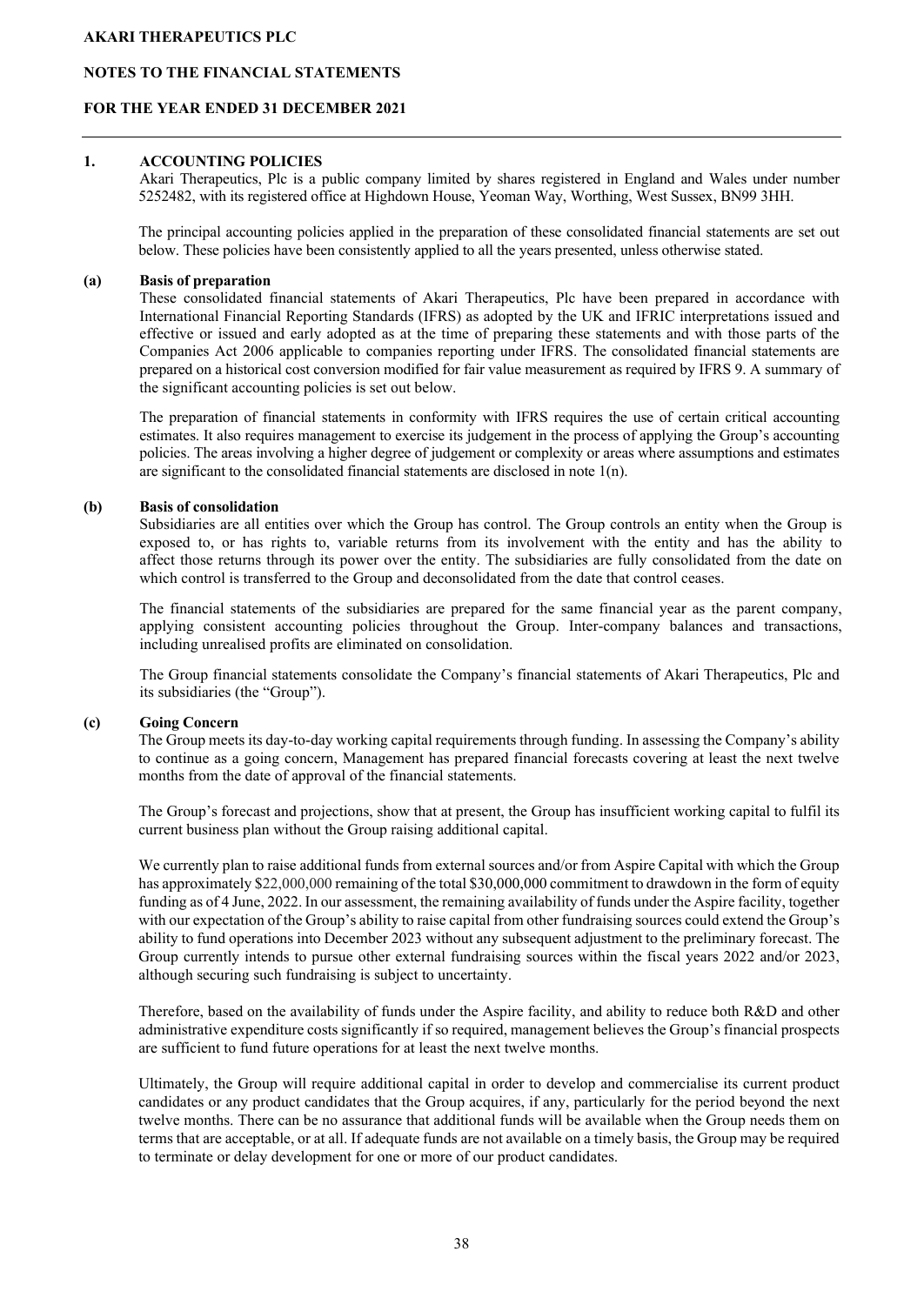## **NOTES TO THE FINANCIAL STATEMENTS**

## **FOR THE YEAR ENDED 31 DECEMBER 2021**

#### **(c) Going Concern (continued)**

These matters indicate the existence of conditions that give rise to a material uncertainty (specifically, the reliance on fundraising, which is not guaranteed, to facilitate the Group's operating activities) which may cast significant doubt on the Group's ability to continue as a going concern. Notwithstanding these uncertainties, the Directors have concluded that there is a reasonable expectation that the Group has the ability to continue to raise such funding and therefore consider it appropriate to prepare the financial statements on a going concern basis. The financial statements do not include any adjustments to the carrying amounts and classifications of assets and liabilities that would result if the Group was unable to continue as a going concern.

#### (d) **Standards and interpretations adopted during the year**

The accounting policies adopted in the preparation of these Consolidated Financial Statements are consistent with those followed in the preparation of the Group's audited consolidated financial statements for the year ended 31 December 2021, which were prepared in accordance with the International Financial Reporting Standards ("IFRS"), as adopted by the United Kingdom, updated to adopt those standards which became effective for periods starting on or before 1 January 2020. None of the new standards have had a material impact on the Group.

#### **Standards issued, but not yet effective**

The following standards are issued, but not yet effective. The Group intends to adopt these standards, if applicable, when they become effective. It is not expected that these standards will have a material impact on the Group.

| <b>Standard</b>                                                                            | <b>Effective date</b> |
|--------------------------------------------------------------------------------------------|-----------------------|
| Onerous Contracts – Cost of Fulfilling a Contract (Amendments to IAS 37);                  | 1 January 2022        |
| Property, Plant and Equipment: Proceeds before Intended Use (Amendments to                 | 1 January 2022        |
| IAS $16$ ;                                                                                 |                       |
| Annual Improvements to IFRS Standards 2018-2020 (Amendments to IFRS 1, 1 January 2022)     |                       |
| IFRS 9, IFRS 16 and IAS 41);                                                               |                       |
| Amendments to IFRS 3: References to Conceptual Framework;                                  | 1 January 2022        |
|                                                                                            |                       |
| Amendments to IAS 1 Presentation of Financial Statements: Classification of 1 January 2023 |                       |
| Liabilities as Current or Non-current                                                      |                       |
| Disclosure of accounting policies (Amendments to IAS 1)                                    | 1 January 2023        |
| Definition of accounting estimates (Amendments to IAS 8)                                   | 1 January 2023        |
| Amendments to IFRS 17 Insurance contracts                                                  | 1 January 2023        |
| Amendments to IAS 12 Income Taxes: Deferred tax related to assets and                      | 1 January 2023        |
| liabilities arising from a similar transaction                                             |                       |

The directors of the Company (the "Directors") anticipate that the application of all new and amendments to IFRS will have no material impact on the future results of the Company in the foreseeable future.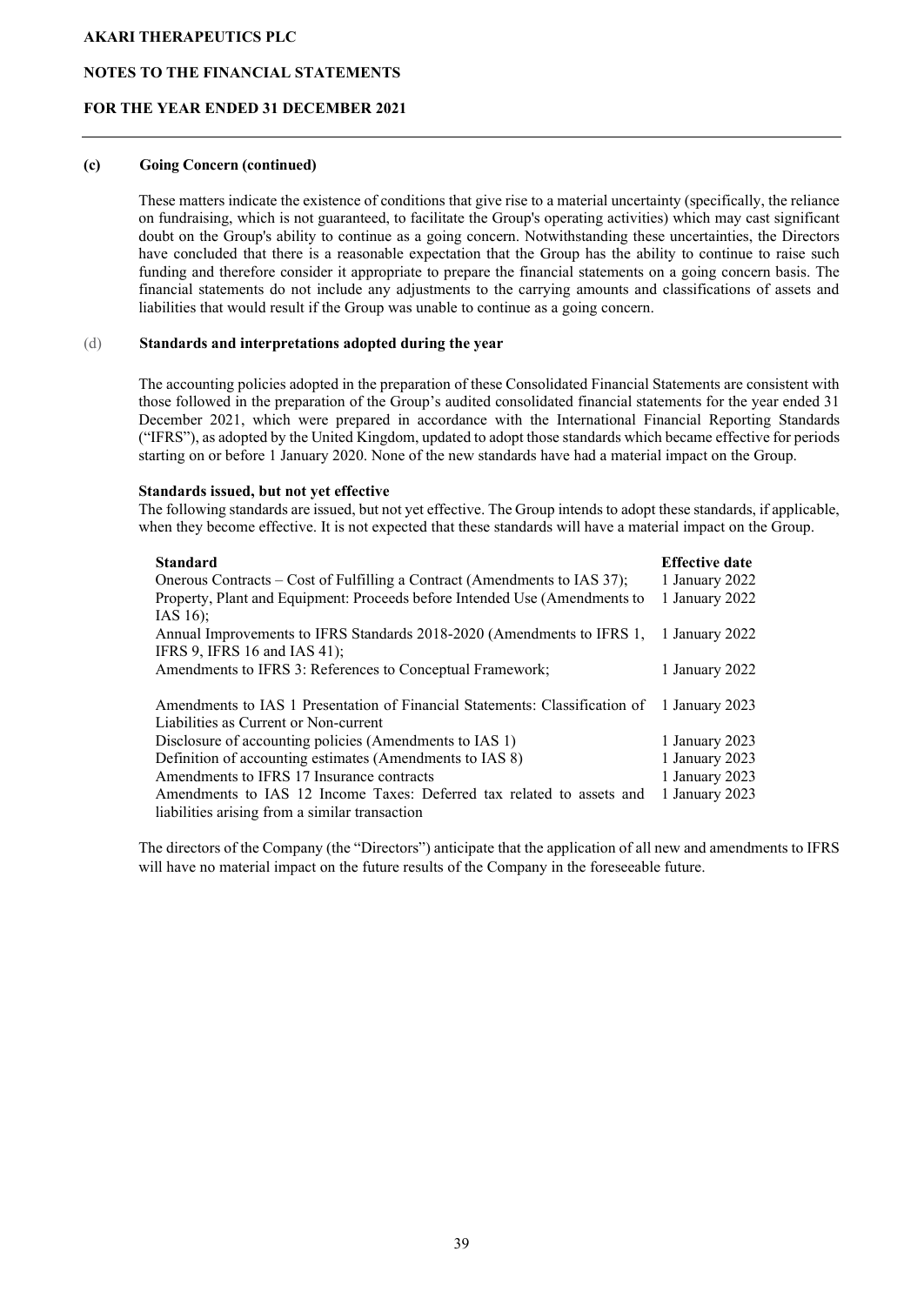# **NOTES TO THE FINANCIAL STATEMENTS (continued)**

# **FOR THE YEAR ENDED 31 DECEMBER 2021**

### **1. ACCOUNTING POLICIES (continued)**

#### **(e) Foreign currency translation**

## *Functional and presentation currency*

Items included in the financial statements of each of the Group's entities are measured using the currency of the primary economic environment in which the entity operates (the "functional currency"). The functional currency of Akari Therapeutics, Plc is U.S. dollars. The Group and Parent Company financial statements are presented in U.S Dollars which is considered to the Group's presentation currency.

#### *Transactions and balances*

Foreign currency transactions are translated into the functional currency using the exchange rate prevailing at the date of the transactions or valuation where items are re-measured. Foreign exchange gains and losses resulting from the settlement of such transactions and from the translation at period-end exchange rates of monetary assets and liabilities denominated in foreign currencies are recognised in the income statement.

#### *Group companies*

The results and financial position of all the Group entities (none of which has the currency of a hyper-inflationary economy) that have a functional currency different from the presentation currency are translated as follows:

- a) assets and liabilities at the balance sheet date are translated at the closing rate as at that balance sheet date;
- b) income and expenses for each income statement are translated at average exchange rates; and
- c) all resulting exchange differences are recognised in other comprehensive income.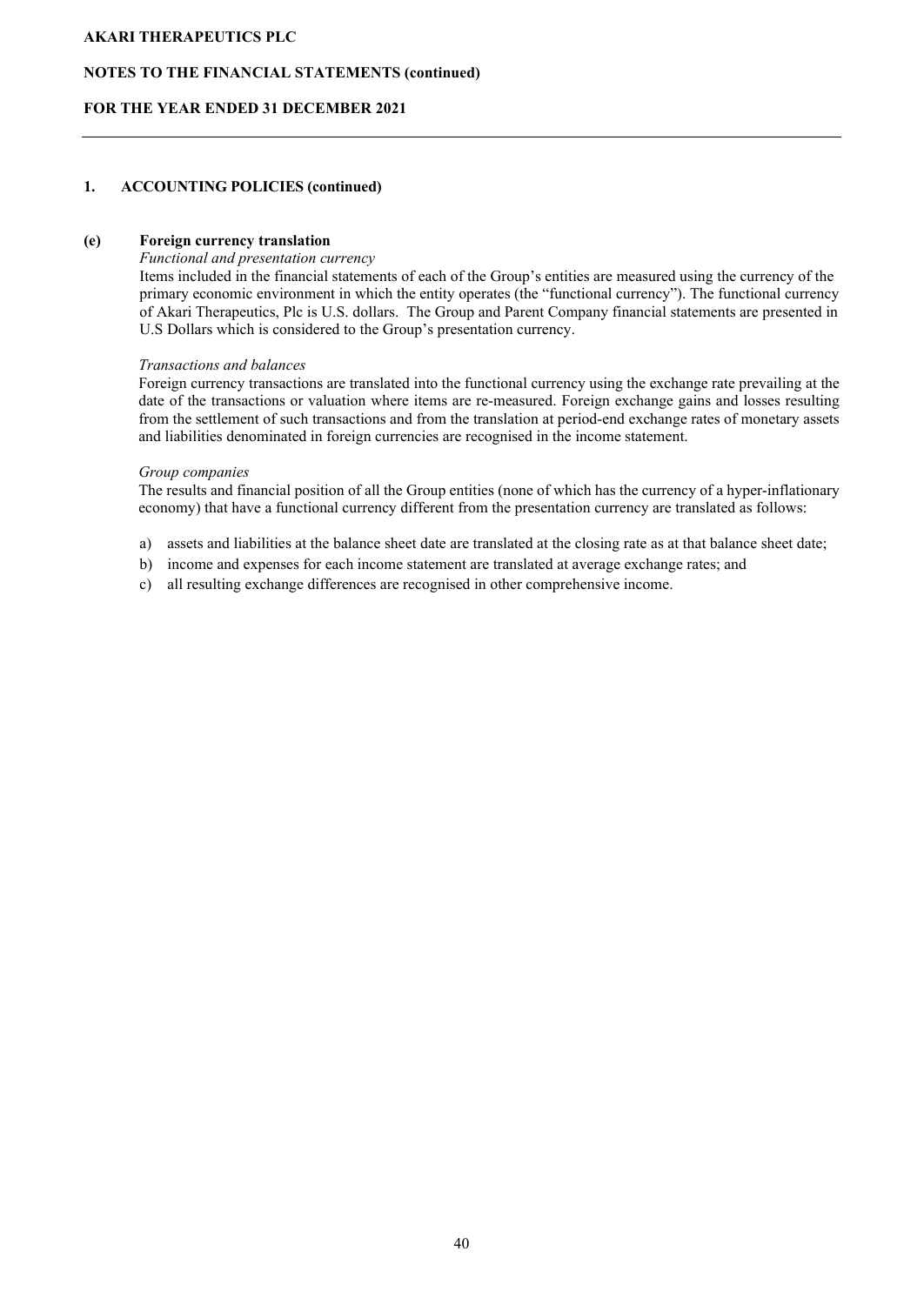## **NOTES TO THE FINANCIAL STATEMENTS (continued)**

# **FOR THE YEAR ENDED 31 DECEMBER 2021**

#### **1. ACCOUNTING POLICIES (continued)**

#### **(f) Financial instruments**

#### Cash and cash equivalents

Cash and cash equivalents include cash in hand and deposits held at call with banks.

#### Trade and other receivables

Trade and other receivables are recognised at fair value less a provision for impairment. Bad debts are written off through the income statement when identified. If collection is expected in one year or less, they are classified as current assets. If not, they are presented as non-current assets.

#### Trade and other payables

Trade payables are obligations to pay for goods or services received that have been acquired in the ordinary course of the business from suppliers. Trade payables are classified as current liabilities if payment is due within one year or less. If not, they are presented as non-current liabilities. Executory contracts are recognised when both parties to the contract met their respective obligations. Trade and other payable are unsecured, non-interest bearing and are stated at cost.

#### Share capital

Ordinary shares are classified as equity. Incremental costs directly attributable to the issue of shares or options are shown in equity as a deduction, net of tax, from the proceeds.

#### **(g) Research and development expenditure**

Research costs are expensed through the income statement as they are incurred. Research and development expenses include, among other costs, costs incurred by outside laboratories and other accredited facilities in connection with clinical trials and preclinical studies.

Under IAS 38, development costs are only capitalised after technical and commercial feasibility of the asset for sale or use have been established. The company must intend and be able to complete the asset and either use it or sell it and be able to demonstrate how the asset will generate future economic benefit. If the company cannot distinguish between the research and the development phase, then all costs are expensed as research costs.

### **(h) Property, plant and equipment:**

Property, plant and equipment are measured at cost, including directly attributable costs, less accumulated depreciation and excluding day-to-day servicing expenses. The assets residual values and useful lives are reviewed, and adjusted if appropriate, at the end of each reporting period.

Depreciation is calculated on a straight-line basis over the useful life of the assets at annual rates as follows:

| Computers, peripheral and scientific equipment | 33% |
|------------------------------------------------|-----|
| Office furniture and equipment                 | 33% |

The Group reviews all long-lived assets for impairment whenever events or circumstances indicate the carrying amount of such assets may not be recoverable. Recoverability of assets to be held or used is measured by comparison of the carrying value of the asset to the future undiscounted net cash flows expected to be generated by the asset. If such asset is considered to be impaired, the impairment recognised is measured by the amount by which the carrying value of the asset exceeds the discounted future cash flows expected to be generated by the asset.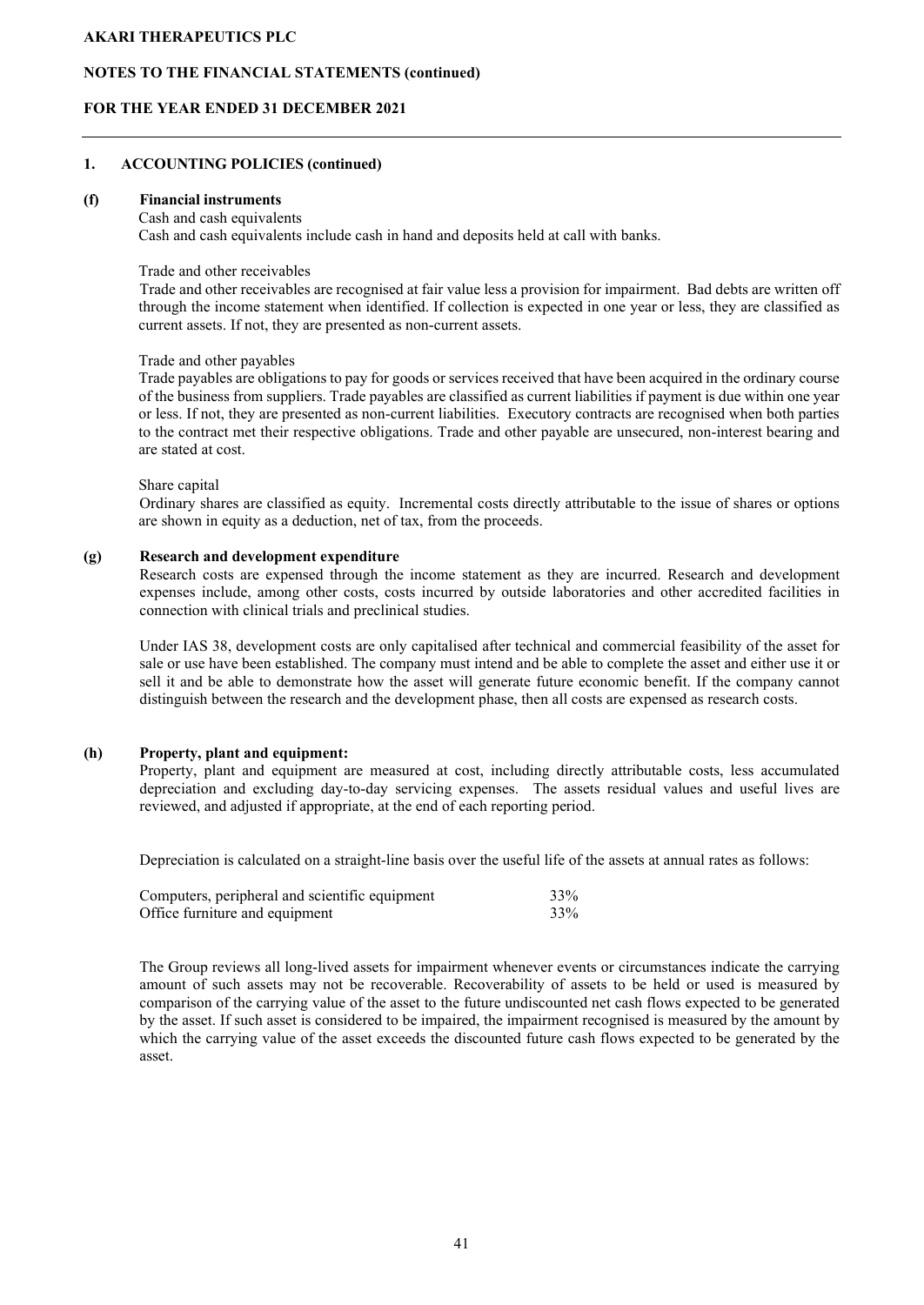## **NOTES TO THE FINANCIAL STATEMENTS (continued)**

## **FOR THE YEAR ENDED 31 DECEMBER 2021**

# **1. ACCOUNTING POLICIES (continued)**

# **(i) Intangible assets**

Patent acquisition costs and related capitalised legal fees are recognised at historical cost. Patents have a finite useful life and are carried at cost less accumulated amortisation. Amortisation is calculated using the straight-line basis method and are amortised over the shorter of the legal or useful life. The estimated useful life for current patents is twenty two years.

The Group expenses costs associated with maintaining and defending patents subsequent to their issuance in the period the costs are incurred.

#### **(j) Investments**

Investments in subsidiary undertakings are stated at cost less provisions for impairment.

#### **(k) Share-based payments and warrants**

Where share options or warrants are awarded to directors and employees, the fair value of the options or warrants at the grant date is charged to the consolidated income statement over the vesting period. Non-market vesting conditions are taken into account by adjusting the number of equity instruments expected to vest at each balance sheet date so that, ultimately, the cumulative amount recognised over the vesting period is based on the number of options that eventually vest. Market vesting conditions are factored into the fair value of the options and warrants granted. As long as all other vesting conditions are satisfied, a charge is made irrespective of whether the market vesting conditions are satisfied. The cumulative expense is not adjusted for failure to achieve a market vesting condition.

Where the terms and conditions of options and warrants are modified before they vest, the increase in the fair value of the options and warrants, measured immediately before and after the modification, is also charged to the consolidated income statement over the remaining vesting period.

When the options and warrants are exercised, the company issues new shares. The proceeds received net of any directly attributable transaction costs are credited to share capital (nominal value) and share premium when the options and warrants are exercised.

When share options and warrants lapse, any amounts credited to the share-based payments reserve are released to the retained earnings reserve.

Where warrants and options issued with settlement criteria that outside fixed for fixed criteria as outlined by IAS 32 (i.e. fixed number of shares for fixed amount of cash) the resulting fair value of the instruments issued will be classified in financial liabilities.

#### **(l) Finance income and expenses**

Interest income and expenses are recognised using the effective interest method. It mainly comprises of changes in the fair value of financial assets and liabilities that are measured at fair value through the income statement and exchange gains and losses which is reported on a net basis in the statement of comprehensive loss.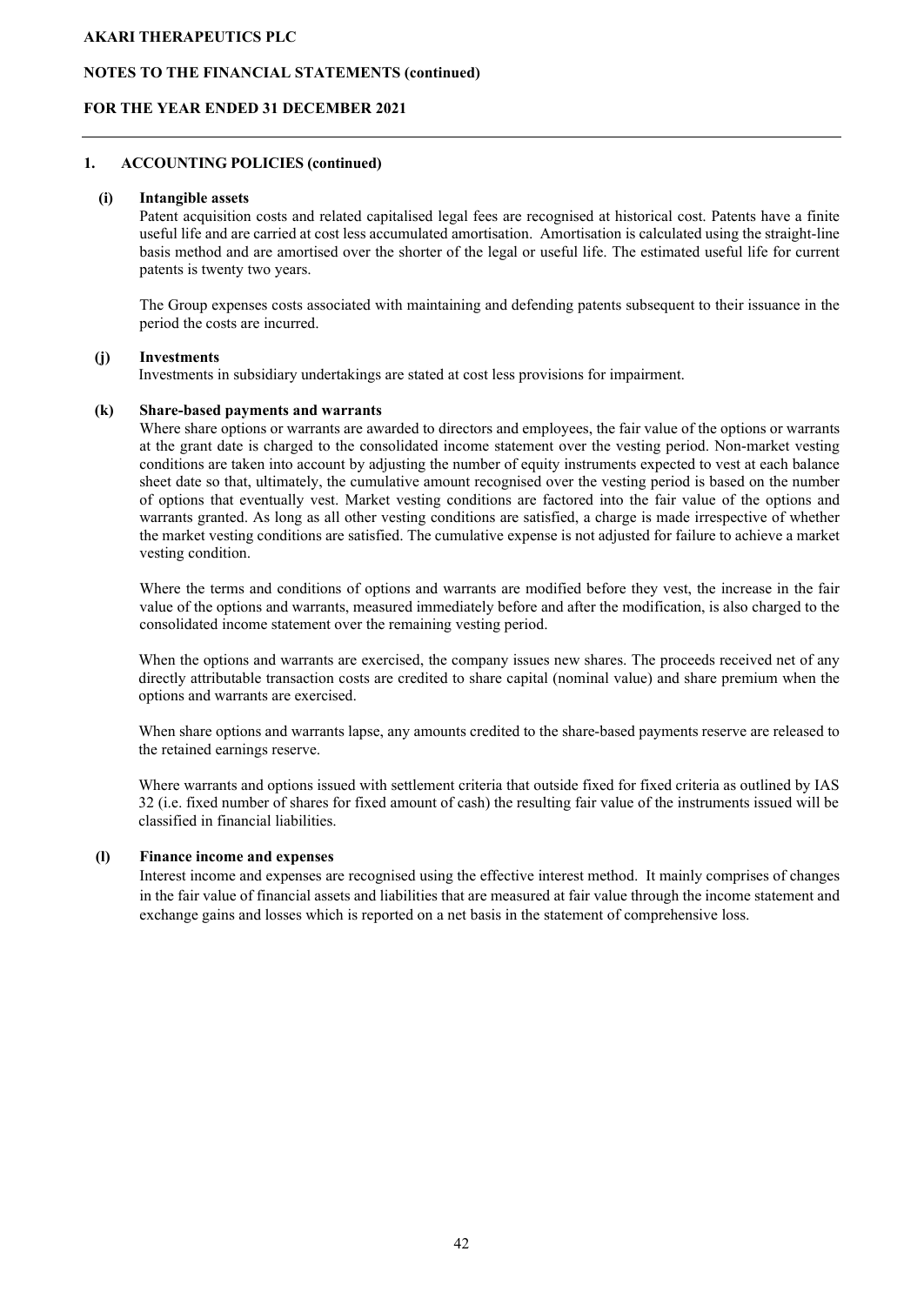### **NOTES TO THE FINANCIAL STATEMENTS (continued)**

# **FOR THE YEAR ENDED 31 DECEMBER 2021**

# **1. ACCOUNTING POLICIES (continued)**

### **(m) Deferred taxation**

Deferred tax is provided in full, using the liability method, on temporary differences arising between the tax bases of assets and liabilities and their carrying values in the financial statements. The deferred tax is not accounted for if it arises from initial recognition of an asset or liability in a transaction, other than a business combination, that at the time of the transaction does not affect either the accounting or taxable profit or loss. Deferred tax is determined using tax rates (and laws) that have been enacted or substantially enacted by the balance sheet date and are expected to apply when the related deferred tax asset is realised or the deferred tax liability is settled.

Deferred tax assets are recognised to the extent that it is probable that future taxable profit will be available against which temporary differences can be utilised.

#### **(n) Critical accounting estimates and judgements:**

The Group makes estimates and assumptions concerning the future. The preparation of financial statements requires management and the Board of Directors to make estimates and judgments that affect reported amounts of assets, liabilities, revenues and expenses, and related disclosure of contingent assets and liabilities. These estimates are based on historical experience and various other assumptions that management and the Board believe are reasonable under the circumstances, the results of which form the basis for making judgments about the carrying values of assets and liabilities that are not readily apparent from other sources. Actual results may differ from these estimates under different assumptions or conditions, significantly impacting earnings and financial position.

Management believes that the following areas, all of which are discussed and separately marked in the respective sections of Note 1 "Accounting Policies," comprise the most difficult, subjective or complex judgments it has to make in the preparation of the financial statements: Assessment of the capitalisation of research and development expenditure, calculation and classification of share based payments and the assessment of the carrying value of the subsidiary for impairment.

Research and Development: Under IAS 38: Intangible Assets, the Group must determine whether to recognise research costs incurred as an expense or asset. Depending on the development stage of a project determines whether an expense can be capitalised. Difficultly can arise at determining the stage of a project. No costs have been capitalised in the year ended 31 December 2021.

Share based payments: The Group issues share options and warrants to employees, service providers and investors. Where share options and warrants are issued in return for services, appropriate valuation methods are used to recognise an appropriate expense is recognised in the financial statements. These valuation methods are subject to significant estimation as outlined in note 16. Where warrants issued to investors are classified as free-standing liabilities, they are remeasured to fair value at each reporting date for which both judgement and estimation is required in relation based on unobservable valuation input assumptions, resulting in a higher degree of estimation uncertainty.

Investment in subsidiary: The Parent must continually assess the carrying value of investments in subsidiaries for indications of impairment. Indications of impairment are considered with reference to the Group's market capitalisation, internal assessment of the ongoing contribution of intellectual property and any other indications of obsolescence and progress in line with the Group's business plan.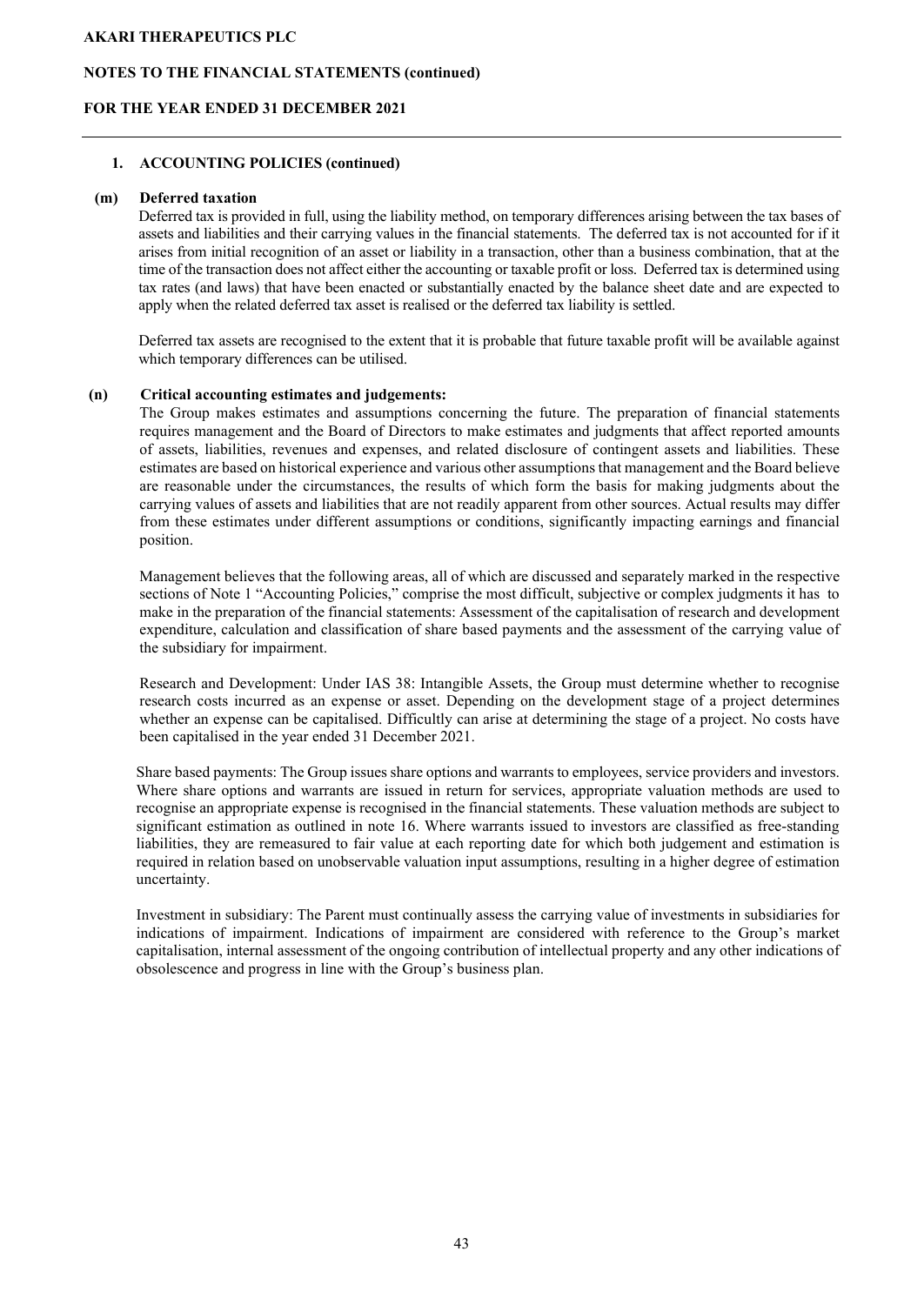# **NOTES TO THE FINANCIAL STATEMENTS (continued)**

# **FOR THE YEAR ENDED 31 DECEMBER 2021**

| $\overline{2}$ . | <b>EXPENSES BY NATURE</b><br>The operating loss is stated after charging/(crediting): | 2021<br><b>SOOO</b> | 2020<br><b>SOOO</b>  |
|------------------|---------------------------------------------------------------------------------------|---------------------|----------------------|
|                  | Employee benefit expense (see below)                                                  | 4.249               | 4,061                |
|                  | Depreciation                                                                          |                     |                      |
|                  | Amortisation                                                                          | 4                   |                      |
|                  | Commitment fees                                                                       |                     | 900                  |
|                  | Exchange (loss)/ gain                                                                 | 193                 | 351                  |
|                  | Auditors' remuneration                                                                |                     |                      |
|                  | - fees for the audit of the Group and Parent Company financial statements             | 44                  | $\mathbf{A}^{\cdot}$ |

|                                                                                                              | 2021<br><b>SOO0</b> | 2020<br><b>SOO0</b> |
|--------------------------------------------------------------------------------------------------------------|---------------------|---------------------|
| <b>Employee benefit expense</b>                                                                              |                     |                     |
| Wages and salaries                                                                                           | 3,852               | 3,506               |
| Social security costs                                                                                        | 397                 | 378                 |
| Retirement benefits                                                                                          | 189                 | 177                 |
|                                                                                                              | 4,438               | 4,061               |
| The average number of persons (including directors)<br>employed by the group during the year was as follows: |                     |                     |
| Office and administration                                                                                    | 16                  |                     |
| Key management remuneration                                                                                  |                     |                     |
| Wages and salaries                                                                                           | 1.694               | 1,678               |

The key management is considered to be the directors and senior management team. Details of directors' remuneration and share based compensation can be seen within the Directors' Remuneration Report on pages 13 to 26.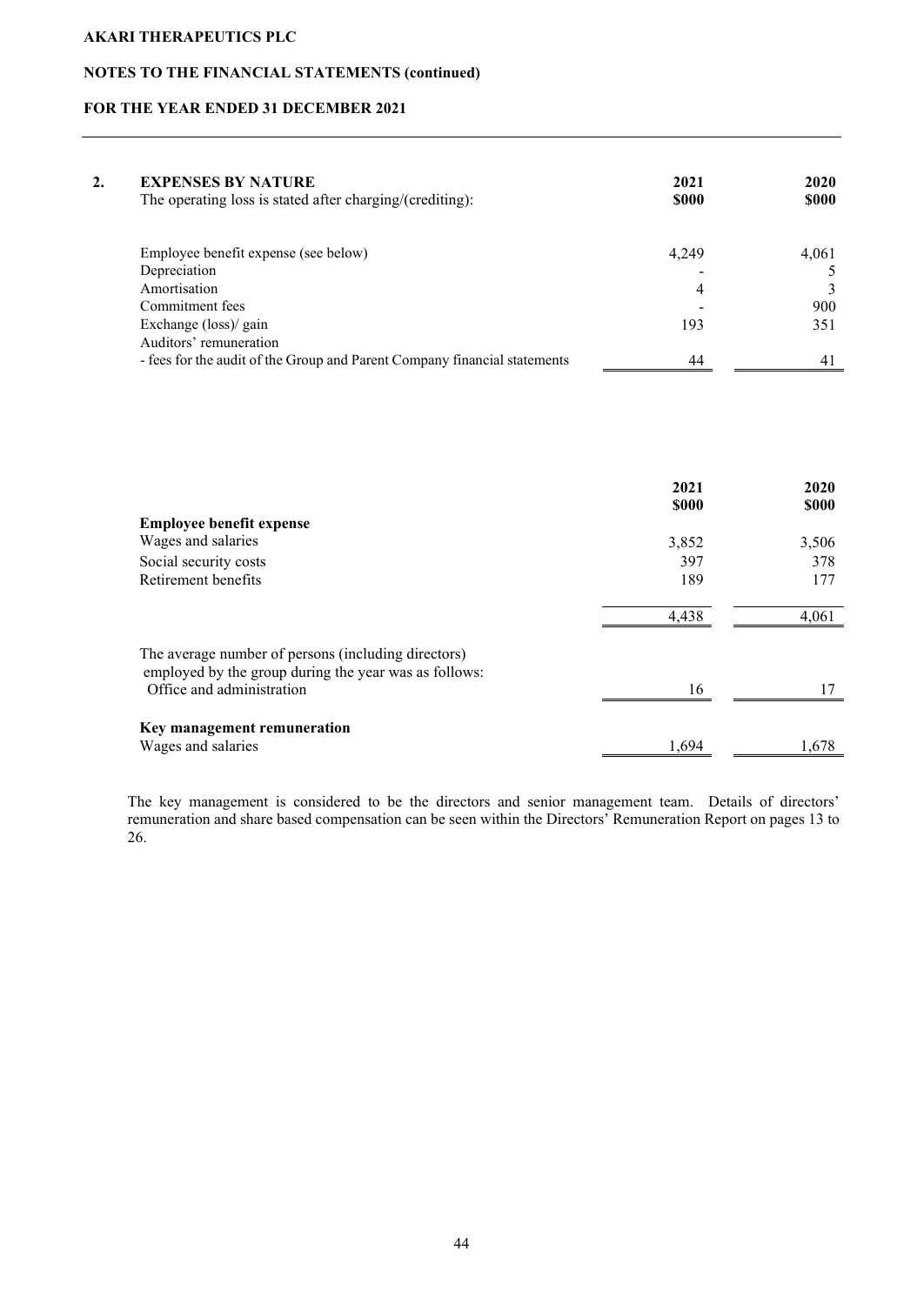# **NOTES TO THE FINANCIAL STATEMENTS (continued)**

# **FOR THE YEAR ENDED 31 DECEMBER 2021**

| 3. | <b>NET FINANCE INCOME/(LOSS)</b>                                                                                            | 2021<br><b>SOOO</b> | 2020<br><b>\$000</b> |
|----|-----------------------------------------------------------------------------------------------------------------------------|---------------------|----------------------|
|    | Commitment fees<br><b>Interest Income</b><br>Other                                                                          | 11<br>(27)          | (900)<br>13<br>(22)  |
|    |                                                                                                                             | (16)                | (909)                |
| 4. | <b>INCOME TAX CREDIT</b>                                                                                                    | 2021                | 2020                 |
|    |                                                                                                                             | \$000               | <b>\$000</b>         |
|    | Current tax:                                                                                                                |                     |                      |
|    | Current tax on losses for the year                                                                                          | (2,752)             | (2,812)              |
|    | Adjustment in respect of prior years                                                                                        | (37)                | (45)                 |
|    |                                                                                                                             | (2,789)             | (2,857)              |
|    | The tax assessed in the year is different from the standard rate of<br>corporation tax in the UK of 19% in 2021 (2020: 19%) |                     |                      |
|    | The differences are explained below:                                                                                        |                     |                      |
|    | Loss before tax                                                                                                             | (20, 491)           | (20, 454)            |
|    | Loss on ordinary activities before tax multiplied by the standard                                                           |                     |                      |
|    | companies' rate of tax in the UK                                                                                            | (3,893)             | (3,886)              |
|    | Effects of:                                                                                                                 |                     |                      |
|    | Deferred tax asset on losses not recognised                                                                                 | 2,215               | 2,044                |
|    | Expenses not deductible for tax purposes                                                                                    | 110                 | 241                  |
|    | Surrender of tax loses for R&D tax credit refund                                                                            | 1,568               | 1,601                |
|    | Additional deduction for R&D tax credit                                                                                     | (2,752)             | (2,812)              |
|    | Adjustment in respect of prior years                                                                                        | (37)                | (45)                 |
|    | <b>Tax credit</b>                                                                                                           | (2,789)             | (2,857)              |

# **5. LOSS ATTRIBUTABLE TO THE PARENT COMPANY**

The parent Company has taken advantage of section 408 of the Companies Act 2006 and has not included its own profit and loss account in these financial statements. The parent Company had a loss for the year of \$17,614,000 (2020: \$17,909,000).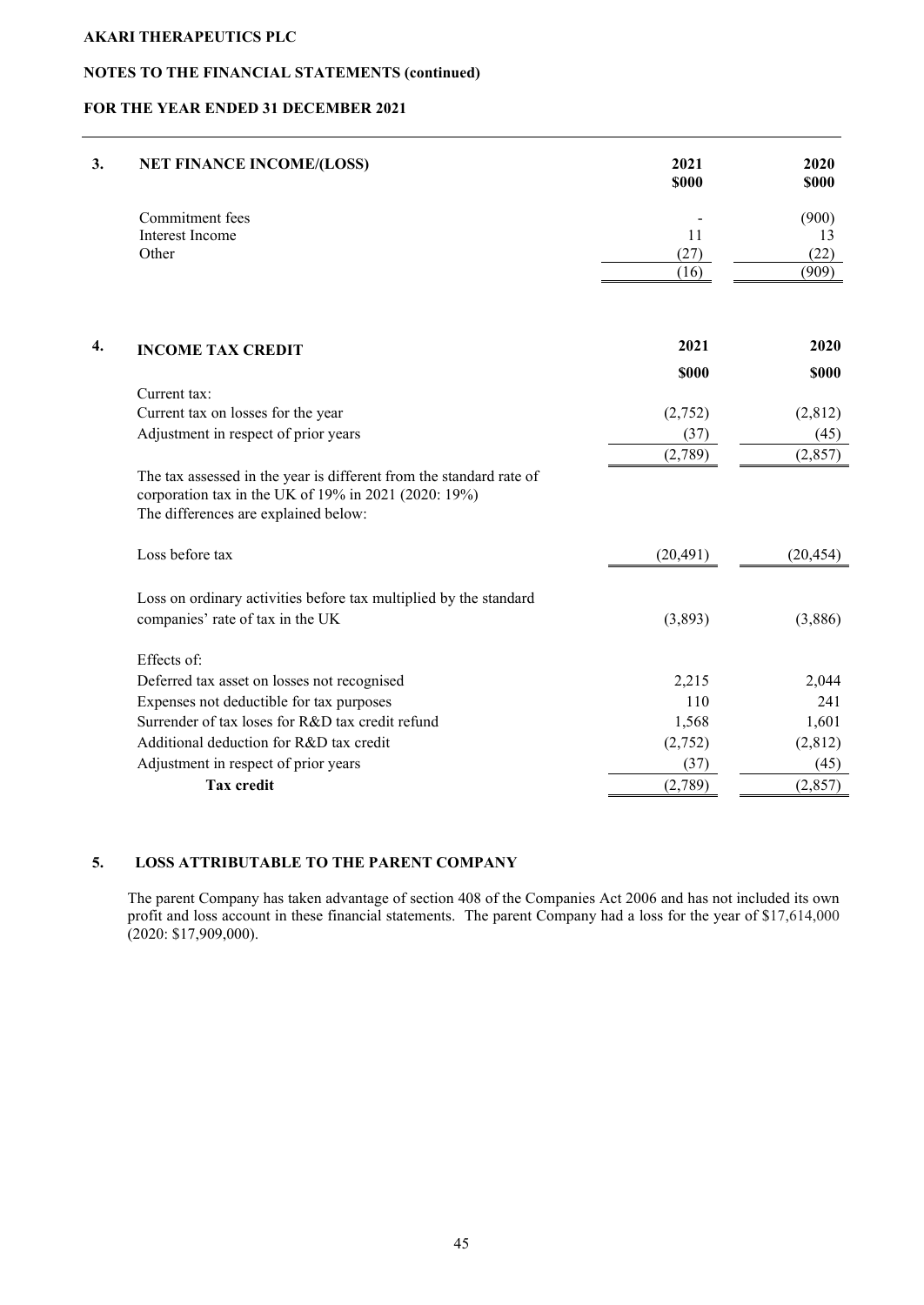# **NOTES TO THE FINANCIAL STATEMENTS (continued)**

## **FOR THE YEAR ENDED 31 DECEMBER 2021**

# **6. BASIC AND DILUTED LOSS PER SHARE**

The calculation of basic and diluted loss per share is based on the loss attributable to ordinary shareholders of \$17,702,000 (2020: \$17,597,000) and a weighted average number of Ordinary Shares outstanding during the year ended 31 December 2021 of 4,292,112,667 (2020: 3,159,037,588) calculated below. As a loss making group, outstanding share options are considered antidilutive and therefore basic and diluted loss per share are considered to be equal.

|                                                                  | 2021<br><b>SOOO</b> | 2020<br><b>\$000</b> |
|------------------------------------------------------------------|---------------------|----------------------|
| Loss attributable to ordinary shareholders                       | 17,702              | 17,597               |
|                                                                  | 2021                | 2020                 |
|                                                                  | Number              | Number               |
| Weighted average number of ordinary shares                       |                     |                      |
| Number of shares in issue at the beginning of the year           | 3,847,331,923       | 2,245,865,913        |
| Effect of shares issued during year                              | 444,780,744         | 913, 171, 675        |
| Weighted average number of ordinary shares in issue for the year | 4, 292, 112, 667    | 3,159,037,588        |
|                                                                  |                     |                      |
|                                                                  |                     |                      |
| <b>INTANGIBLE ASSETS</b>                                         |                     |                      |

#### **7. INTANGIBLE ASSETS GROUP**

| <b>Patent acquisition costs</b>                                       | 2021<br><b>\$000</b> | 2020<br><b>\$000</b> |
|-----------------------------------------------------------------------|----------------------|----------------------|
|                                                                       |                      |                      |
| Cost                                                                  |                      |                      |
| At 1 January                                                          | 95                   | 95                   |
| Additions                                                             |                      |                      |
| At 31 December                                                        | 95                   | 95                   |
| Amortisation<br>At 1 January<br>Charge for the year<br>At 31 December | (68)<br>(4)<br>(72)  | (65)<br>(3)<br>(68)  |
| <b>Net Book Value</b><br>At 31 December                               | 23                   | 27                   |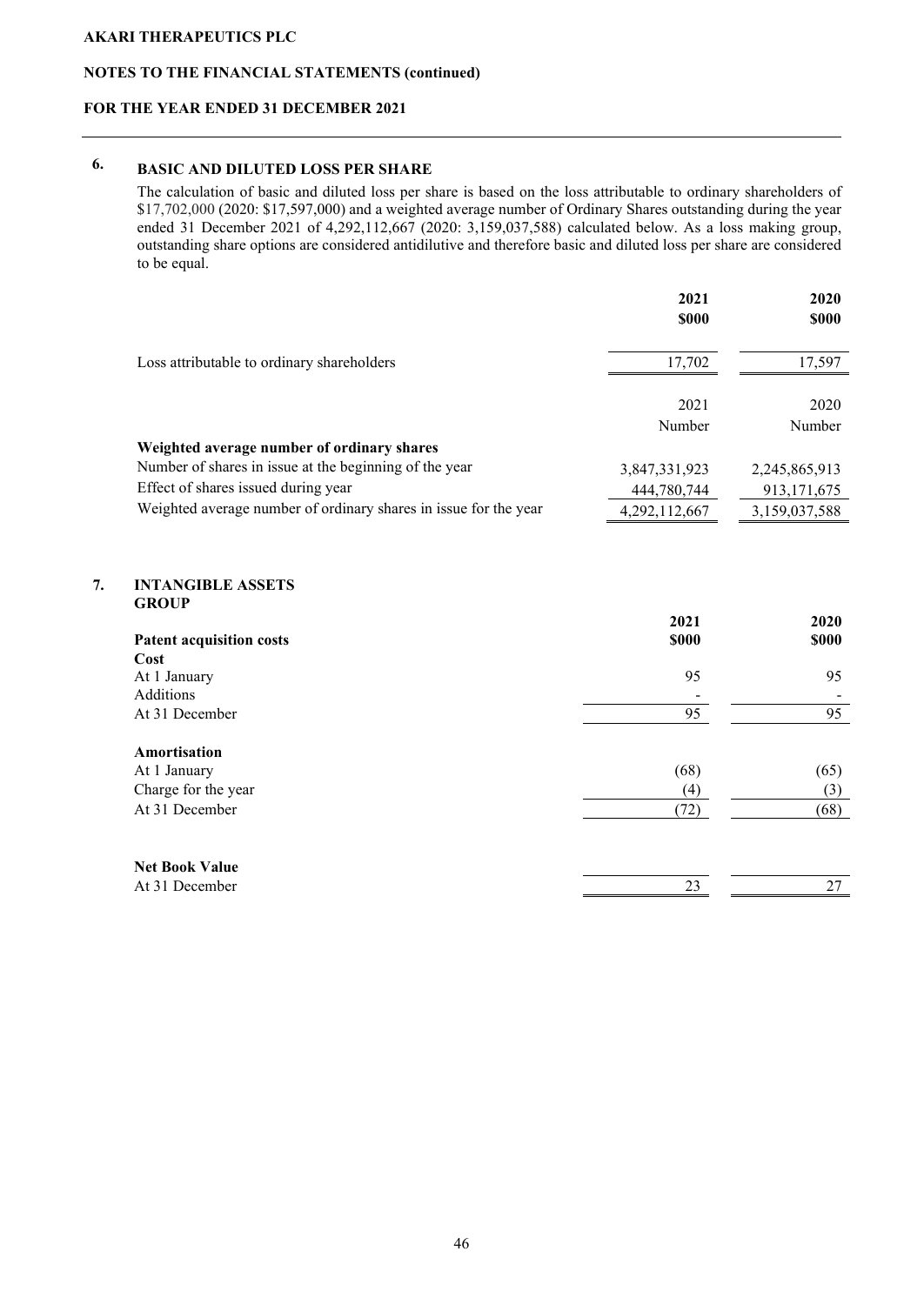# **NOTES TO THE FINANCIAL STATEMENTS (continued)**

# **FOR THE YEAR ENDED 31 DECEMBER 2021**

# **8. PROPERTY PLANT AND EQUIPMENT**

# **GROUP & COMPANY**

| Office furniture and equipment                                        | 2021<br><b>\$000</b> | 2020<br><b>\$000</b>  |
|-----------------------------------------------------------------------|----------------------|-----------------------|
| Cost                                                                  |                      |                       |
| At 1 January                                                          | 172                  | 172                   |
| Additions                                                             |                      |                       |
| At 31 December                                                        | 172                  | 172                   |
| Depreciation<br>At 1 January<br>Charge for the year<br>At 31 December | (172)<br>(172)       | (167)<br>(5)<br>(172) |
| <b>Net Book Value</b><br>At 31 December                               |                      |                       |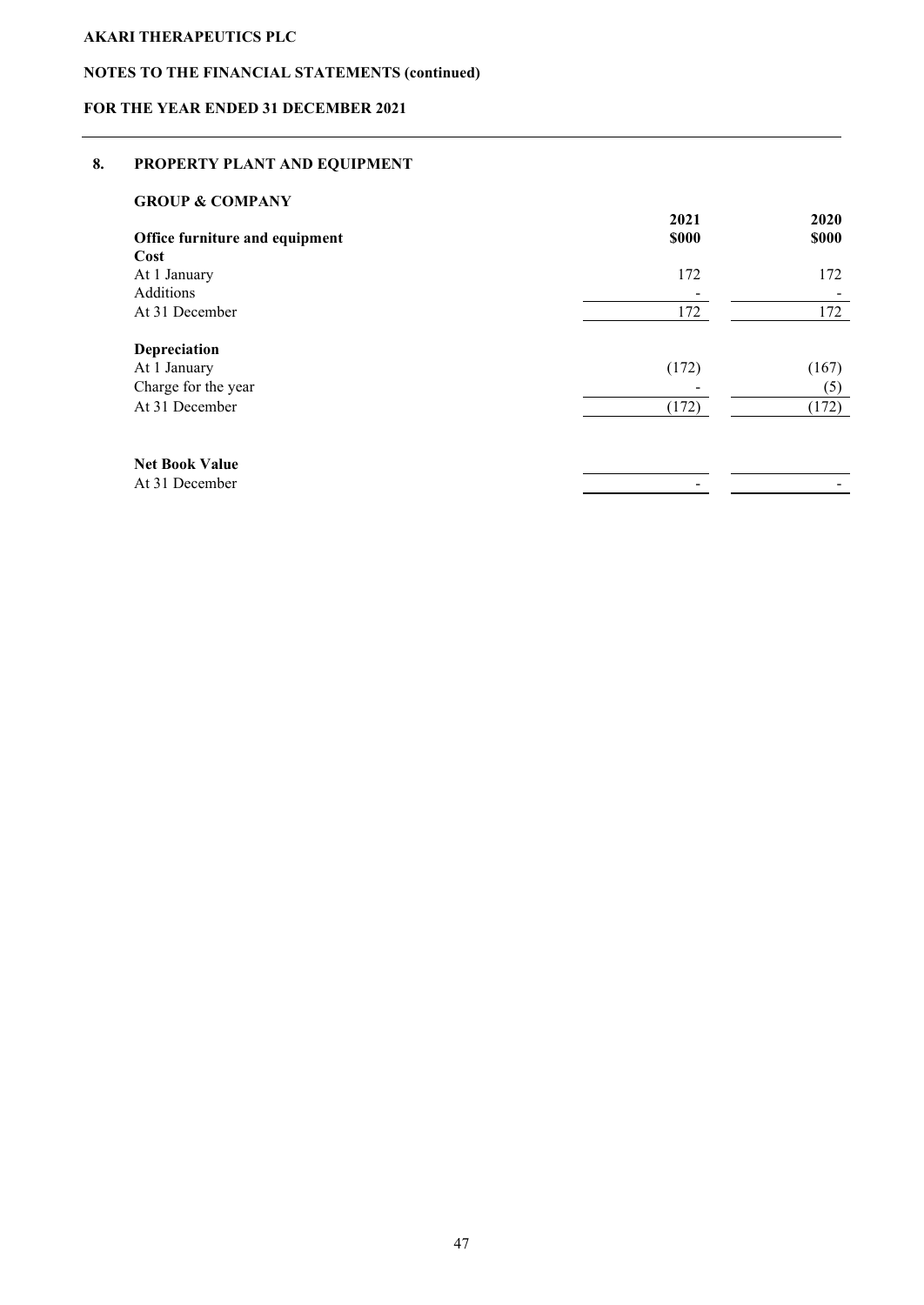# **NOTES TO THE FINANCIAL STATEMENTS (continued)**

# **FOR THE YEAR ENDED 31 DECEMBER 2021**

| <b>INVESTMENTS IN SUBSIDIARIES</b><br>Investments in |
|------------------------------------------------------|
|------------------------------------------------------|

| путертитеттр пуроврединер<br>Company | тителинения п<br>Subsidiary<br>Undertakings<br><b>SOOO</b> |
|--------------------------------------|------------------------------------------------------------|
| At 1 January 2020<br>Additions       | 20,339                                                     |
| At 31 December 2020                  | 20,339                                                     |
| At 1 January 2021<br>Additions       | 20,339                                                     |
| At 31 December 2021                  | 20,339                                                     |

The Company directly owns 100% of the issued share capital of the following subsidiaries, which have been included in the consolidated financial statements:

|                          | <b>Principal activity</b> | Country of           | <b>Holdings</b> |               |
|--------------------------|---------------------------|----------------------|-----------------|---------------|
|                          |                           | incorporation        |                 | $\frac{6}{9}$ |
| Volution Immuno          | Development of            | Switzerland          | Ordinary        | 100           |
| Pharmaceuticals SA       | pharmaceutical drugs      |                      |                 |               |
| Celsus Therapeutics Inc. | Dormant                   | <b>United States</b> | Ordinary        | 100           |
| Morria Biopharma Ltd.    | Dormant                   | Israel               | Ordinary        | 100           |
| Akari Malta Limited      | Regulatory<br>compliance  | Malta                | Ordinary        | 100           |

# **Registered office addresses of subsidiaries:**

Volution Immuno Pharmaceuticals SA : Place Des Eaux-Vives 6, 1207 Geneva, Switzerland Celsus Therapeutics Inc: 1209 Orange Street, Wilmington, DE 19801 Morria Biopharma Ltd: 1209 Orange Street, Wilmington, DE 19801 Akari Malta Limited: Gasan Centre, Level 3, Mriehel By Pass, Mriehel, BKR 3000, Malta

| <b>TRADE AND OTHER</b>         | Group       |                          | Company     |              |  |
|--------------------------------|-------------|--------------------------|-------------|--------------|--|
| <b>RECEIVABLES</b>             | 2021        | 2020                     | 2021        | 2020         |  |
|                                | <b>SOOO</b> | <b>\$000</b>             | <b>SOOO</b> | <b>\$000</b> |  |
| Due from a related party       |             | $\overline{\phantom{a}}$ | 3,856       | 3,897        |  |
| Prepayments and accrued income | 2,264       | 521                      | 2,258       | 513          |  |
| Income tax receivable          | 2,712       | 2,991                    | 2,712       | 2,991        |  |
|                                | 4,976       | 3,512                    | 8,826       | 7,401        |  |
|                                |             |                          |             |              |  |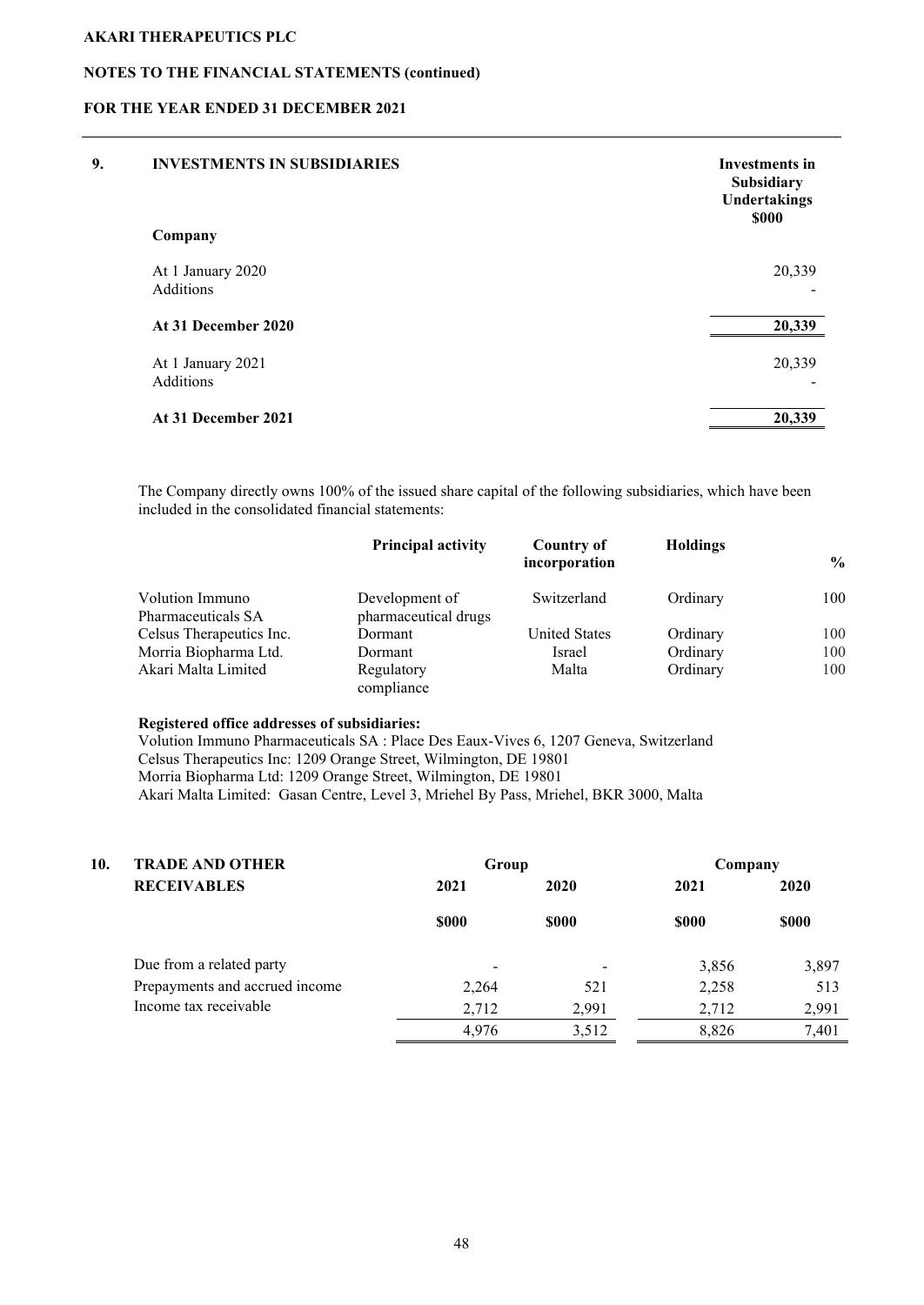### **NOTES TO THE FINANCIAL STATEMENTS (continued)**

## **FOR THE YEAR ENDED 31 DECEMBER 2021**

| 11. | <b>TRADE AND OTHER PAYABLES</b>             | Group               |                     | Company             |                     |  |
|-----|---------------------------------------------|---------------------|---------------------|---------------------|---------------------|--|
|     |                                             | 2021<br><b>SOOO</b> | 2020<br><b>SOOO</b> | 2021<br><b>SOOO</b> | 2020<br><b>SOOO</b> |  |
|     | Trade payables                              | 1.788               | 3,380               | 1.627               | 3,232               |  |
|     | Accrued expenses                            | 3,185               | 1,840               | 3,168               | 1,826               |  |
|     | Share application funds received in advance | 1,120               |                     | 1,120               |                     |  |
|     |                                             | 6.093               | 5.220               | 5.915               | 5.058               |  |

| 12. | <b>CALLED UP SHARE CAPTIAL</b>                          | 2021<br><b>No. of Shares</b> | <b>Share</b><br>Capital |
|-----|---------------------------------------------------------|------------------------------|-------------------------|
|     | Issued and fully paid<br><b>Akari Therapeutics, Plc</b> |                              | <b>(\$)</b>             |
|     | As at 1 January 2021                                    | 3,847,331,923                | 384,733                 |
|     | Issuance of ordinary shares<br>Exercise of warrants     | 912,400,000                  | 91,240                  |
|     | As at 31 December 2021                                  | 4,759,731,923                | 475,973                 |

#### **Issue of shares**

In May 2021, the Company sold to Aspire Capital LLC a total of 117,647,100 ordinary shares of the Company for total gross proceeds of \$2,000,001 under the Purchase Agreement.

In July 2021, we sold to certain accredited and institutional investors, led by some of our existing investors, including Praxis Trustees Limited as trustee of Sonic Healthcare Holding Company EFRBS ("Praxis Trustees Limited") which is beneficially owned by Dr. Ray Prudo, the Company's Chairman, an aggregate of 7,947,529 ADSs in a private placement at \$1.55 per ADS for aggregate gross proceeds of approximately \$12.3 million. We also entered into a letter agreement with Paulson Investment Company, LLC, or the Placement Agent, to serve as our placement agent in connection with this offering. In connection with the offering, we issued to the Placement Agent unregistered warrants to purchase 398,384 ADSs at \$2.32 per ADS. As at the 31 December 21, all of the 398,384 warrants were outstanding.

In December 2021, the Company entered into securities purchase agreements with certain accredited and institutional investors, including Dr. Ray Prudo, the Company's Chairman, providing for the issuance of an aggregate of 4,311,019 ADSs in a registered direct placement at \$1.40 per ADS for aggregate gross proceeds of approximately \$6.0 million which closed on January 5, 2022. As of December 31, 2021, the Company received approximately \$1,120,000 gross proceeds from investors which were classified as Current liabilities in the financial statements due to termination rights by investors prior to closing of the 2021 Registered Direct which occurred on January 4 and 5, 2022. The Company also entered into a letter agreement with Paulson Investment Company, LLC to serve as the placement agent for the Company in connection with this offering. In connection with the offering, on January 4 and 5, 2022, the Company issued to the investors registered warrants to purchase a total of 2,155,507 ADSs at \$1.65 per ADS. The Company paid an aggregate of \$542,835 in placement agent fees and expenses and issued registered placement agent warrants to the Placement Agent to purchase an aggregate of 172,441 ADS on January 4, 2022 at \$1.75 per ADS.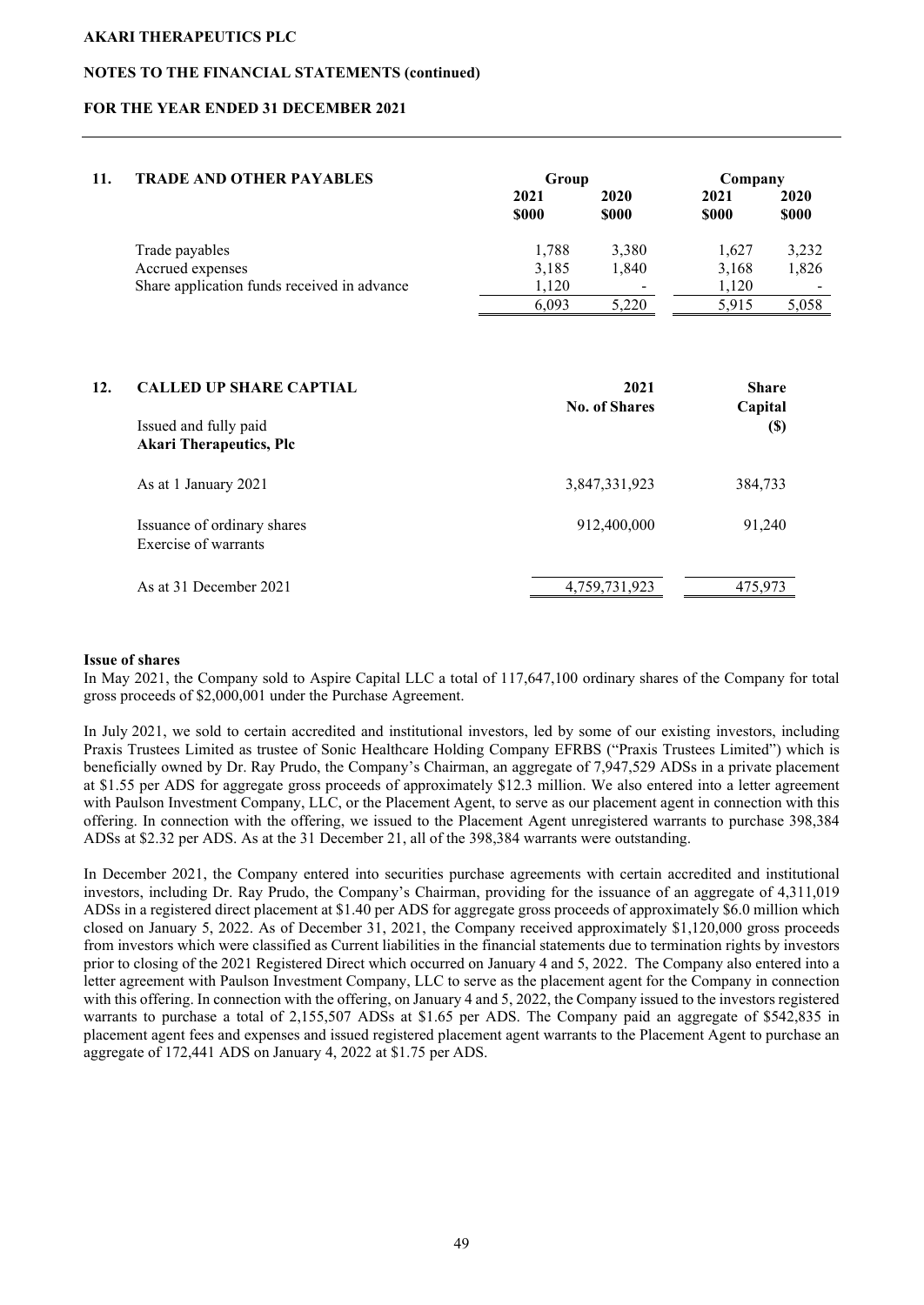### **NOTES TO THE FINANCIAL STATEMENTS (continued)**

## **FOR THE YEAR ENDED 31 DECEMBER 2021**

#### **14. RESERVES**

The following describes the nature and purpose of each reserve within equity:

*Share premium* - Accumulated amounts subscribed for share capital in excess of the nominal value of the share capital issued. Costs relating to the issue of shares are offset against share premium. Issue costs incurred in the year ended 31 December 2021 offset in share premium were \$157,000 (31 December 2020: \$868,000).

*Retained earnings* – Includes all current and prior period losses

*Other reserves* - Accounts for all other gains and losses reported by the group and not recognised elsewhere. Includes accumulated gains and losses arising from the retranslation of the net assets of overseas entities.

*Share based payment reserve* – This includes all movement for share options granted during the period.

*Merger reserve* – Merger reserve represents the premium on the shares issued to acquire Volution Immuno Pharmaceuticals SA in accordance with the provisions of S612 of the Companies Act 2006.

*Reverse acquisition reserve* – The reverse acquisition reserve relates to the reverse acquisition between Celsus Therapeutics PLC and Volution Immuno Pharmaceuticals SA on 18 September 2015.

*Capital redemption reserve* – Amounts transferred from share capital on redemption of issued shares.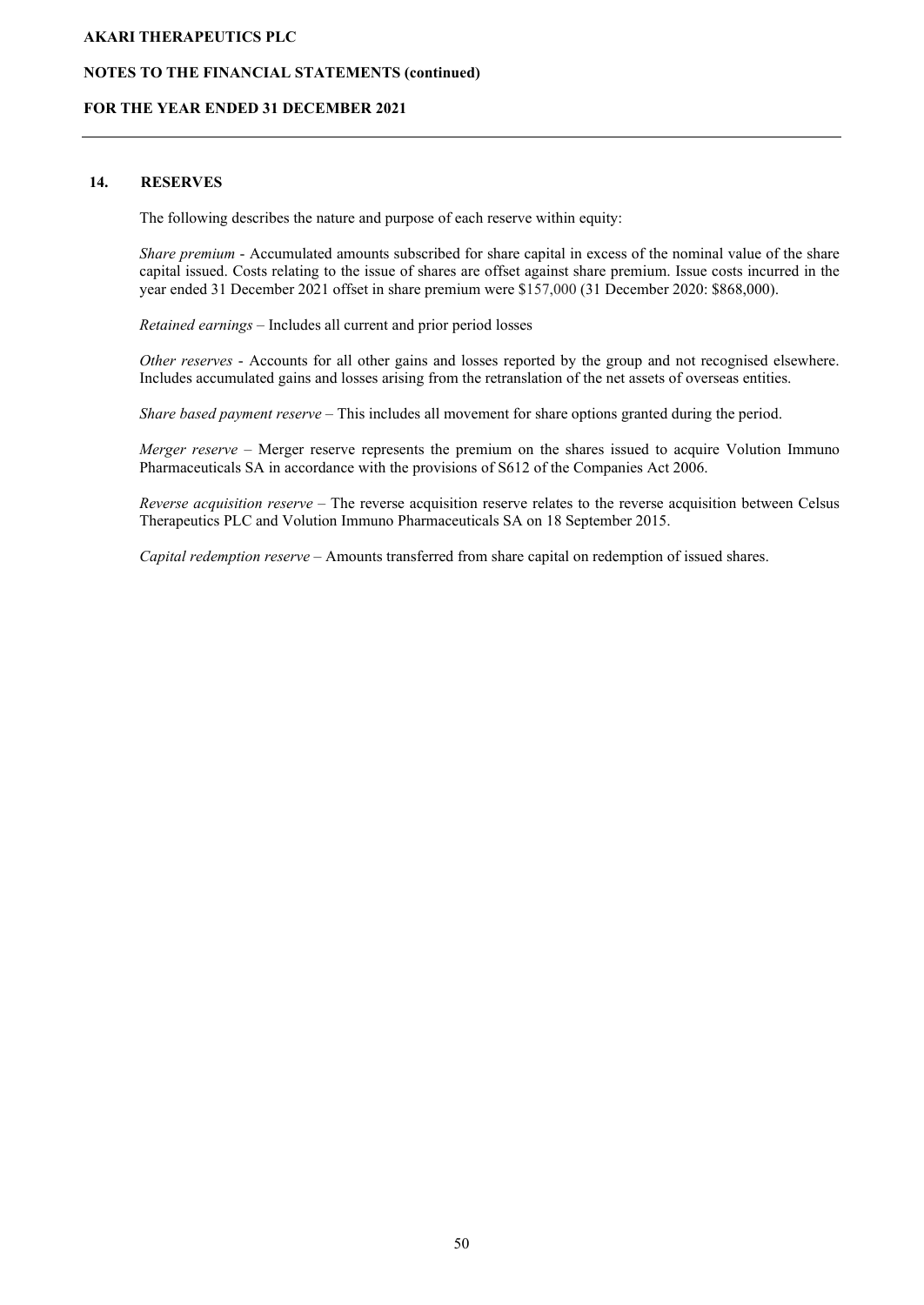### **NOTES TO THE FINANCIAL STATEMENTS (continued)**

## **FOR THE YEAR ENDED 31 DECEMBER 2021**

# **15. WARRANTS**

There is no warrant liability recognised in the year ended 31 December 2021.

In the prior year the Group accounted for the liability warrants issued in accordance with IAS 39, "Financial Instruments: Recognition and Measurement" as a freestanding liability instrument that is measured at fair value at each reporting date, based on its fair value, with changes in the fair values being recognised in the Group's consolidated statement of comprehensive loss as financing income or expense. The fair value of warrants granted was measured using the Binomial method of valuation.

|                                                                                        | <b>Fair value of</b><br>warrant<br>liability<br><b>SOOO</b> |
|----------------------------------------------------------------------------------------|-------------------------------------------------------------|
| Issuance of 2020 Paulson warrants                                                      | 2,750                                                       |
| Reclassification of warrant to equity on exercise                                      | (8)                                                         |
| Change in fair value of warrant liability                                              | (557)                                                       |
| Transfer to equity following redenomination of share capital<br>As at 31 December 2020 | (3,200)                                                     |

The share capital of the Company was redenominated on 8 December 2020 from £0.01 shares to \$0.01325 shares. As a result of this redenomination, the inputs resulting in the recognition of the derivative liability associated with placing warrants now meet the fixed for fixed criteria to be recognised in equity. At this point the fair value of the liability of \$3.2m was transferred to share based payments reserve from liabilities.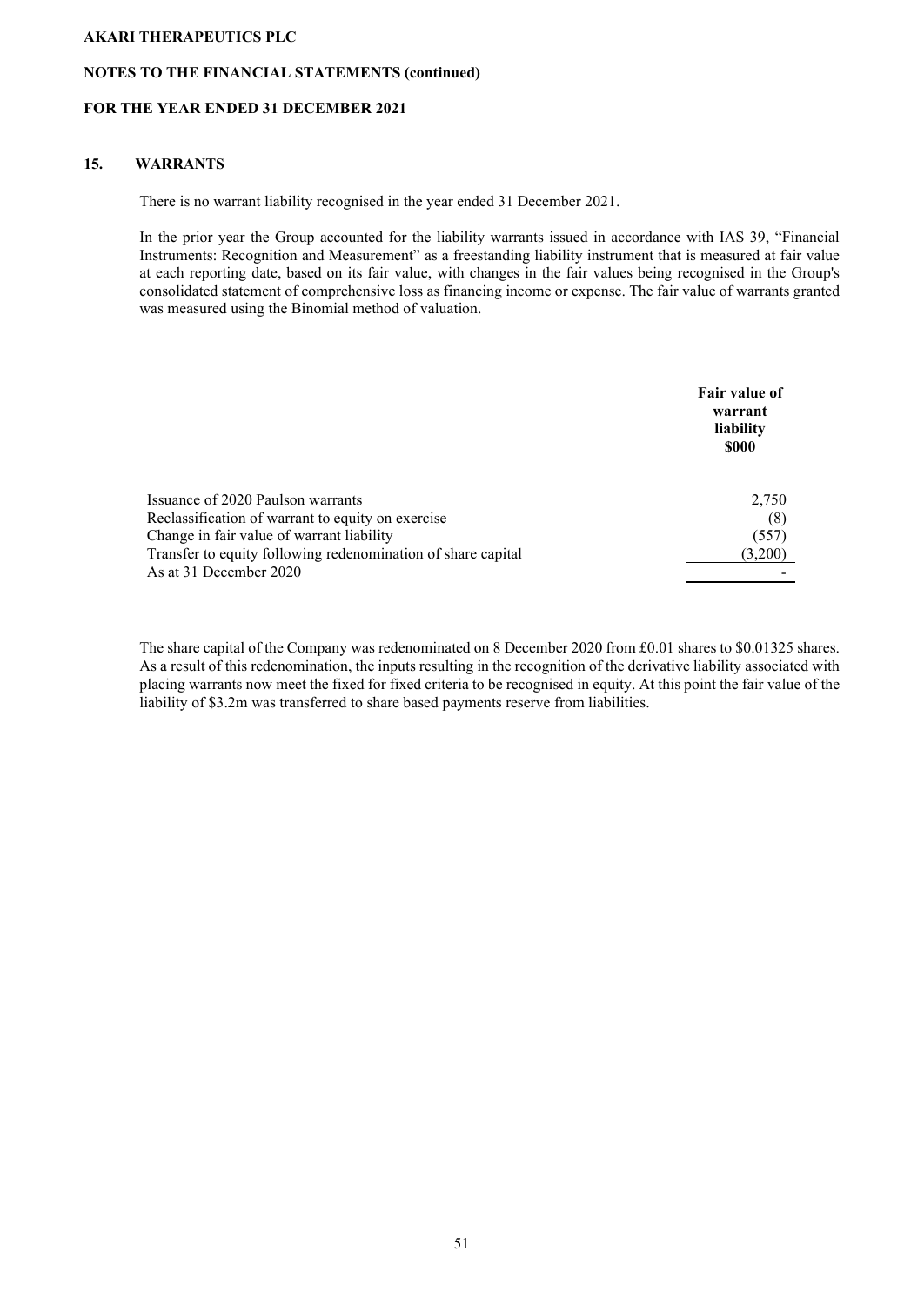### **NOTES TO THE FINANCIAL STATEMENTS (continued)**

# **FOR THE YEAR ENDED 31 DECEMBER 2021**

# **16. SHARE OPTIONS**

In accordance with the Company's 2014 Equity Incentive Plan (the "Plan"), the number of shares that may be issued upon exercise of options under the Plan shall not exceed 400,000,000 Ordinary Shares. (31 December 2020 344,747,462). At 31 December 2021, 257,050,965 Ordinary Shares are available for future issuance under the Plan (31 December 2020 232,098,427). The option plan is administered by the Company's board of directors and grants are made pursuant thereto by the compensation committee. The per share exercise price for the shares to be issued pursuant to the exercise of an option shall be such price equal to the fair market value of the Company's Ordinary Shares on the grant date and set forth in the individual option agreement. Options expire ten years after the grant date and typically vest over one to four years.

|                                     | 2021                                                              |      | 2020          |                                                  |
|-------------------------------------|-------------------------------------------------------------------|------|---------------|--------------------------------------------------|
|                                     | <b>Weighted Average</b><br><b>Number</b><br><b>Exercise Price</b> |      | <b>Number</b> | <b>Weighted Average</b><br><b>Exercise Price</b> |
|                                     |                                                                   | \$   |               | \$                                               |
| Outstanding at the beginning of the |                                                                   |      |               |                                                  |
| year                                | 112,649,035                                                       | 0.09 | 94, 349, 035  | 0.10                                             |
| Granted during the year             | 30,300,000                                                        | 0.02 | 20,800,000    | 0.02                                             |
| Forfeited/waived during the year    |                                                                   | ٠    | (2,500,000)   | 0.02                                             |
| Exercised during the year           |                                                                   | -    |               |                                                  |
| Total outstanding                   | 142,949,035                                                       | 0.07 | 112,649,035   | 0.09                                             |
| Total exercisable (Vested)          | 97,499,035                                                        | 0.10 | 77,667,785    | 0.12                                             |

The following is a summary of the Group's share options granted separated into ranges of exercise price:

| <b>Exercise</b><br>price<br>$(range)$ (\$)    | <b>Options</b><br>outstanding<br>at 31<br><b>December</b><br>2021 | Weighted<br>average<br>remaining<br>contractual<br>life (years) | Weighted<br>average<br>exercise<br>price (\$) | <b>Options</b><br>exercisable<br>at<br><b>December</b><br>31, 2021 | Remaining<br>contractual<br>life for<br>exercisable<br>options<br>(years) | Weighted<br>average<br>exercise<br>price for<br>exercisable<br>options (\$) |
|-----------------------------------------------|-------------------------------------------------------------------|-----------------------------------------------------------------|-----------------------------------------------|--------------------------------------------------------------------|---------------------------------------------------------------------------|-----------------------------------------------------------------------------|
| $0.02 - 0.05$                                 | 107,900,000                                                       | 7.7                                                             | 0.02                                          | 62,450,000                                                         | 6.9                                                                       | 0.02                                                                        |
| $0.12 - 0.19$                                 | 18,334,629                                                        | 4.3                                                             | 0.15                                          | 18,334,629                                                         | 4.3                                                                       | 0.15                                                                        |
| 0.32                                          | 16,714,406                                                        | 3.7                                                             | 0.32                                          | 16,714,406                                                         | 3.7                                                                       | 0.32                                                                        |
|                                               | 142,949,035                                                       |                                                                 |                                               | 97,499,035                                                         |                                                                           |                                                                             |
| <b>Exercise</b><br>price<br>(range)<br>$(\$)$ | <b>Options</b><br>outstanding<br>at 31<br><b>December</b><br>2020 | Weighted<br>average<br>remaining<br>contractual<br>life (years) | Weighted<br>average<br>exercise<br>price (\$) | <b>Options</b><br>exercisable<br>at 31<br><b>December</b><br>2020  | Remaining<br>contractual<br>life (years for<br>exercisable<br>options)    | Weighted<br>average<br>exercise<br>price( <sub>s</sub> )                    |
| $0.02 - 0.05$                                 | 77,600,000                                                        | 8.03                                                            | 0.02                                          | 42,712,500                                                         | 7.60                                                                      | 0.03                                                                        |
| $0.12 - 0.19$                                 | 18,334,629                                                        | 5.30                                                            | 0.15                                          | 18,240,879                                                         | 5.30                                                                      | 0.15                                                                        |
| 0.32                                          | 16,714,406                                                        | 4.73                                                            | 0.32                                          | 16,714,406                                                         | 4.73                                                                      | 0.32                                                                        |
|                                               | 112,649,035                                                       |                                                                 |                                               | 77,667,785                                                         |                                                                           |                                                                             |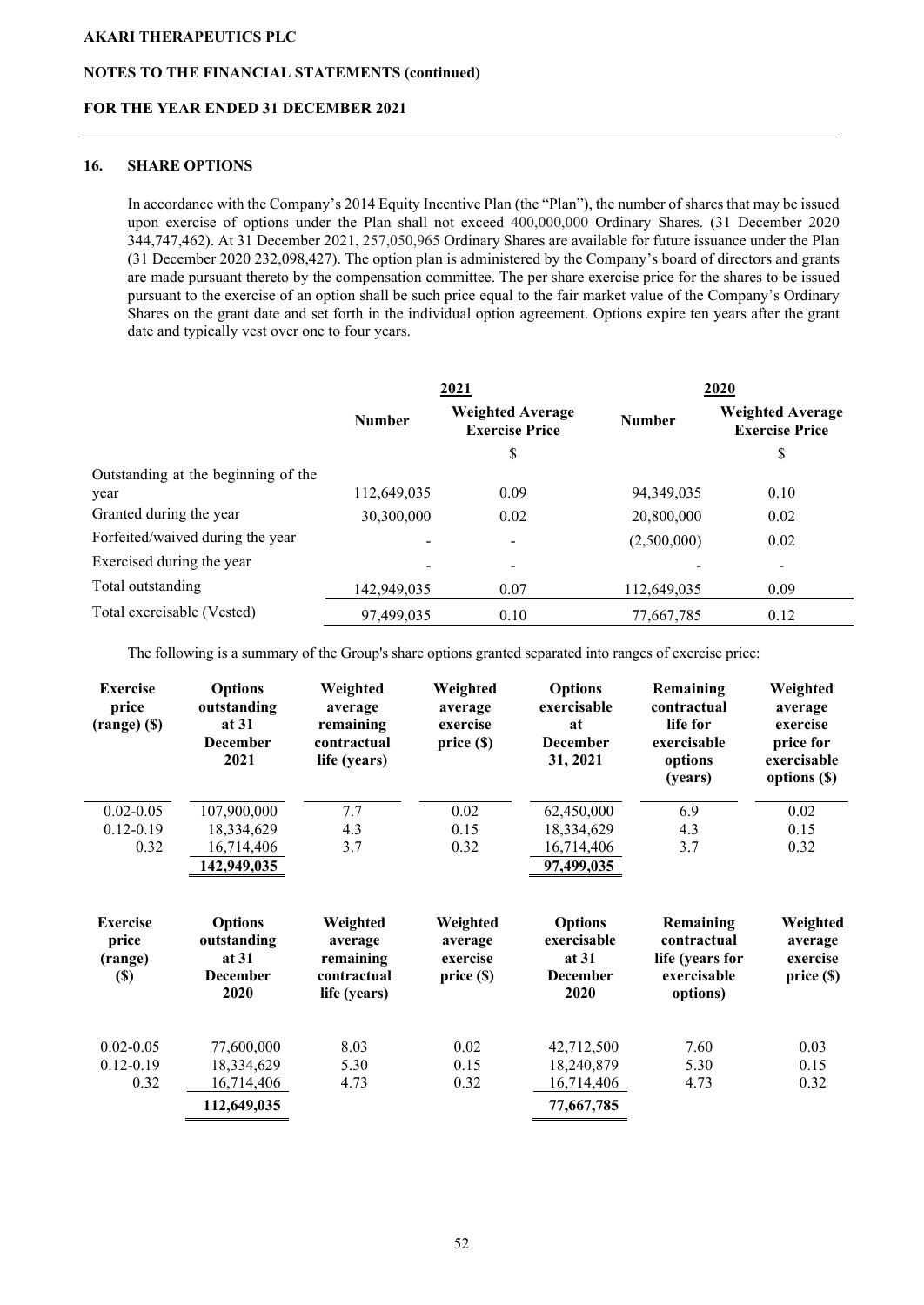## **NOTES TO THE FINANCIAL STATEMENTS (continued)**

## **FOR THE YEAR ENDED 31 DECEMBER 2021**

#### **16. SHARE OPTIONS (continued)**

The Company measures compensation cost for all share-based awards at fair value on the date of grant and recognizes compensation expense in general administrative and research and development expenses within its Consolidated Statements of Comprehensive Loss using the straight-line method over the service period over which it expects the awards to vest.

The Company estimates the fair value of all time-vested options as of the date of grant using the Black-Scholes option valuation model, which was developed for use in estimating the fair value of traded options that have no vesting restrictions and are fully transferable. Option valuation models require the input of highly subjective assumptions, including the expected share price volatility, which is calculated based on the historical volatility of peer companies. The Company uses a risk-free interest rate, based on the U.S. Treasury instruments in effect at the time of the grant, for the period comparable to the expected term of the option. Given its limited history with share option grants and exercises, the Company uses the "simplified" method in estimating the expected term, the period of time that options granted are expected to be outstanding, for its grants.

The Company classifies its stock-based payments which are settled in ordinary shares as equity-classified awards. The Company measures equity-classified awards at their grant date fair value and does not subsequently re-measure them. Compensation costs related to equity-classified awards generally are equal to the grant-date fair value of the award amortized over the vesting period of the award.

Below are the assumptions used for the options granted in the year ended 31 December 2021:

|                         | 2021              |
|-------------------------|-------------------|
| Expected dividend yield | $0\%$             |
| Expected volatility     | 70.7%-83.2%       |
| Risk-free interest      | $0.64\% - 1.25\%$ |
| Expected life           | 5.5 $-6.25$ years |

Below are the assumptions used for the options granted in the year ended 31 December 2020:

| 2020              |
|-------------------|
| $0\%$             |
| 83.88-86.85%      |
| $0.38\% - 0.49\%$ |
| 5.5 $-6.25$ years |
|                   |

During the year ended 31 December 21 the Group recognized \$314,000 (2020: \$325,000) in share-based compensation expenses for employees and directors. At 31 December 2021, there was approximately \$423,000 of unrecognized compensation cost related to unvested share-based compensation arrangements granted under the Group's share option plans which the company expects to recognize over 2.6 years.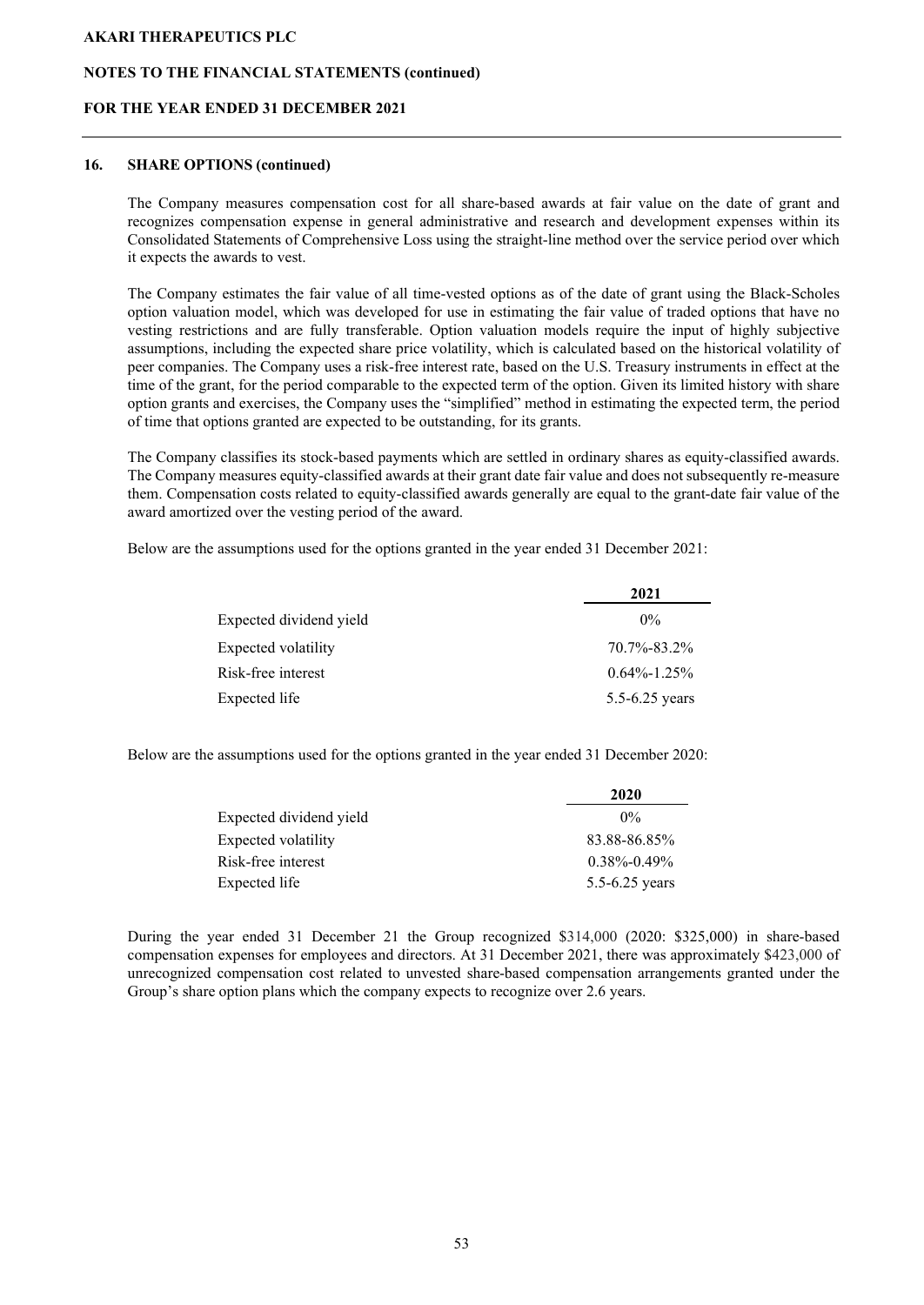# **NOTES TO THE FINANCIAL STATEMENTS (continued)**

## **FOR THE YEAR ENDED 31 DECEMBER 2021**

### **17. FINANCIAL INSTRUMENTS**

#### *a. Classification of financial assets and liabilities:*

The financial assets and financial liabilities in the statement of financial position are classified by groups of financial instruments pursuant to IFRS 9 are:

|                                                                    | 2021                     | 2020         |
|--------------------------------------------------------------------|--------------------------|--------------|
|                                                                    | <b>\$000</b>             | <b>\$000</b> |
| <b>Financial assets:</b>                                           |                          |              |
| Other receivables                                                  | $\overline{\phantom{0}}$ |              |
|                                                                    |                          |              |
| <b>Financial liabilities:</b>                                      |                          |              |
| Trade payables, share funds received in advance and other payables | 5.994                    | 5.139        |

#### *Financial risks factors:*

The Group's activities are exposed to foreign exchange risk. The Group's comprehensive risk management plan focuses on activities and strategies that reduce adverse effects on the financial performance of the Group to a minimum.

### *1. Foreign currency risk:*

Foreign currency risk is the risk that the fair value or future cash flows of a financial instrument will fluctuate because of changes in foreign exchange rates. The Group's exposure to the risk of changes in foreign exchange rates relates primarily to the Group's operating activities when expenses are denominated in a different currency from the Group's functional currency. The Group believes that no reasonable change in foreign currency exchange rates would have a material impact on the income statement or statement of changes in equity. The Group manages its foreign currency risk by managing bank accounts that are denominated in a currency other than its respective functional currency, primarily the Great British Pound (GBP).

# 2. *Credit risk:*

Credit risk is the risk that a counterparty will not meet its obligations under a financial instrument or supplier contract, leading to a financial loss. Financial instruments that potentially subject the Group to concentrations of credit risk consist principally of cash and cash equivalents. Cash and cash equivalents and short-term deposits are deposited with major banks in Europe and the United States, and invested mostly in U.S. dollars and Great British Pounds. Such redeemed upon demand and therefore bear low risk.

## 3. *Market risk:*

The Group's financial instruments comprise equity investments, cash and various items such as trade debtors and trade creditors that arise directly from its operations. The main risk arising from the Groups financial instruments is liquidity risk. The Group has previously entered into derivatives with respect of the warrant liability, this liability has been settled in the previous year.